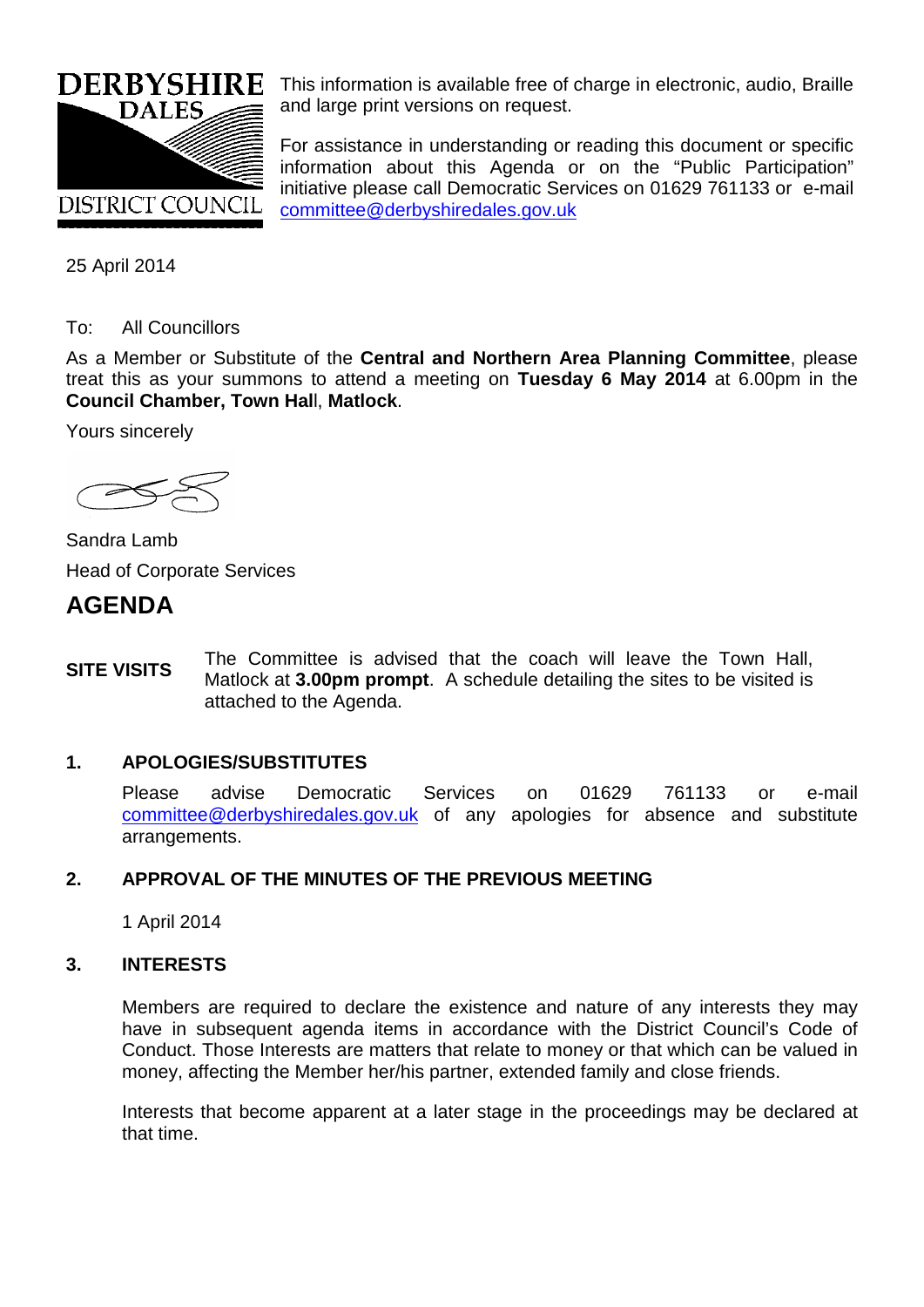# **4. APPLICATIONS FOR DETERMINATION**

Please note that, for the following items, references to financial, legal and environmental considerations and equal opportunities and disability issues will be embodied within the text of the report, where applicable.

# **PUBLIC PARTICIPATION**

To provide members of the public **WHO HAVE GIVEN PRIOR NOTICE** (**by no later than 12 noon on the working day prior to the meeting**) with the opportunity to express their views, ask questions or submit petitions relating to the planning application under consideration. Representations will be invited immediately before the relevant item of business/planning application is discussed.

**Page Nos**

| 4.1 | <b>Application No.14/00117/FUL (Site Visit)</b>                                                                                    | $5 - 14$  |
|-----|------------------------------------------------------------------------------------------------------------------------------------|-----------|
|     | Change of use of land to use for siting of 6 No. holiday lodges (chalets) at<br>The Woodyard, Homesford.                           |           |
| 4.2 | <b>Application No.14/00060/FUL (Site Visit)</b>                                                                                    | $15 - 18$ |
|     | Single-storey rear extension at 11 The Hill, Cromford.                                                                             |           |
| 4.3 | Application No. 14/00102/OUT (Site Visit)                                                                                          | $19 - 25$ |
|     | Erection of Dwelling House (outline) at land to the rear of 106 Northwood<br>Lane, Darley Dale.                                    |           |
|     | 4.4 Application No. 14/00157/FUL (Site Visit)                                                                                      | $26 - 28$ |
|     | Two storey extensions and alterations at The Lant, Sydnope Hill, Two<br>Dales.                                                     |           |
| 4.5 | <b>Application No. 14/00018/FUL</b>                                                                                                | $29 - 34$ |
|     | Extensions and alterations and associated extension to domestic curtilage<br>at Littlemoor Wood Farm, Littlemoor Wood Lane, Riber. |           |
| 5.  | <b>TREES PROGRESS REPORT - DDDC APPLICATIONS</b>                                                                                   | $35 - 41$ |
|     | To note a report on action taken in respect of trees in Conservation Areas<br>and Tree Preservation Orders.                        |           |
| 6.  | <b>TREES PROGRESS REPORT - DCC APPLICATIONS</b>                                                                                    | $42 - 43$ |
|     | To note a report on action taken in respect of trees in Conservation Areas<br>and Tree Preservation Orders.                        |           |
| 7.  | <b>APPEALS PROGRESS REPORT</b>                                                                                                     | 44 - 54   |
|     |                                                                                                                                    |           |

To note a report on appeals to the Planning Inspectorate.

# **Members of the Committee**

Councillors David Burton, Robert Cartwright, Mrs Ann Elliot, David Fearn, Neil Horton, Mike Longden, Jean Monks, Garry Purdy, Lewis Rose OBE, Peter Slack, Andrew Statham, Geoff Stevens MBE, Mrs Jacquie Stevens, Mrs Philippa Tilbrook, Barrie Tipping, Mrs Carol Walker, Ms Jo Wild.

# **Substitute Members**

Councillors Richard Bright, Mrs Sue Burfoot, Albert Catt, Richard Fitzherbert, Steve Flitter, Chris Furness, Cate Hunt, Mike Ratcliffe, Colin Swindell, Mrs Judith Twigg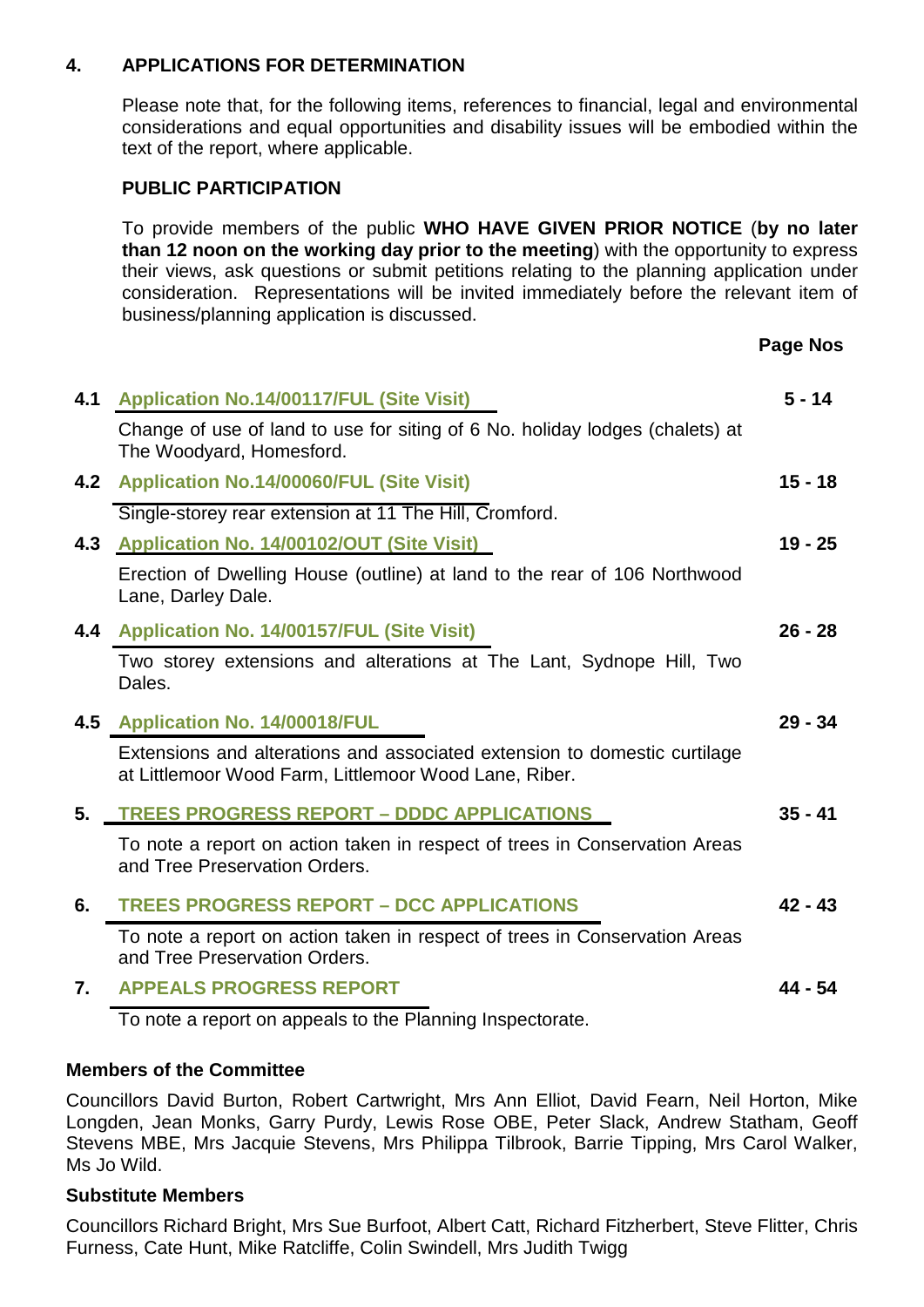### **SITE VISITS**

### **Members will leave the Town Hall, Matlock at 3.00pm prompt for the following site visits:**

|        |                                                                                                                                                                                     | Page Nos. |
|--------|-------------------------------------------------------------------------------------------------------------------------------------------------------------------------------------|-----------|
| 3.15pm | Application No. 14/00117/FUL                                                                                                                                                        | $5 - 14$  |
|        | The Woodyard, Homesford                                                                                                                                                             |           |
|        | Requested by Ward Members to assess the impact of the<br>development upon the character and appearance of the open<br>countryside and the Derwent Valley Mills World Heritage Site. |           |
| 3.40pm | Application No. 14/00060/FUL                                                                                                                                                        | $15 - 18$ |
|        | 11 The Hill, Cromford                                                                                                                                                               |           |
|        | Requested by Ward Members to assess the impact of the<br>development on the character and appearance of the listed<br>building.                                                     |           |
| 4.10pm | Application No. 14/00102/OUT                                                                                                                                                        | $19 - 25$ |
|        | Land to the Rear of 106 Northwood Lane, Darley Dale                                                                                                                                 |           |
|        | Requested by Ward Member to assess the impact of the<br>development on the locality in light of previous appeal decision.                                                           |           |
| 4.35pm | Application No. 14/00157/OUT                                                                                                                                                        | $26 - 28$ |
|        | The Lant, Sydnope Hill, Two Dales                                                                                                                                                   |           |
|        | Requested by Ward Member to assess the impact of the Extension<br>on the character and appearance of the dwellinghouse and the<br>surrounding area.                                 |           |

### **5.00pm Return to Town Hall**

# **COMMITTEE SITE MEETINGS PROCEDURES**

You have been invited to attend a site meeting of the Council's Planning Committee/Advisory Committee. The purpose of the meeting is to enable the Committee Members to appraise the application site. The site visit is not a public meeting. No new drawings, letters of representation or other documents may be introduced at the site meeting.

The procedure will be as follows:

- 1. A coach carrying Members of the Committee and a Planning Officer will arrive at the site as close as possible to the given time and Members will alight (weather permitting).
- 2. A representative of the Town/Parish Council and the applicant (or representative can attend.
- 3. The Chairman will ascertain who is present and address them to explain the purpose of the meeting and sequence of events.
- 4. The Planning Officer will give the reason for the site visit and point out site features.
- 5. Those present will be allowed to point out site features.
- 6. Those present will be allowed to give factual responses to questions from Members on site features.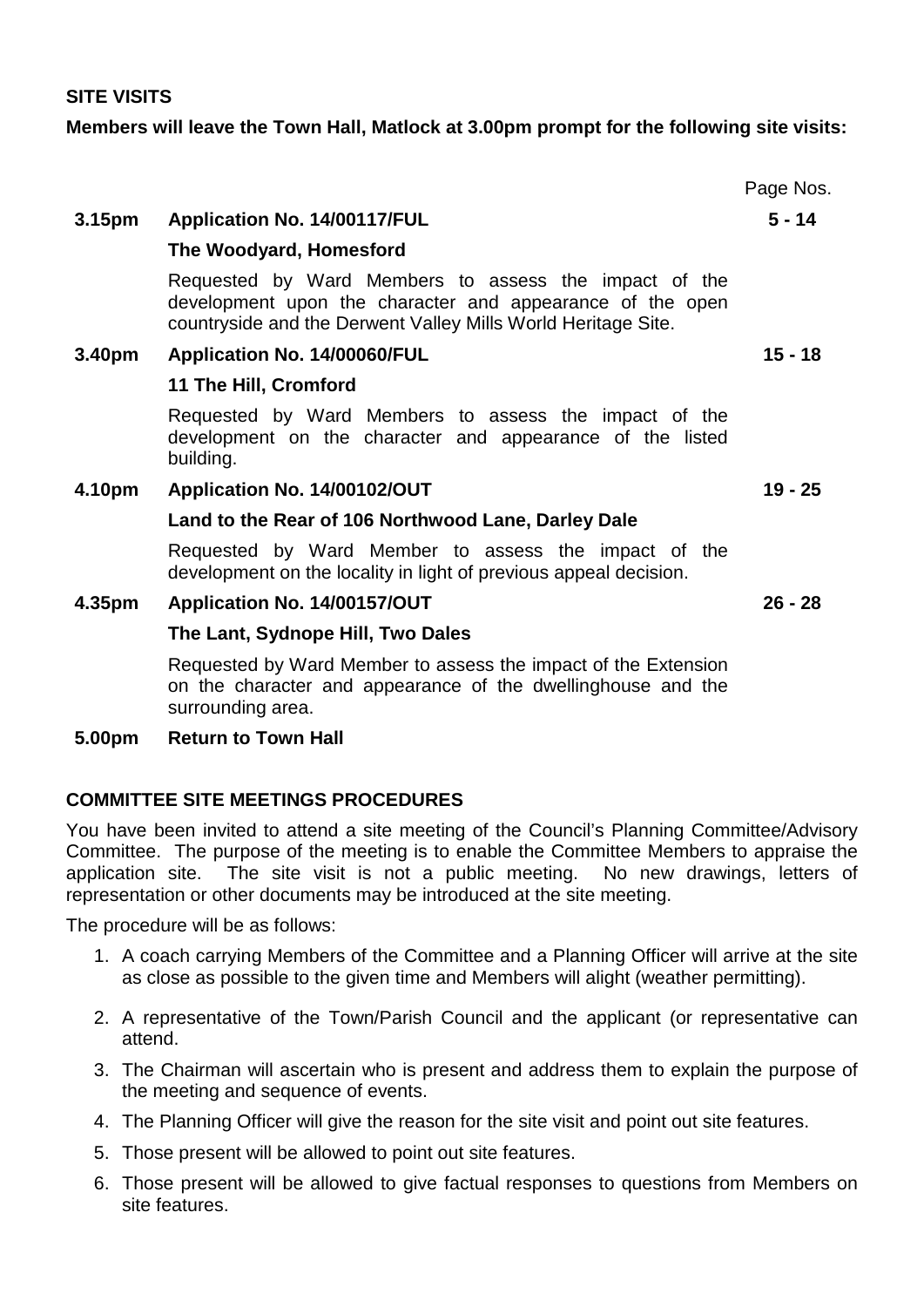- 7. The site meeting will be made with all those attending remaining together as a single group at all times.
- 8. The Chairman will terminate the meeting and Members will depart.
- 9. All persons attending are requested to refrain from smoking during site visits.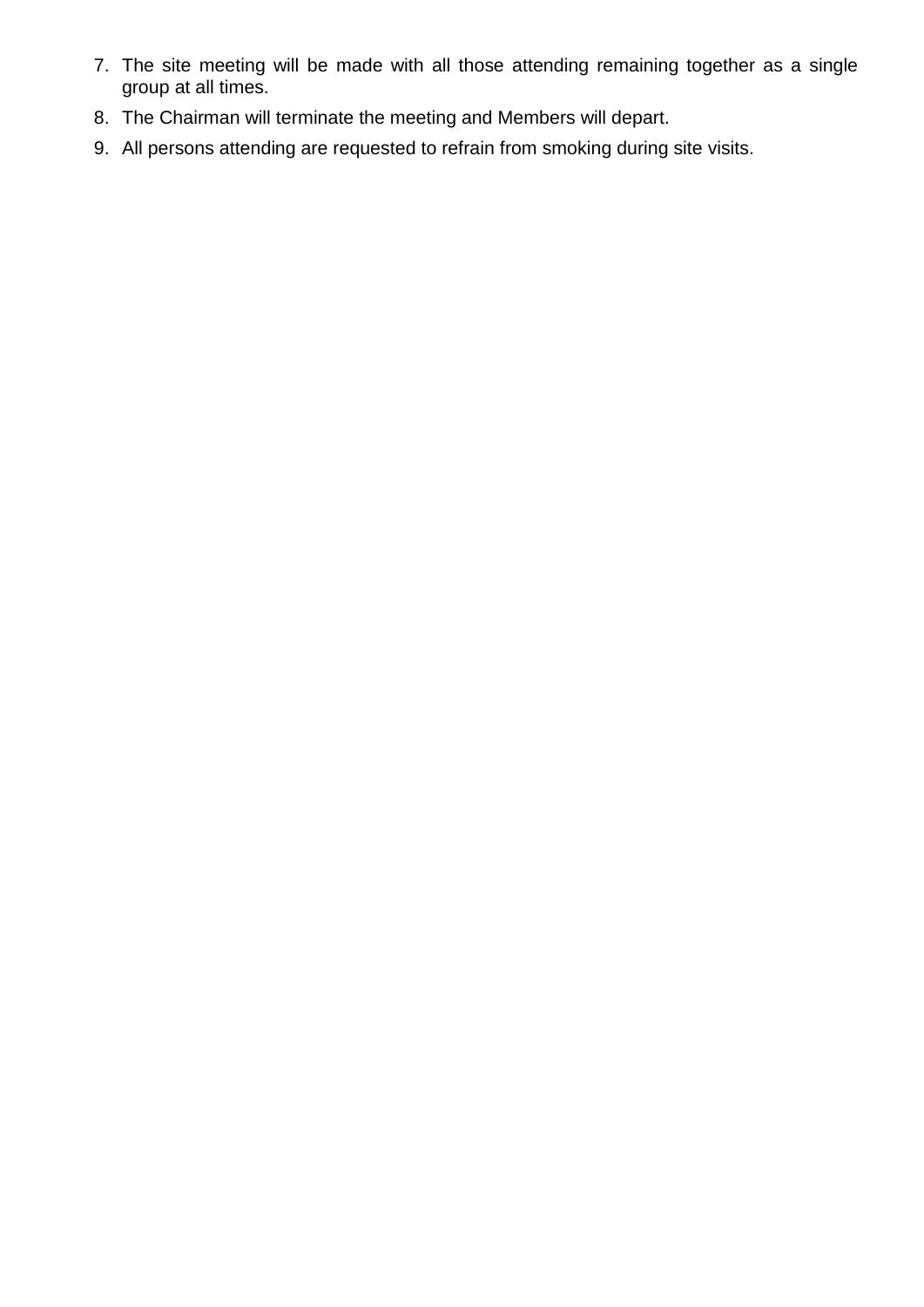# 14/00117/FUL

# The Woodyard, Homesford





Scale: 1:2500

© Crown Copyright and database rights (2014) Ordnance Survey<br>(100019785)

Derbyshire Dales District Council, Town Hall, Bank Road,<br>Matlock, Derbyshire DE4 3NN. Telephone: (01629) 761100. Website: www.derbyshiredales.gov.uk

| Organisation      | Derbyshire Dales District Council |
|-------------------|-----------------------------------|
| <b>Department</b> | Not Set                           |
| <b>Comments</b>   | Not Set                           |
| Date              | 23 April 2014                     |
| Licence No.       | 100019785                         |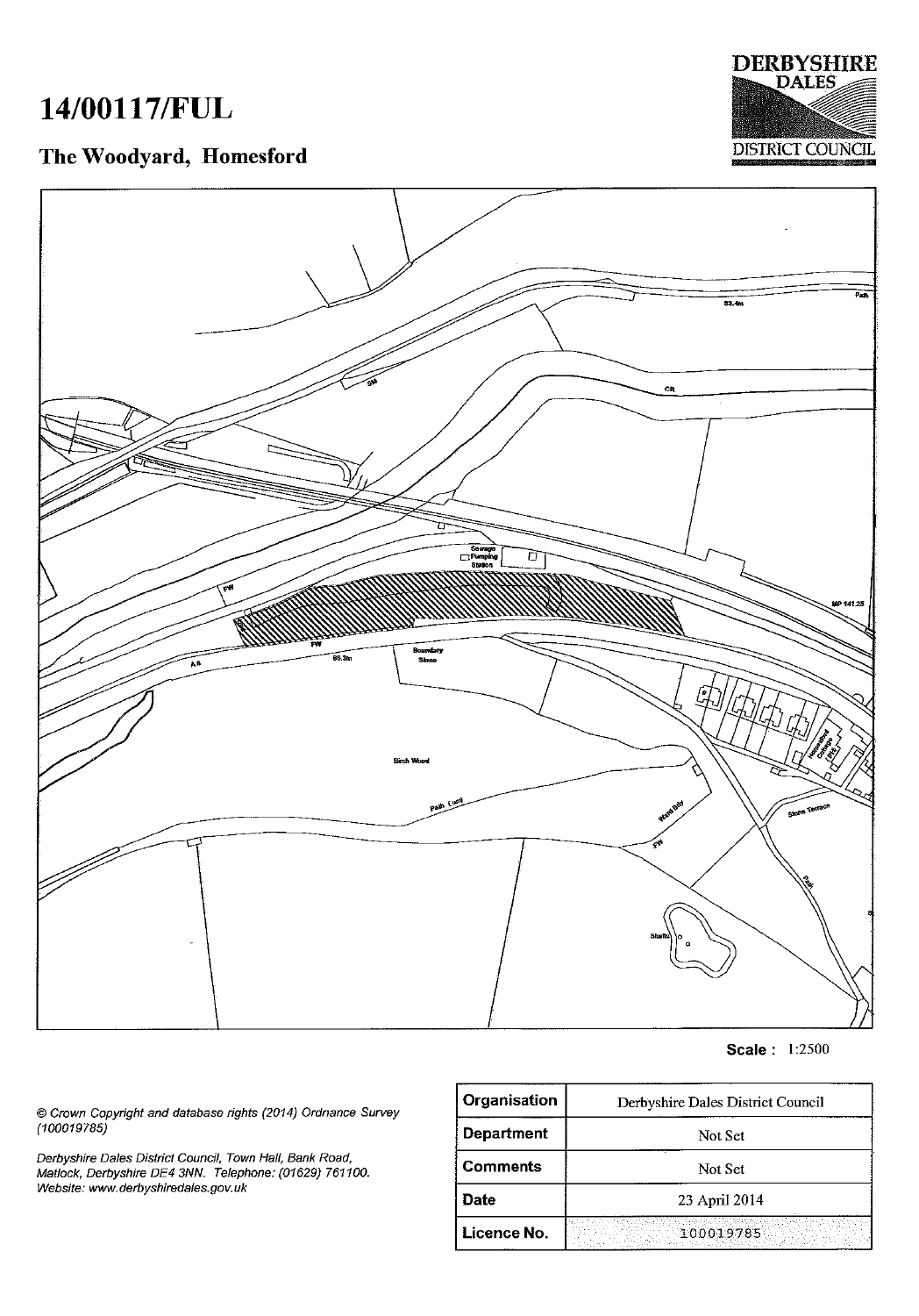# **14/00117/FUL CHANGE OF USE OF LAND TO USE FOR SITING OF 6 NO. HOLIDAY LODGES (CHALETS) AT THE WOODYARD, HOMESFORD FOR MS M. COXON**

Town Council: Wirksworth **Date of receipt: 25.02.14** 

Application type: Full **Case Officer: Mr. G. Griffiths** 

# **THE SITE AND SURROUNDINGS:**

The site is an area of open land bounded by woodland of mature trees to the north, east and west. The woodland is subject to a Tree Preservation Order (DCC/TPO/115/A5). The southern boundary is open to views from the A6 and bounded by a low stone wall. The site is within the Derwent Valley Mills World Heritage Site.

# **THE APPLICATION:**

Full planning permission is sought for the provision of six holiday lodges. This application has been submitted further to the District Council refusing planning permission (13/00838/FUL) for 8 holiday lodges on the site in January 2014.

An indicative block plan has been submitted detailing the access to be relocated to the east of the site and with the access road travelling from east to west along the site. It is proposed to set five lodges at the back of the access road with one lodge set side on to the road at the turning area to the west of the site. To the north of the access point off the A6 it is proposed to provide a refuse/delivery vehicle turning point.

The applicant refers to the District Council's previous decision and considers that despite some support for the principle of the development and the acknowledgement that it would represent sustainable tourism, the harm to the character of the area through overdevelopment was held to outweigh the benefits of the scheme. In this respect, the applicant has submitted this revised application in order to seek to overcome concerns with regard to the potentially cramped appearance of the site. The applicant considers that reducing the numbers has allowed for greater distances between the lodges and more space for planting within the site and along the frontage. The applicant also advises that the proposed alignment of the lodges is less regular than previously proposed.

In terms of the landscaping, the applicant has given regard to comments of the District Council's Landscape Design Advisor with respect to amending the planting from a beech hedge with lime trees along the frontage to one incorporating a mix of hawthorn, hazel, holly, guilder rose, and goat willow. It is also proposed to provide groups of oak, small leafed lime, silver birch, rowan and wild cherry.

The applicant, in the previous submission, identified the following benefits of the site:

- it is close to tourist attractions of the Derwent Valley Mills World Heritage Site, the Peak District National Park, the historic towns of Matlock, Matlock Bath and Wirksworth and the historic village of Cromford.
- the site is close to public footpaths to Cromford and Whatstandwell.
- the site is in a sustainable location and accessible by a variety of transport modes.
- the site has been used for business purposes.
- the site would support sustainable rural tourism.
- the lodges would be manufactured by a local company (Pinelog Ltd of Bakewell).
- the development would not have a prominent or adverse impact on the character and appearance of the immediate or wider landscape.
- the lodges would have a natural timber appearance to blend into the site.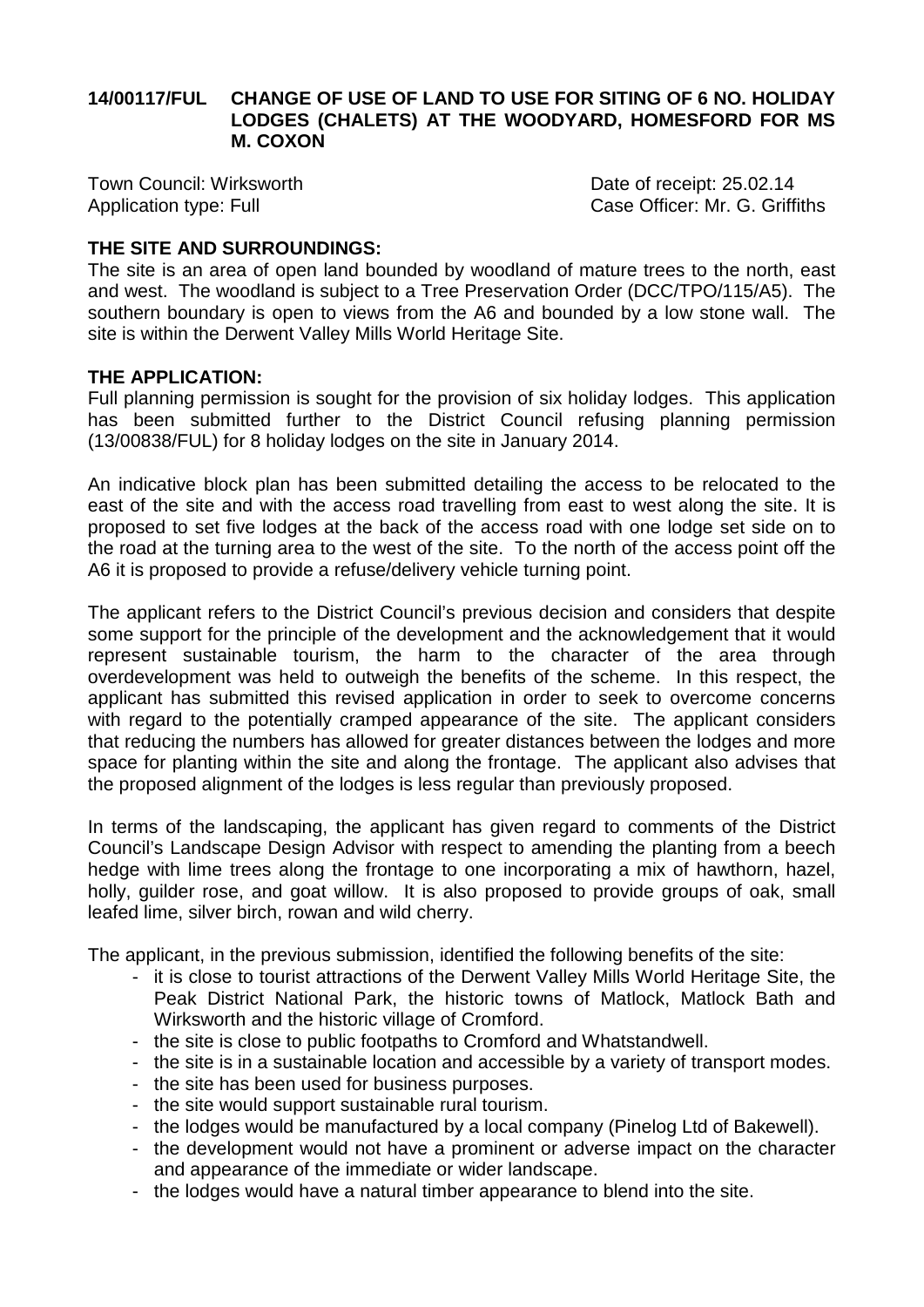- any lodges would be screened by existing and planned landscape features for the whole of its proposed operating season, so they will not be visible from outside the site, and the landscaping would provide soundproofing and privacy.
- the income generated would assist with management of the land and its regeneration as a small, mixed broadleaf woodland.
- on-site facilities are of a scale appropriate to the location and the site itself.
- would provide alternatives to the car for local sightseeing.

In terms of flood risk assessment, the applicant acknowledges that the site lies partly within Flood Zone 2. However, the applicant advises that the development area has previously been built up and is therefore considered to not be at risk from flooding. The applicant also considers that the introduction of new planting on what is currently a hardsurfaced site would also be likely to reduce any potential for surface water run-off.

The applicant has also submitted a tree survey. This states that the trees on the site appear to be mainly about 60 years old and include numerous sycamore, many of which appear to have grown from stumps of trees cut down 60-70 years ago and now have several tall and rather crowded stems. Other trees include birch, wych elm, a beech and hawthorn, several elder and hazel bushes and ash and hazel saplings. It is advised that there is a need for woodland management. It is also advised that several trees have fallen recently as they have not had a secure roothold in the slope and given that part of the slope is of made up land.

# **RELEVANT HISTORY:**

- 13/00838/FUL Change of use of land to use for siting of 8 no. holiday lodges (chalets) Refused
- 08/00891/FUL Change of use of land and erection of 6 No. wooden camping huts and associated amenities building for tourism accommodation - Withdrawn
- 01/07/0536 Erection of agricultural building for livestock and storage of fodder and implements – Granted but not implemented

Applications prior to 1960 refused for residential, café and petrol station development

# **CONSULTATIONS:**

Wirksworth Town Council – No objection.

Cromford Parish Council – No objection.

Local Highway Authority –No objection subject to conditions.

Environment Agency - No Comment:

- covered by standing advice (Flood Zone 2 – more vulnerable development).

Derwent Valley Mills World Heritage Site Conservation and Planning Panel – Object:

- one of the reasons why the Derwent Valley is a World Heritage Site is because of its industrial landscape arrested in a rural setting.
- A6 is a turnpike road introduced nearly two centuries ago and is one of the key transport routes developed along the Derwent Valley and is an attribute of the World Heritage Site.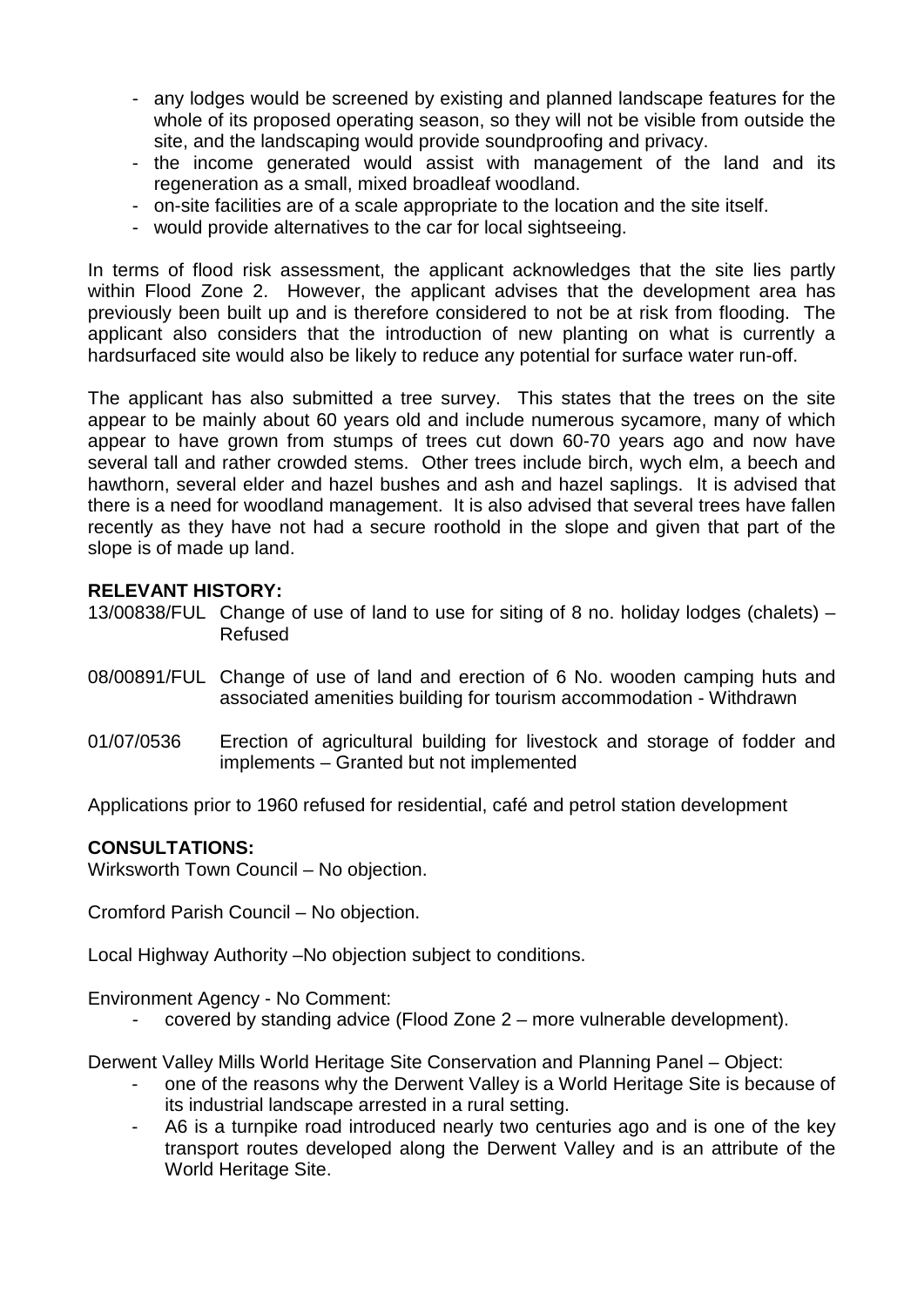- the development of the site as proposed will urbanise the setting of this section of the A6 and introduce incongruous landscape features i.e. managed hedgerow and formally laid out trees.
- will create a site with domestic character that is incongruous to broad-leafed woodland surrounding it.

# **REPRESENTATIONS:**

- A total of seven letters of representation from local residents and interested parties in support of the application. The comments can be summarised as follows:
	- chalets will blend in with landscape and natural environment.
	- boost to tourism for the District without it will travel elsewhere.
	- other options for the site would not bring money and tourists to the area.
	- adds to the amenities of the area.
	- welcome revenue and would benefit local business and employment.
	- complements nature of the area on the gateway to the World Heritage Site.
	- strikes a balance between the interests of the local community, public benefits of a development and economic use in the World Heritage Site.
	- would protect World Heritage Site area from inappropriate development.
	- reduction in number of lodges shows willingness of the applicant to comply with requirements of the Planning Committee.
- A total of four letters of representation from local residents objecting to the application. The comments can be summarised as follows:
	- creation of 12 parking spaces and associated vehicle movements would make for potentially hazardous entrance and exit from the site.
	- unsuitable with regard to safety of young children due to close proximity to A6, railway line and River Derwent.
	- of major detriment to the approach to the World Heritage Site despite screening.
	- within World Heritage Site and disqualify such development according to planning rules seeking to preserve or enhance heritage assets.
	- planning states that permission will only be granted for a development that protects or enhances the character and appearance and local distinctiveness of the landscape and planning permission will only be granted if it does not have an adverse impact on its character and appearance.
	- no sanitation, running water or electricity.
	- drainage concern.
	- would create a noise nuisance to local residents.
	- Council have done nothing to remove present owner from the site.
	- application refers to lodges defined as caravans  $-$  concern that any caravan could be placed on the site and conform with the definition.
	- lack of consultation.

# **POLICIES:**

- 1. Adopted Local Plan (2005)
	- SF4 Development in the Countryside<br>SF5 Design and Appearance of Deve
	- Design and Appearance of Development
	- EDT19 Tourist Accommodation Outside Defined Settlement Frameworks
	- NBE5 Development Affecting Species Protected by Law or are Nationally Rare
	- NBE6 Trees and Woodlands
	- NBE7 Features Important in the Landscape<br>NBE8 I andscape Character
	- Landscape Character
	- NBE25 Derwent Valley Mills World Heritage Site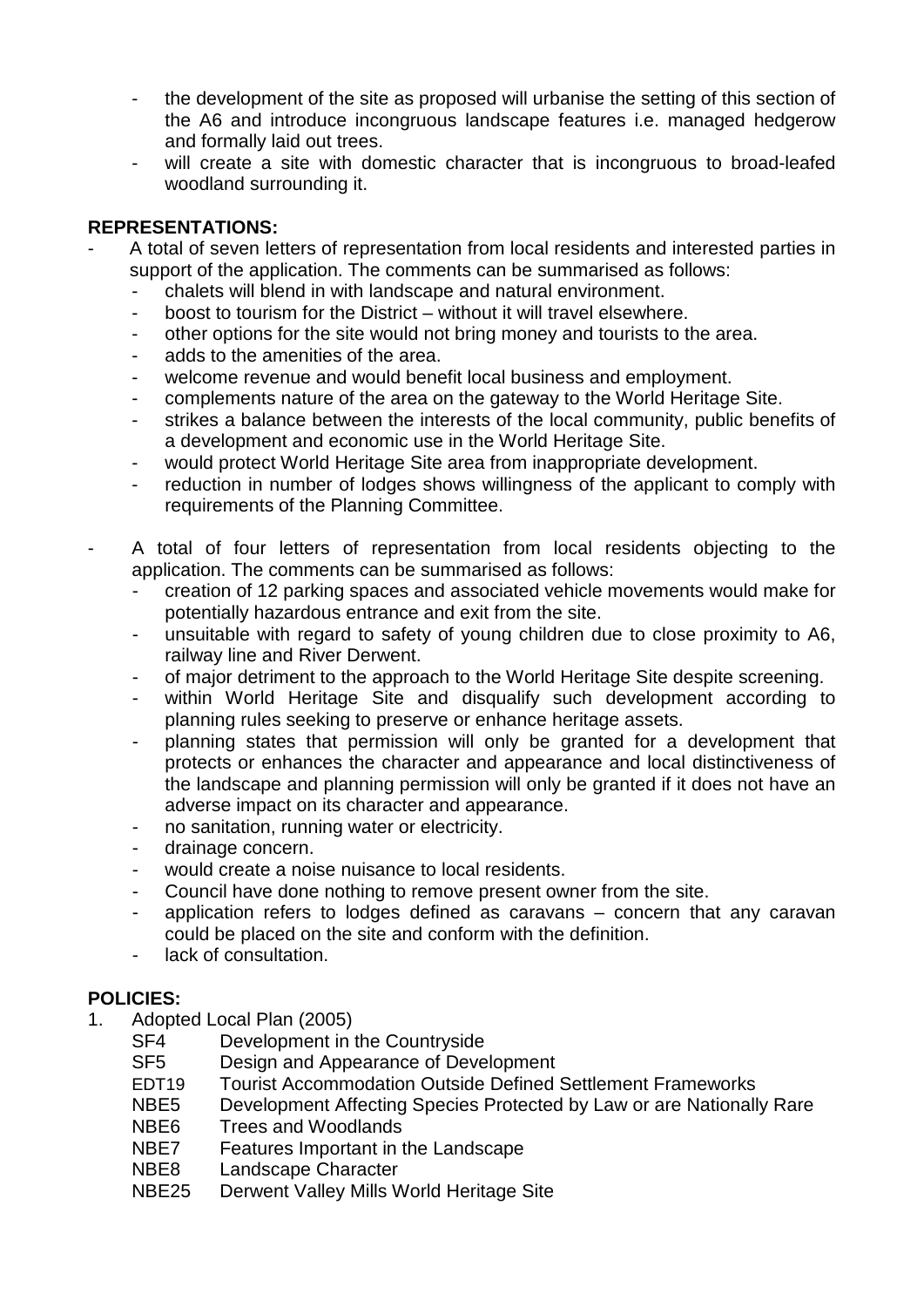- NBE26 Landscape Design in Association with New Development<br>TR1 Access Requirements and the Impact of New Developmer
- TR1 Access Requirements and the Impact of New Development<br>TR2 Travel Plans
- TR2 Travel Plans<br>TR8 Parking Regu
- Parking Requirements for New Development
- 2. Pre-submission Draft Local Plan (2013)

Strategic Policy 1 - Sustainable Development Principles Strategic Policy 3 - Protecting and Enhancing the Natural and Historic Environment Strategic Policy 6 - Promoting Peak District Tourism and Culture Strategic Policy 11 - Accessibility Development Management Policy 2 - Development in the Countryside Development Management Policy 6 - Landscape Character Development Management Policy 7 - Biodiversity and Geological Interests Development Management Policy 8 - The Historic Environment Development Management Policy 9 - Design and Appearance of Development Development Management Policy 13 - Holiday Chalets, Caravan and Campsite **Developments** Development Management Policy 22 - Access and Parking

- 
- 3. National Planning Policy Framework

# **ISSUES:**

# **1. Introduction**

Before considering the merits of this application, there is a need to set out the planning background of the site and to set out the relevant planning policy considerations.

# **2. Background**

The application site has a varied planning history. It was a former ash tip, which seems to have largely established its current land form profile. There have been separate applications between 1930s and 1960s for development on the site including a residential development of thirty dwellings, a transport café and a petrol filling station which were all refused.

An agricultural building for livestock and storage was granted on the site in 2001 and a commencement of the permission has been agreed with the works to the access. There has, in more recent times, been planning enforcement issues raised with regard to the unauthorised chalet and storage containers on the site. A recent planning application (13/00838/FUL) for eight holiday lodges on the site was refused permission in January 2014 for the following reason:

*'The scale of development proposed, as detailed in the amended drawings received on 24th January 2014, would be inherently prominent and encroaching and detrimental to the character and appearance of the countryside in this area of high quality and historic landscape within the Derwent Valley Mills World Heritage Site. As such, the proposal*  fails to comply with Government policy contained in the National Planning Policy *Framework, Policies SF4, SF5, NBE8 and NBE25 of the adopted Derbyshire Dales Local Plan (2005) and Strategic Policies 1 and 3 and Development Management Policies 2, 6, 8, 9 and 13 of the Pre-submission Draft Derbyshire Dales Local Plan (2013).'*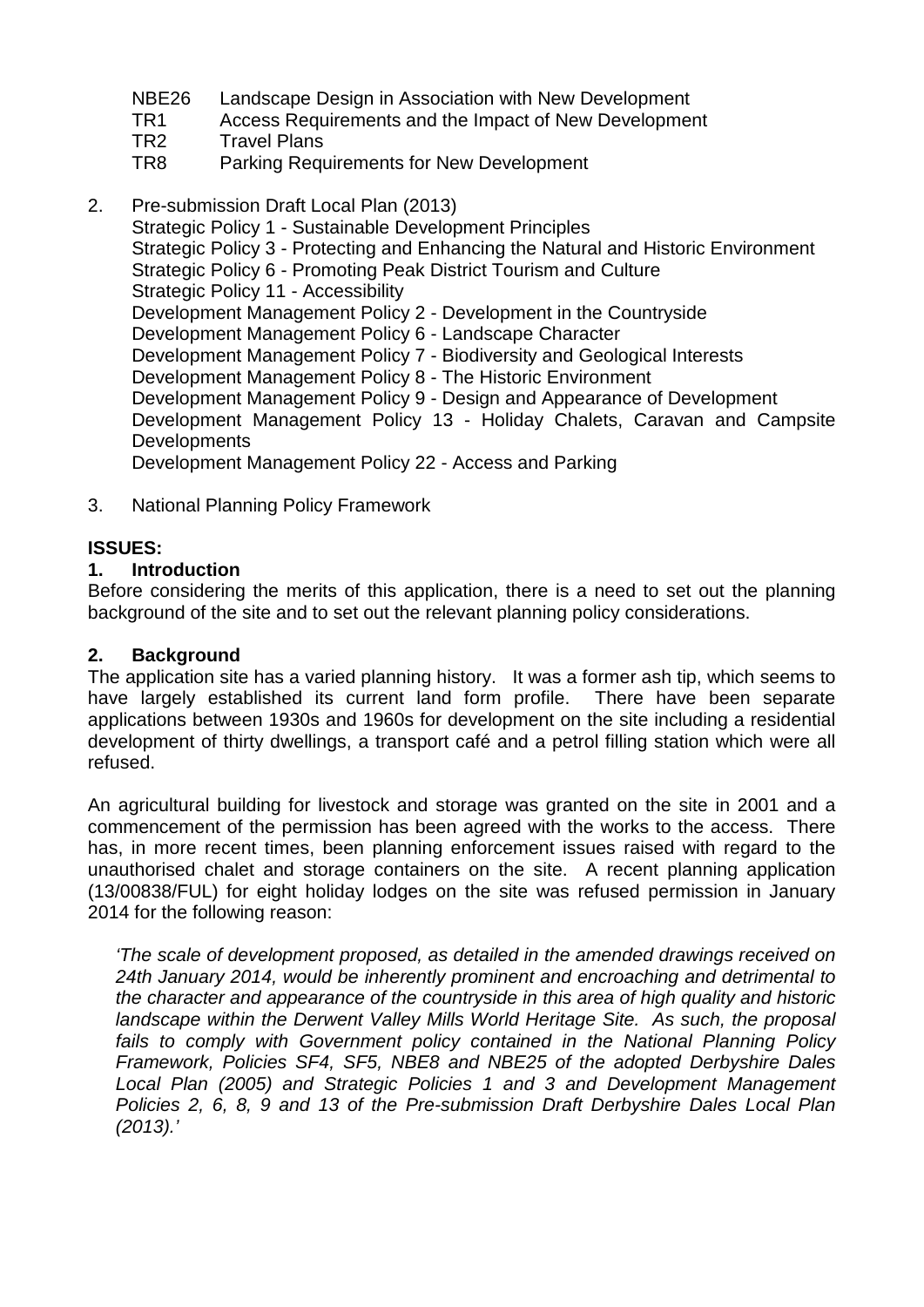# **3. Policy**

There are several national and local planning policies that have relevance to the consideration of this application. Paragraph 6 of the NPPF states that the purpose of the planning system is to contribute to the achievement of sustainable development and one of the core principles is to encourage the effective use of land by reusing land that has been previously developed. Paragraph 17 (Core Planning Principles) and Paragraph 109 of the NPPF, also stress the need to recognise the intrinsic character and beauty of the countryside in reaching planning judgements and are relevant to the consideration of this application. The Core Planning Principles and Paragraphs 126, 133, 134, 137 and 138 also refer to the need to seek to preserve or enhance heritage assets; this is particularly relevant given the application site is within the World Heritage Site.

In terms of other policy considerations, Paragraph 215 of the NPPF advises that beyond the end of March 2013, due weight should still be given to relevant policies in existing plans according to their degree of consistency with the framework (the closer the policies in the plan to the policies in the framework, the greater the weight that may be given). Paragraph 14 advises that for decision taking, this means approving development where the development plan is absent, silent or relevant policies are out-of-date unless any adverse impacts of doing so would significantly and demonstrably outweigh the benefits when assessed against the policies in the NPPF taken as a whole.

In terms of the Adopted Local Plan (2005), Policy NBE8 states that planning permission will only be granted for development that protects or enhances the character, appearance and local distinctiveness of the landscape. Policy NBE25 also states that planning permission for development within the Derwent Valley Mills World Heritage site will only be granted where it does not have an adverse impact on its character and appearance. Other relevant policies of the Adopted Local Plan, which are considered to still reflect policy in the NPPF, include Policies SF4, SF5, NBE5, NBE6 and TR1. In addition, Policy EDT19 is relevant as the pre-amble to this policy advises that holiday chalets must be carefully controlled to ensure that they do not run contrary to the principles of sustainable development.

The proposal also has to be assessed in the context of the Pre-submission Draft Local Plan (2013). Development Management Policy 13 is the most pertinent and states that planning permission for holiday chalets will only be granted where the development would not have a prominent and adverse impact on the character and appearance of the immediate or wider landscape, any visual impact would be well screened by existing landscape features for the whole of the year from public vantage points, any on-site facilities are of an appropriate scale to the location and site and the site is in a sustainable location accessible by a variety of modes of transport.

Whilst the emerging Local Plan is yet to be adopted, it is considered that the above policy reflects policy in the NPPF and, therefore, can be given a degree of weight. Equally, this applies to the other polices of the Pre-submission Draft Local Plan referred to above in the 'Policies' section.

The recently superseded 'Good Practice Guide on Planning for Tourism' provided a useful indication of the matters to be taken into account when considering development proposals of this nature. These included consideration of the following in terms of assessing the impact of development: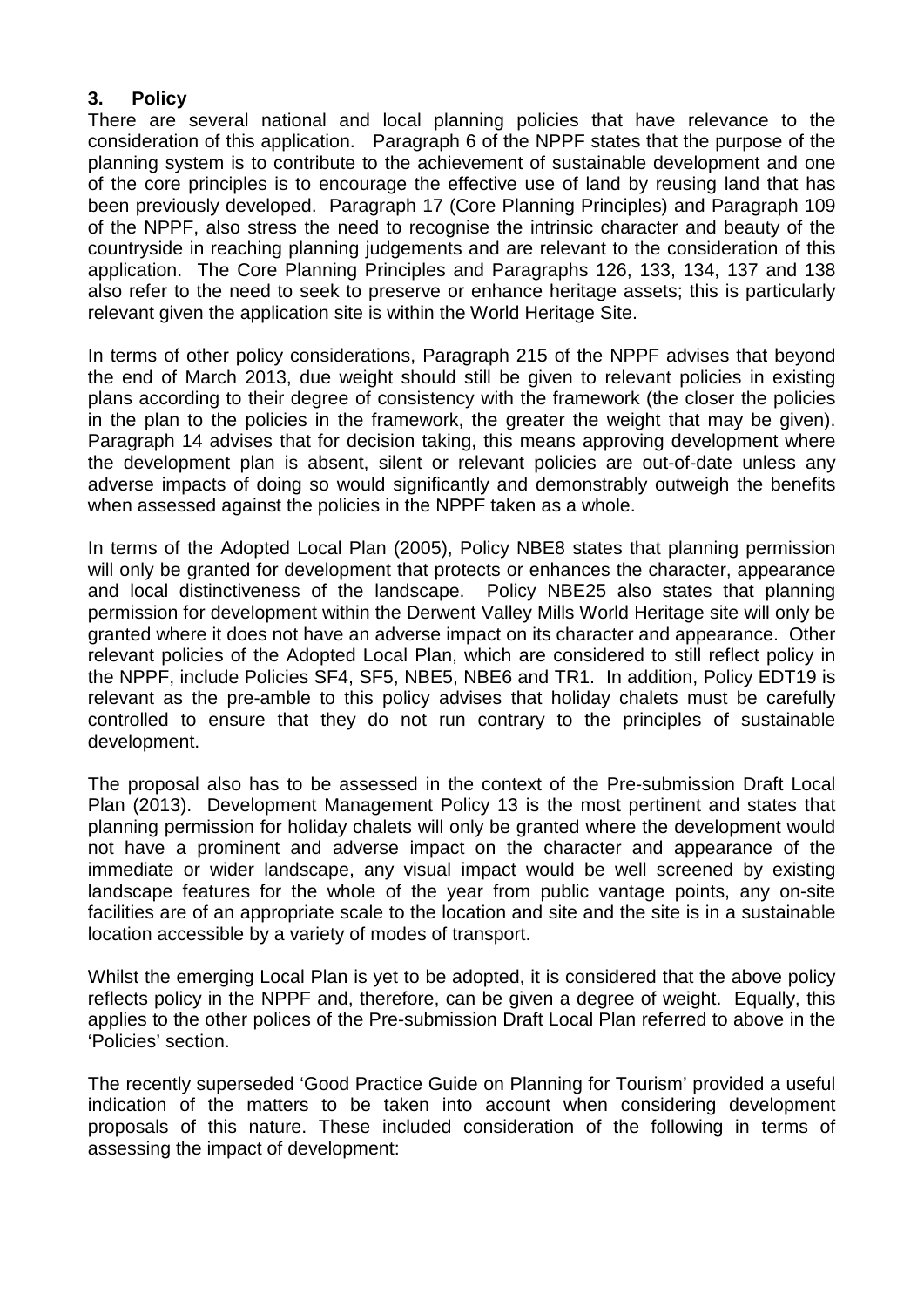*where the development is located – developments need to be located where they are accessible to visitors (and for many, but not all developments, by means other than just by private car) and where they do not have an adverse impact upon sensitive environments;*

*how they are designed – developments should be attractive to users, they need to work well in functional terms and they need to use natural resources in an efficient manner; and* 

*how they fit into their surroundings – developments need to respect their environs and complement them rather than detract from them. They should be designed to have a positive impact upon landscape, the historical setting and upon ecology.*

Whilst the 'Good Practice Guide on Planning for Tourism' no longer constitutes a material consideration, the planning considerations relating to location, impact and design remain valid considerations in the assessment of development proposals of this nature. Such matters are addressed within the remainder of this report.

# **4. Sustainability**

It is recognised that this development has the potential to create significant vehicle movements to and from the site as the site is located in the open countryside away from any significant settlement. However, it is along a main arterial route and can be accessed by public transport with a bus stop close by and access to the railway station at Whatstandwell. The land is also previously developed and there is a desire to see such sites re-used in preference to greenfield sites. The site is also within the Derwent Valley Mills World Heritage Site, which in itself is a tourist destination, and on the public footpath network. In this respect, whilst not located next to a settlement, the site is nevertheless considered a relatively sustainable location for tourism purposes.

Given the above, it is considered that the development would comply with the core principles for sustainable development contained in the NPPF and within the preamble to Policy EDT19 and with Policy SF4 of the adopted Local Plan.

# **5. Economic Benefit**

There would be some benefits to the local economy arising from the proposal. The applicant has advised that the actual development would include six locally built Pinelog lodges, thus providing/retaining employment in the District. The site operations will also provide limited employment opportunities and there would be a likely requirement for contractor services to maintain the site. In addition, whilst the facility may be self-catering, it will in most instances, bring economic benefits to shops, tourist attractions and services in the area. In this respect, some weight has to be given to the economic benefits of the development in the short and long term.

Given the above, it is considered that the development would comply with the core principles for economic development through tourism contained in the NPPF.

# **6. Impact on Character and Appearance of the Open Countryside and the Derwent Valley Mills World Heritage Site**

The site is well contained within the valley and by the surrounding woodland. As a result it is not widely visible within the surroundings except from the road and from the footpath and possible acute views from cottages at Homesford.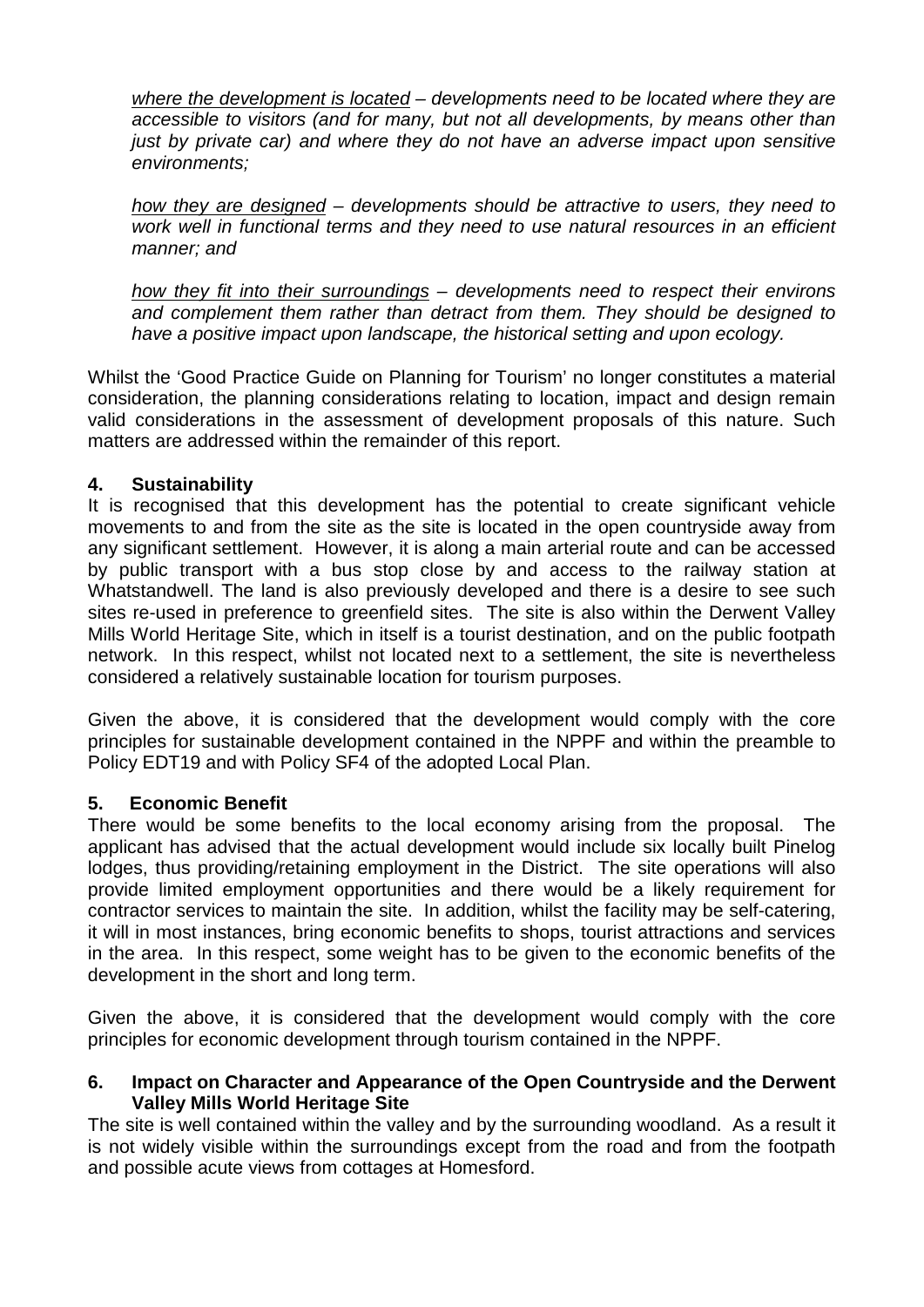The applicant proposes roadside planting to mitigate adverse visual impact in this regard. The initial proposal was for a beech hedge and line of associated lime trees. However, this was considered by Officers to be inappropriate as it would introduce an overly formal and urbanising feature into the landscape. The beech itself is not native or characteristic of the local landscape. In addition to the above, a strip of landscaping approximately 2– 4m width was proposed between the access road and the roadside wall.

In this respect, the applicant sought advice from the District Council's Landscape Design Officer. Given the above, and without prejudice to any decision the District Council makes with respect to this application, it was advised that the access road be reduced to 3.5m from 4m and the full width of the landscaping area adjacent to the site boundary be planted with a mix of native thicket forming with groups of native trees. It was also advised that, between the lodges, a similar mix of trees and shrubs should extend from the wooded embankment to the roadside with some wrapping around the fronts of the building while accommodating car parking. The applicant has now proposed more appropriate planting species, a wider planting strip of between 3-5m and planting around the lodges.

However, notwithstanding the above, the site is within a historically important and attractive landscape. Whilst there is a row of cottages to the southern side of the road to the east the site, the application site would be developed in isolation of any significant settlement on a relatively cramped site, in a prominent position in relation to the A6, hard up against a busy road in the open countryside. As a tourist site it offers little in the way of amenity apart from accommodation and parking. The timber lodges are not characteristic of the surrounding countryside and will be alien features within it even once the planting proposed has developed.

Whilst the applicant has proposed landscaping by way of mitigation, the extent of area proposed to be landscaped will take some considerable time to establish itself before it would effectively screen the buildings. In addition, the screen of planting, while less domestic in nature, would be an obvious screen of the site to accommodate the development. In this regard, it is still considered that there would be an adverse impact on local landscape character as a result of the development.

Given the above, it is considered that the development would fail to comply with the core principles for protecting the character and appearance of the open countryside and areas of historic importance as contained in the NPPF and reflected in Policies SF4, SF5, NBE8 and NBE25 of the adopted Local Plan.

# **7. Site Maintenance**

The site will require maintenance and the applicant advises that the woodland and landscape would be managed as a result of the development. In this respect, it is likely that a building would be required for such maintenance equipment. Nevertheless, it is considered that such a building could be accommodated on the site, and permission has previously been granted for such a building. This would need further consideration if planning permission is granted for the holiday lodges as to the requisite scale, siting and appearance of such a building. This would need to be considered with a separate planning application if such a building is deemed necessary.

# **8. Highway Issues**

The Local Highway Authority has raised no objection to the proposal given the repositioning of the access but requests that conditions be attached to any grant of planning permission with respect to providing storage, parking facilities, etc. during the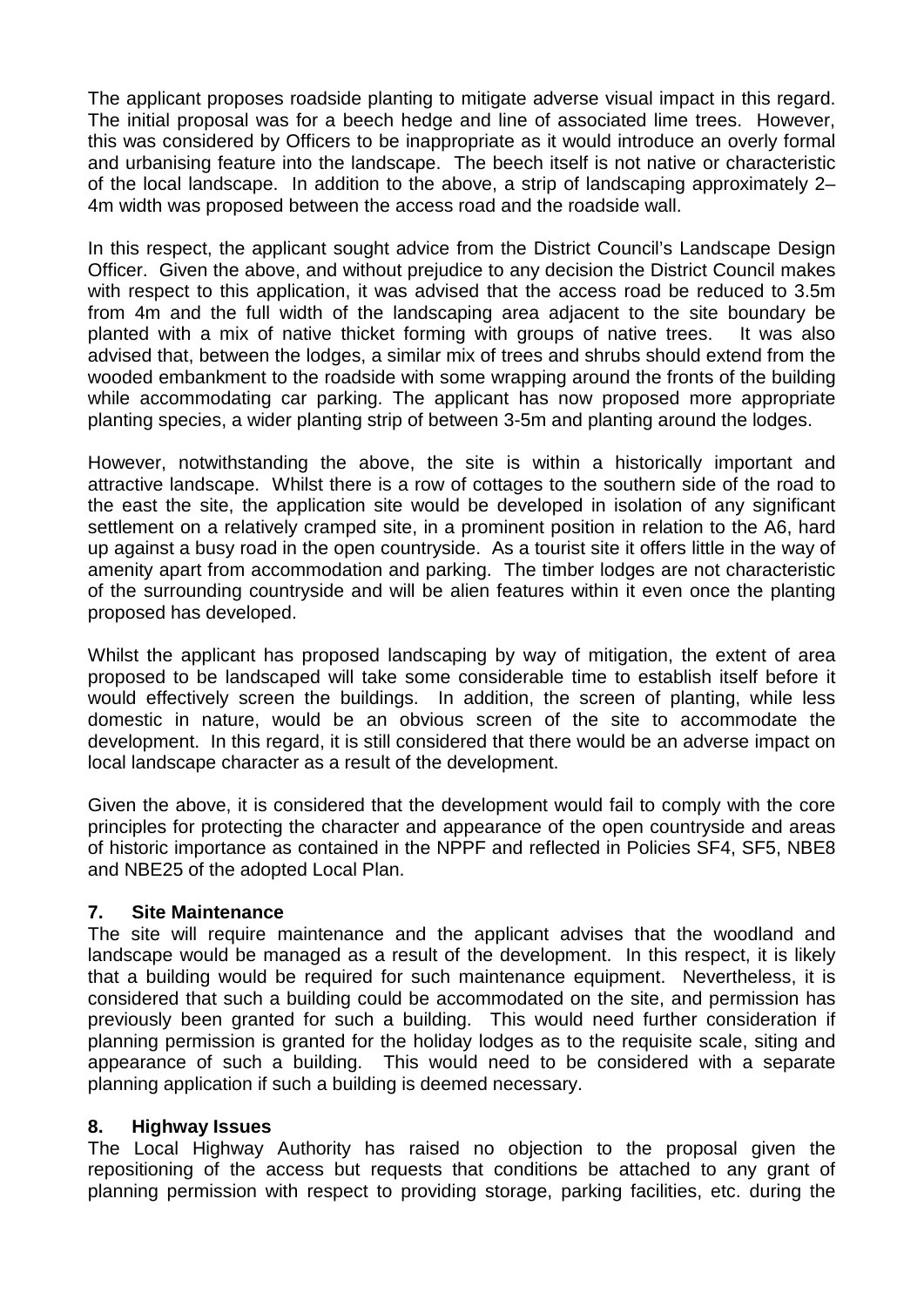construction process, the closure of the existing access and provision of the revised access with appropriate visibility splays, parking provision and access gradient.

# **9. Amenity Issues**

The site is very exposed to traffic noise and possible vibration from a busy arterial road. In this respect, there are some concerns regarding the attractiveness of the location to tourists and the consequential impact of road noise etc upon staying visitors. Whilst this is essentially a matter for the developer, such considerations place further doubt on the ability of this site to provide a sustainable, long term tourism enterprise.

# **10. Other Issues**

Natural England advised on a previous planning application that there was no impact on the Cromford Canal SSSI or Local Nature Reserve. Whilst the applicant has not provided any information with regard to protected species, it is considered that given where the holiday lodges are proposed on this open and previously developed site, with little vegetation, that there will be no significant impact on protected species.

# **11. Conclusion**

The provision of holiday lodges on this relatively accessible, previously used site may be acceptable in principle. However, this is a relatively narrow site and, in order to accommodate the lodges and allow for associated vehicle access to them, parking areas, manoeuvring space for cars and refuse lorries, amenity space and an appropriate level of landscaping to assimilate them into the landscape, the holiday lodges still need to be reduced in number.

In this respect, it is considered that the proposed development would be an overdevelopment of the site which would be harmful to the character and appearance of the countryside and the Derwent Valley Mills World Heritage site. As such, the proposal fails to comply with Government policy contained in the National Planning Policy Framework and to Policies SF4, SF5 NBE8 and NBE25 of the adopted Local Plan. As such, it is recommended that the application be refused permission on this basis.

# **OFFICER RECOMMENDATION:**

Planning permission be refused for the following reasons:

1. The scale of development proposed, as detailed in the amended drawings received 11<sup>th</sup> April 2014, would be inherently prominent and encroaching and detrimental to the character and appearance of the countryside in this area of high quality and historic landscape within the Derwent Valley Mills World Heritage Site. As such, the proposal fails to comply with Government policy contained in the National Planning Policy Framework, Policies SF4, SF5, NBE8 and NBE25 of the adopted Derbyshire Dales Local Plan (2005) and Strategic Policies 1 and 3 and Development Management Policies 2, 6, 8, 9 and 13 of the Pre-submission Draft Derbyshire Dales Local Plan (2013).

# **NOTES TO APPLICANT:**

The Local Planning Authority considered the merits of the submitted application and judged that there was no prospect of resolving the fundamental planning problems with it through negotiation. On this basis, the requirement to engage in a positive and proactive manner was considered to be best served by the Local Planning Authority issuing a decision on the application at the earliest opportunity and thereby allowing the applicant to exercise their right to appeal.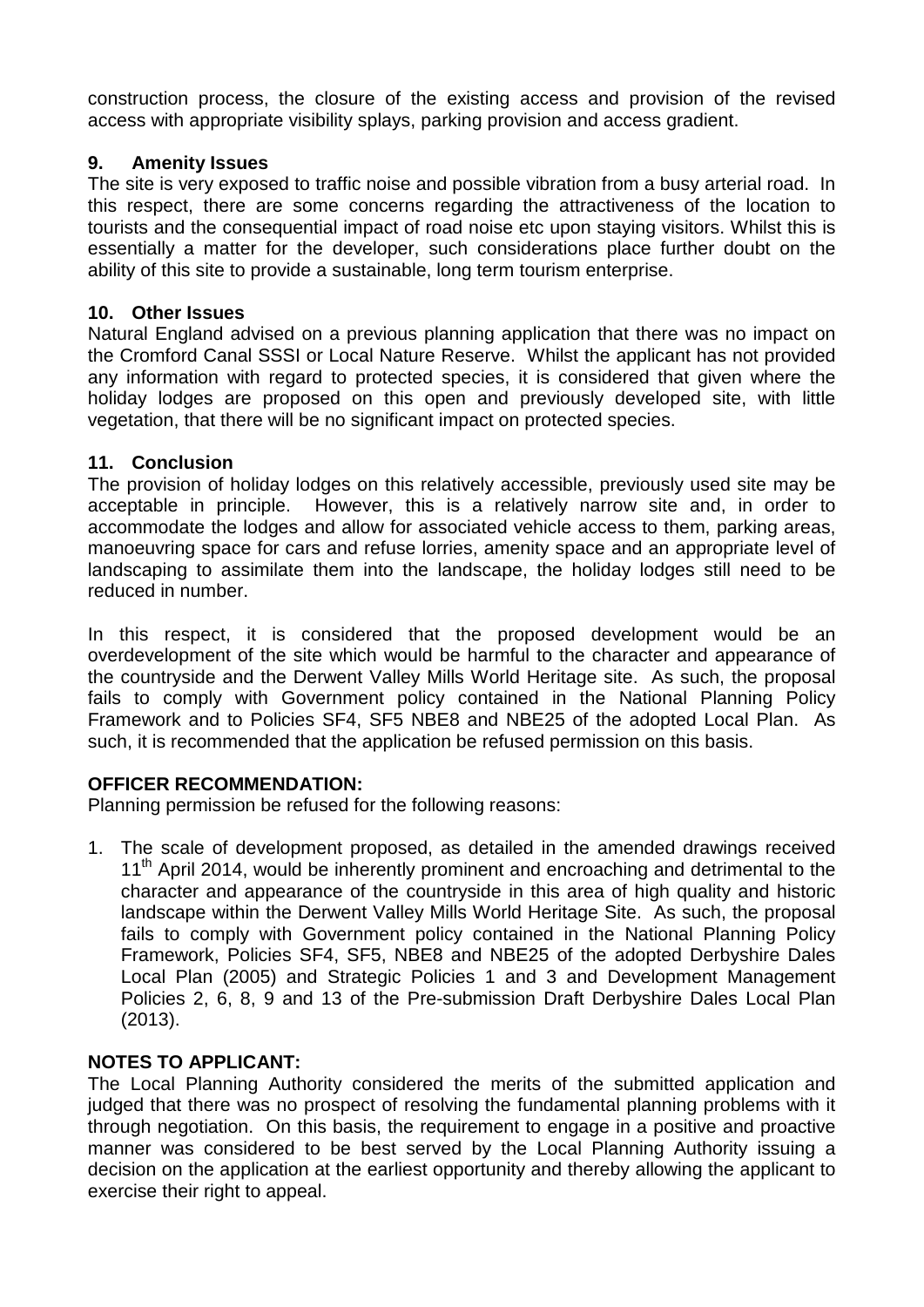This decision notice relates to the following documents: Site Location Plan 1:1250 received on 25<sup>th</sup> February 2014 Amended Drawing No. 8015-01D received on 11<sup>th</sup> April 2014 Design and Access Statement received on 25<sup>th</sup> February 2014 Details of Woodsman Pinelodges received on 25<sup>th</sup> February 2014 Tree Report received on 25<sup>th</sup> February 2014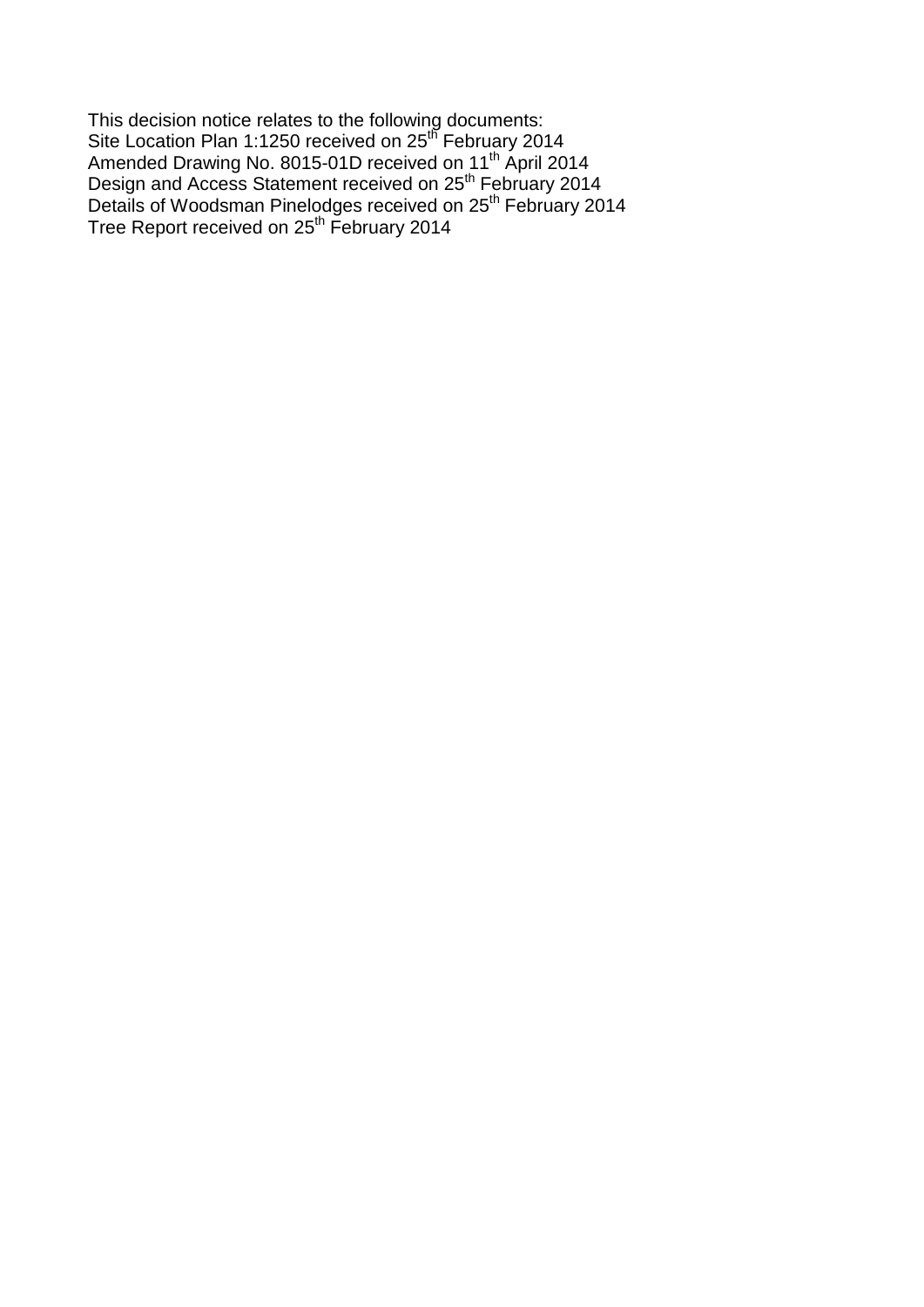# 14/00060/FUL

# 11 The Hill, Cromford





**Scale: 1:1250** 

© Crown Copyright and database rights (2014) Ordnance Survey  $(100019785)$ 

Derbyshire Dales District Council, Town Hall, Bank Road, Matlock, Derbyshire DE4 3NN. Telephone: (01629) 761100. Website: www.derbyshiredales.gov.uk

| Organisation               | Derbyshire Dales District Council |  |
|----------------------------|-----------------------------------|--|
| Department                 | Not Set                           |  |
| <b>Comments</b><br>Not Set |                                   |  |
| Date<br>23 April 2014      |                                   |  |
| Licence No.                | 100019785                         |  |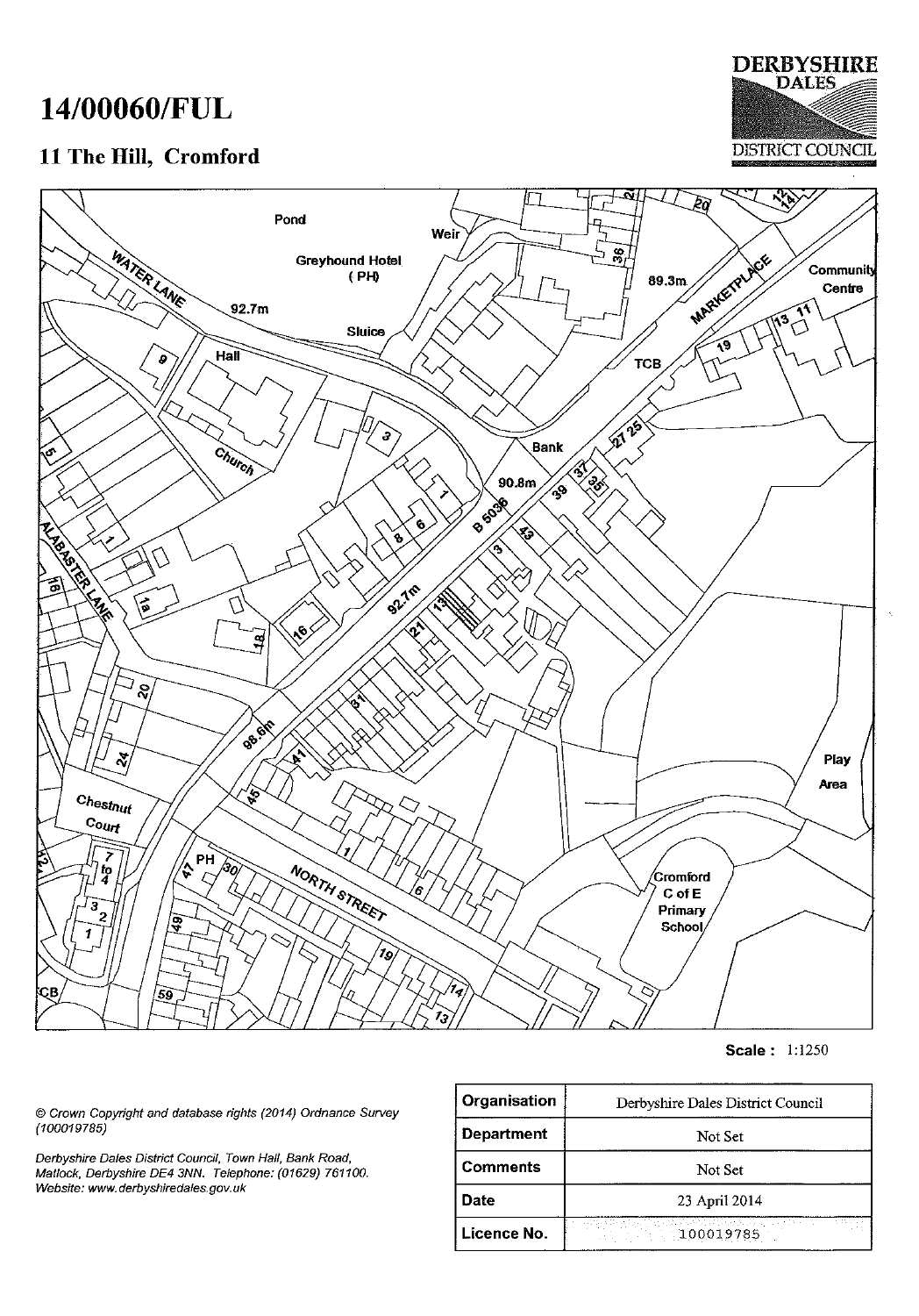# **14/00060/FUL SINGLE-STOREY REAR EXTENSION AT 11 THE HILL, CROMFORD FOR MR. JOHNSON**

| Parish Council:       | Cromford | Date of receipt: | 20 <sup>th</sup> February 2014 |
|-----------------------|----------|------------------|--------------------------------|
| Application type: FUL |          | Case Officer:    | Mr. A. T. Ecclestone           |

# **THE SITE AND SURROUNDINGS**

The application property is a Grade II Listed, mid-terraced house, situated at the lower end of Cromford Hill, just up from its junction with Water Lane. It has a small, old, brick-built outbuilding which is attached at the rear and offset to the side. It also has a small, lean-to structure which covers the whole of the rear elevation.

# **THE APPLICATION**

The proposal is to refurbish the rear extension and outbuilding. The current lean-to structure will be replaced with a more substantial, brick-built, lean-to extension with a glazed, lean-to roof. It will have a similar footprint to the current structure, but it will have a slightly steeper roof-pitch. The window and door will be replaced, but the replacement door will be glazed, rather than solid as it currently is. The outbuilding will retain its slate roof.

# **RELEVANT HISTORY**

None.

# **CONSULTATIONS**

Local Highway Authority: No objection.

Parish Council:

No objection.

# **REPRESENTATIONS:**

One letter of representation received which makes the following points:

- Whilst generally in favour of improvements being made, the proposal changes one unsightly and inappropriate material – corrugated galvanised / rusted steel, for another inappropriate material – large, flat, glass sheets.
- The existing roof-line abuts the adjacent roofline of the neighbour's property whereas the proposal changes to something different. The details are vague due to lack of dimensions. The method of fixing glass does not appear commensurate with the method of fixing double-glazed units.
- The existing views suggest that the roof is complete, whereas it is not. The proposal changes a part open roof to an enclosed area where there is a fowl / waste water inspection point.

# **POLICIES:**

Adopted Derbyshire Dales Local Plan (2005)

- SF1 Development Within Settlement Framework Boundaries
- SF5 Design And Appearance Of Development
- H2 Extensions To Dwellings
- NBE16 Development Affecting A Listed Building
- NBE17 Alterations And Extensions To A Listed Building
- NBE21 Development Affecting A Conservation Area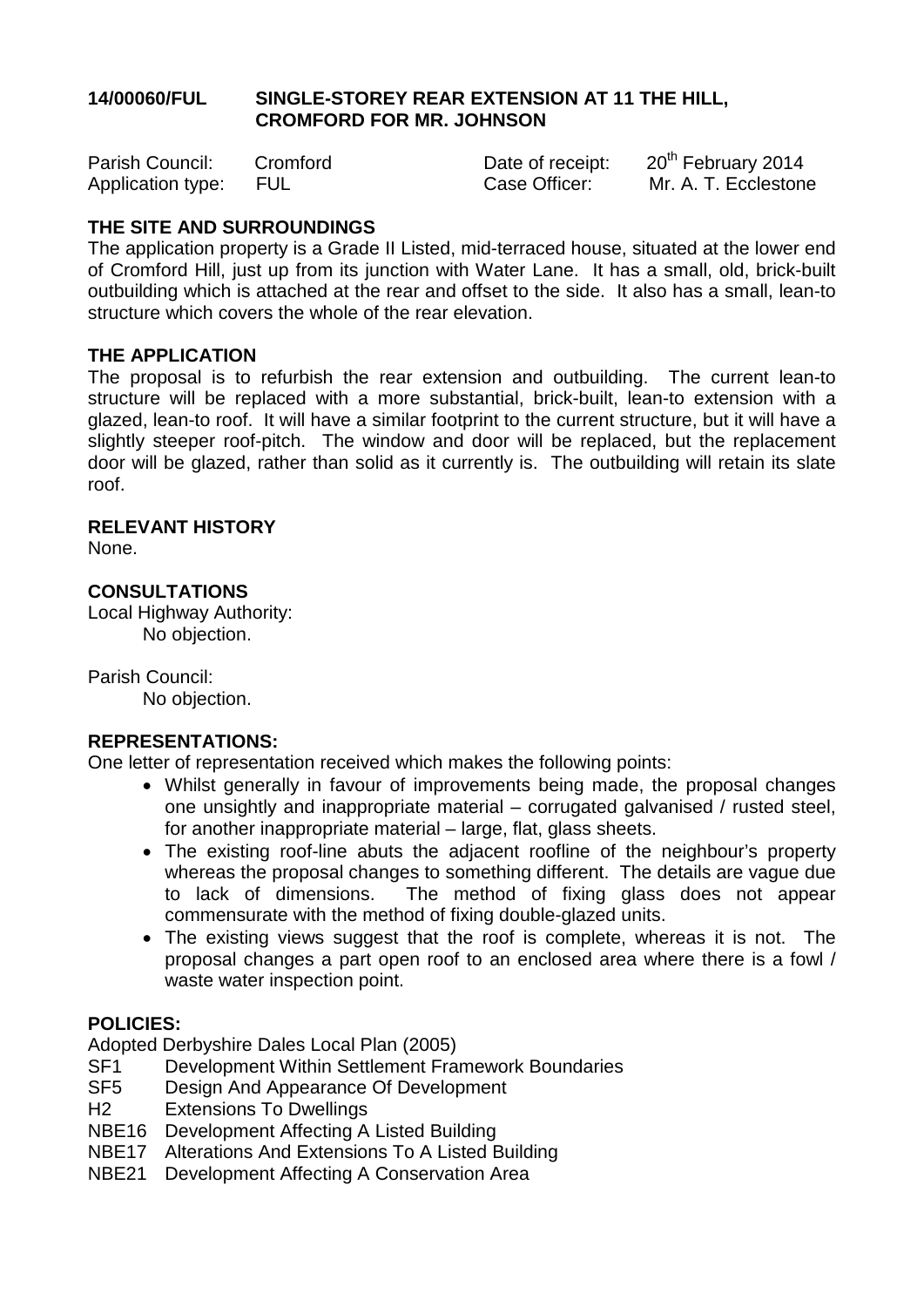National Planning Policy Framework:

Chapter 7 Requiring Good Design

Chapter 12 Conserving and Enhancing the Historic Environment

Derbyshire Dales Local Plan Pre Submission Draft June 2013

Development Management Policy 1 – Development within Settlement Framework **Boundaries** 

Strategic Policy 3 – Protecting and Enhancing the Natural and Historic Environment Development Management Policy 8 – The Historic Environment

Development Management Policy 9 - Design and Appearance Of Development

Development Management Policy 14 – Development within Town and Local Centres

Other:

Cromford Conservation Area Appraisal

# **ISSUES**

The main issues to assess are the impact that the refurbished outbuilding and lean-to extension will have on the setting of this Grade II Listed, mid-terraced house.

The current situation has the appearance of a dilapidated outbuilding and extension. The proposal to refurbish the outbuilding and build a more substantial lean-to rear extension has been submitted following pre-application advice. Further clarification has been asked for details of the roof abutment being below the cill of the first-floor window and the appearance of the glass over the brick walls. These details have been clarified in subsequent plans. It is intended to use grey paint for the window, door and cappings. For the new brick-work, it is intended to use reclaimed bricks which are already on site, or use matching brick from elsewhere if required. The proposed refurbishments, extensions and alterations are considered to be a visual improvement on the current situation.

The letter of representation has been taken into consideration whilst processing this application, but the issues raised do not provide sufficient grounds to oppose the scheme. The glazed lean-to roof has been proposed, following pre-application advice and is considered to be acceptable. The finer design details are also considered to be acceptable.

# **OFFICER RECOMMENDATION**

Planning Permission be granted conditionally.

- 1. Condition ST02a: Time Limit on Full.
- 2. Condition DM4: Sample of Brickwork and Bond.

# Reasons:

- 1. Reason ST02a.
- 2. Reason DM4…Policies NBE16, NBE17 and NBE21 of the Adopted Derbyshire Dales Local Plan (2005).

Note to applicant:

Summary of reasons for decision and relevant Development Plan Policies.

This Decision Notice relates to the following documents:

Drawings numbered 02, 03, 01 and 04, received by the Council on 20<sup>th</sup> February 2014 and drawing numbered 05, received by the Council on 14th April 2014.

The Town and Country Planning (Fees for Applications and Deemed Applications,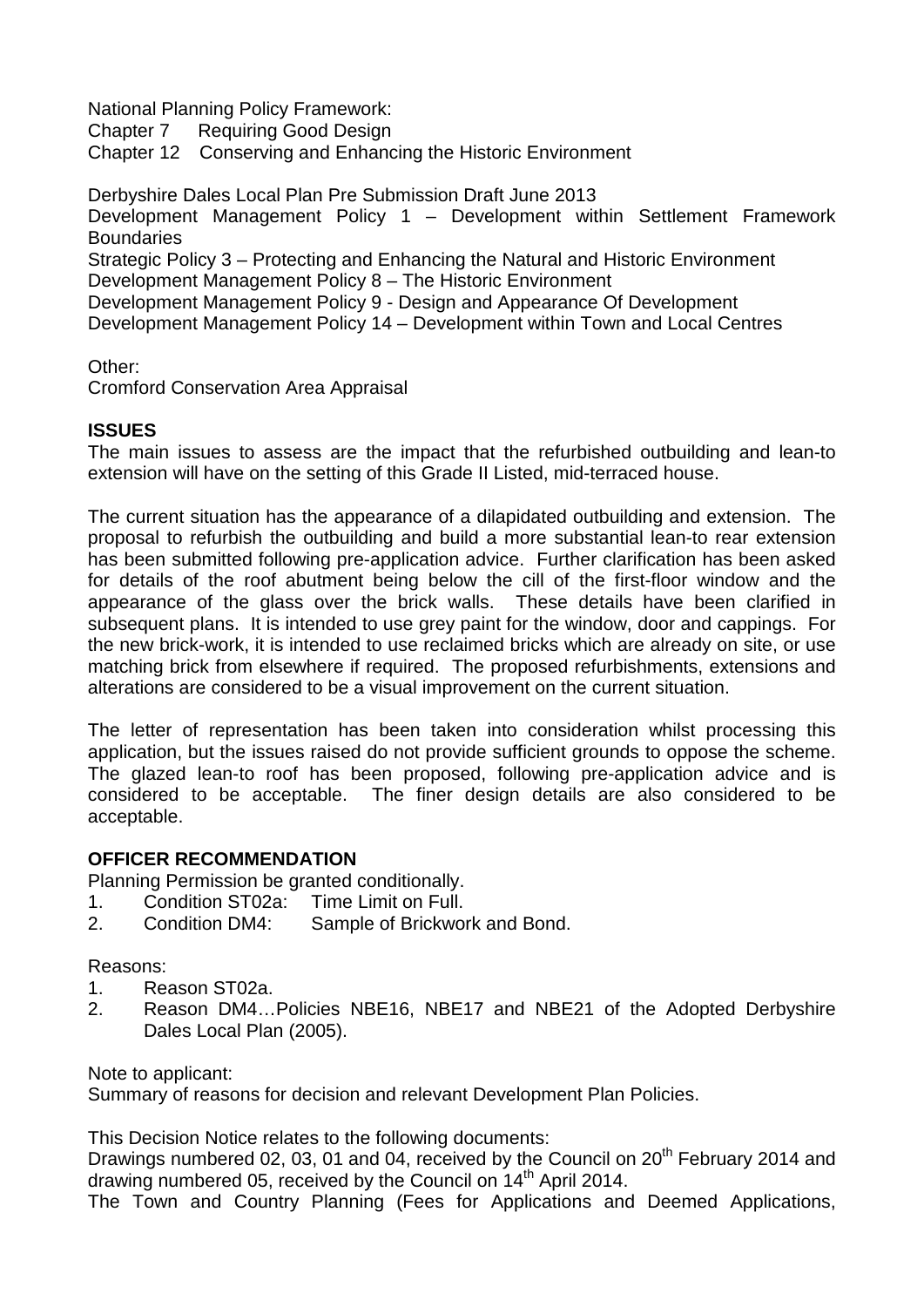Requests and Site Visits) (England) Regulations 2012 (SI 2012/2920) stipulate that a fee will henceforth be payable where a written request is received in accordance with Article 30 of the Town and Country Planning (Development Management Procedure) Order 2010. Where written confirmation is required that one or more Conditions imposed on the same permission have been complied with, the fee chargeable by the Authority is £97 per request or £28 where the related permission was for extending or altering a dwelling house or other development in the curtilage of a dwelling house. The fee must be paid when the request is made and cannot be required retrospectively. Further advice in regard to these provisions is contained in DCLG Circular 04/2008.

The applicant is advised that, prior to works commencing, Listed Building Consent will also be required.

Both during and prior to the consideration of this application, the Local Planning Authority have engaged in a positive and proactive dialogue with the agent, which has resulted in the submission of a scheme that overcame initial concerns relating to the design, appearance and context of it being a Grade II Listed Building.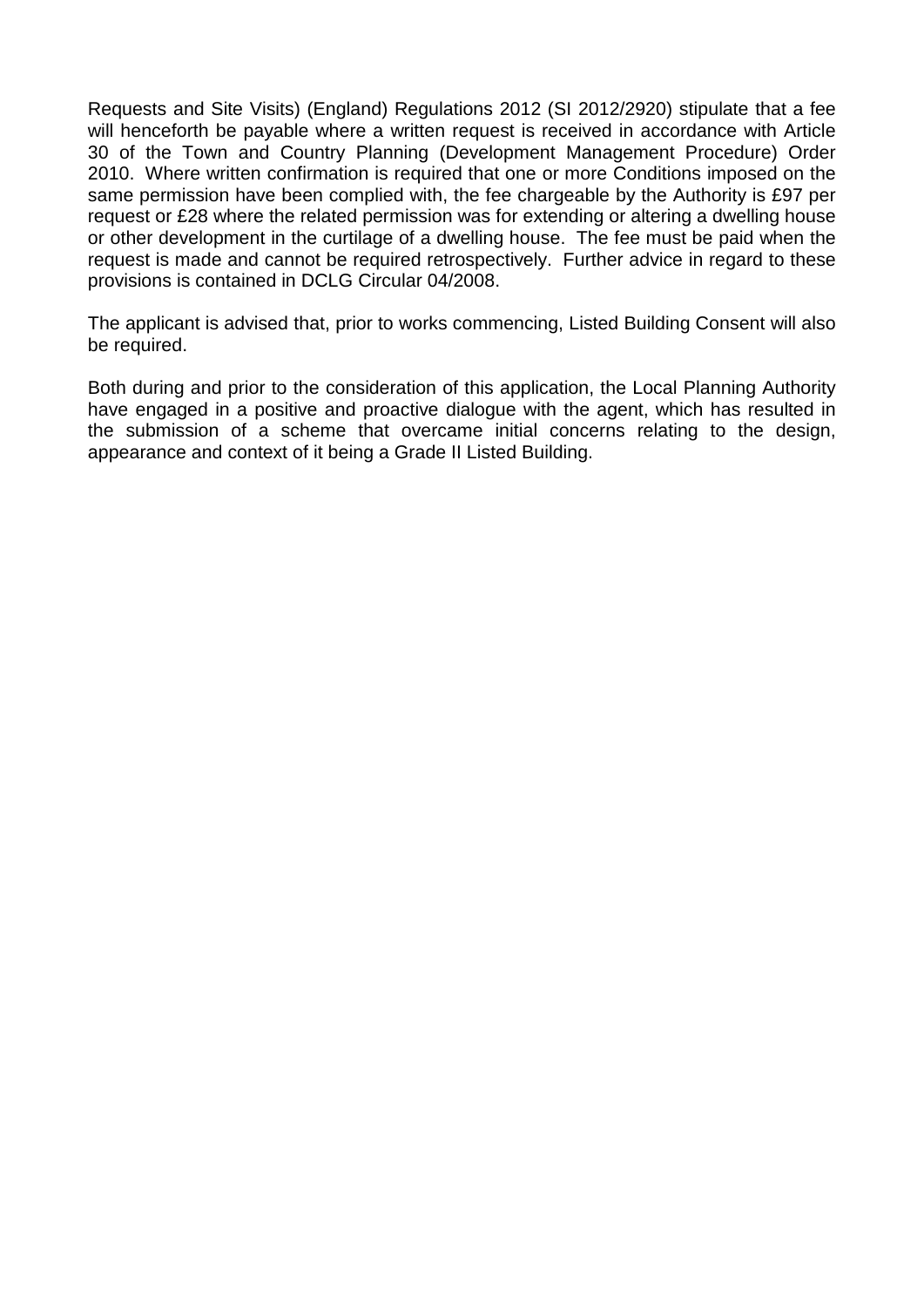# 14/00102/OUT

# **DERBYSHIRE DALES DISTRICT COUNCIL**

# Land to the rear of 106 Northwood Lane, Darley Dale



**Scale: 1:1250** 

© Crown Copyright and database rights (2014) Ordnance Survey  $(100019785)$ 

Derbyshire Dales District Council, Town Hall, Bank Road,<br>Matlock, Derbyshire DE4 3NN. Telephone: (01629) 761100. Website: www.derbyshiredales.gov.uk

| Organisation      | Derbyshire Dales District Council |
|-------------------|-----------------------------------|
| <b>Department</b> | Not Set                           |
| <b>Comments</b>   | Not Set                           |
| <b>Date</b>       | 23 April 2014                     |
| Licence No.       | 100019785                         |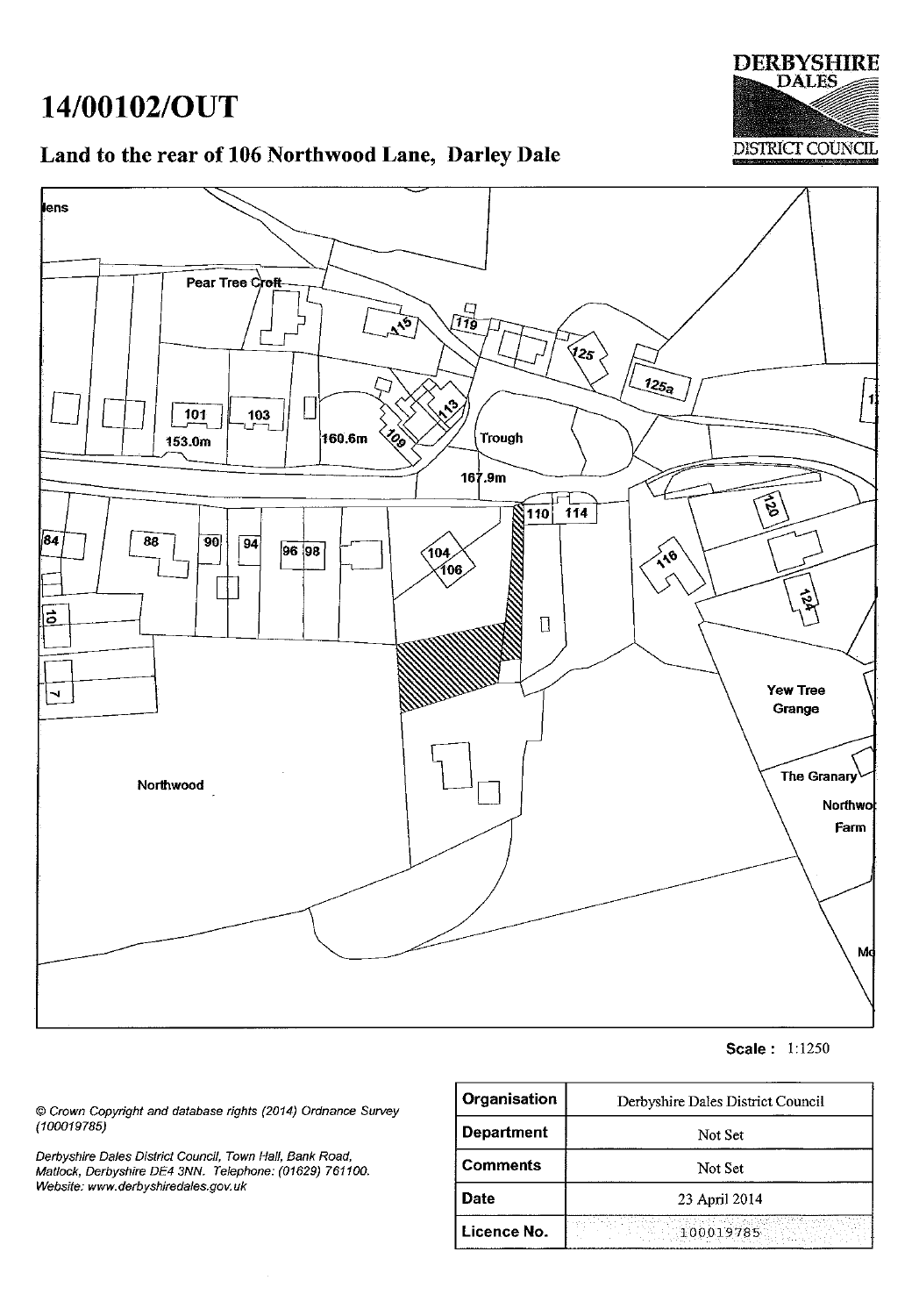# **14/00102/OUT ERECTION OF DWELLING HOUSE (OUTLINE) AT LAND TO THE REAR OF 106 NORTHWOOD LANE, DARLEY DALE FOR MR STEVE MEAD**

Parish Council: Northwood and Tinkersley<br>Application type: Outline<br>Case Officer: Mrs H Frith Application type: Outline

# **THE SITE AND SURROUNDINGS:**

The application relates to the garden land of the existing dwelling at no. 106 Northwood Lane. The land slopes downwards away from the access road towards the west. The site is accessed via a private shared driveway leading from Northwood Lane immediately adjacent to no. 108 Northwood Lane. A hedge encloses the garden land along the access road. The owner of no. 106 currently uses the south eastern corner of the site for parking. To the end of the driveway is the adjacent dwelling no. 110 Northwood lane which is a two storey modern property. The site is outside of any settlement framework boundary in what is classed as open countryside under the provisions of the Adopted Derbyshire Dales Local Plan (2005).

# **THE APPLICATION:**

Outline planning permission is sought to erect a dwelling on the garden land of the existing property. Whilst the application is in outline, permission is sought at this stage for access, layout and scale of the proposed dwelling.

It is proposed that the existing pedestrian access to no. 106 will be widened to allow access for the parking of two vehicles to the frontage of no. 106. This will involve the construction of a retaining wall within the line of the existing hedge to ensure that the hedge will be retained. This will ensure that the existing dwelling will no longer use the shared private driveway.

Access and parking for the new property will be via the shared driveway and will be in front of and to the northern side of the proposed dwelling which is to be located to the eastern end of the site. The size of the proposed dwelling 14m by 11m positioned slightly forward of no. 106 and forward of no. 110. On the submitted plans, the applicant has shown a dwelling that is single storey to the eastern driveway side of the site and stepping down the hill becoming a two storey building with rear dormer with an eaves height of 2.8m to the front, 5m to the rear and an overall ridge height of 6.5m. It is noted in the Design and Access Statement that the dwelling would be of a simple rectangular design with dormer/gable roof utilising the slope to maximise internal space.

A bin storage area is proposed part way along the private driveway to ensure that bins can be easily collected.

# **RELEVANT HISTORY:**

WED/1189/1011 House (Outline) – Refused and dismissed on appeal.

The application was refused for the following reasons:

- 1. The proposal represents an unsatisfactory form of development, the site having no road frontage and being poorly related to the existing pattern of development.
- 2. Approval of the proposal would intensify the use of an existing access with substandard visibility and as a consequence vehicles wishing to enter or cross the existing traffic stream would create additional hazards to existing road users.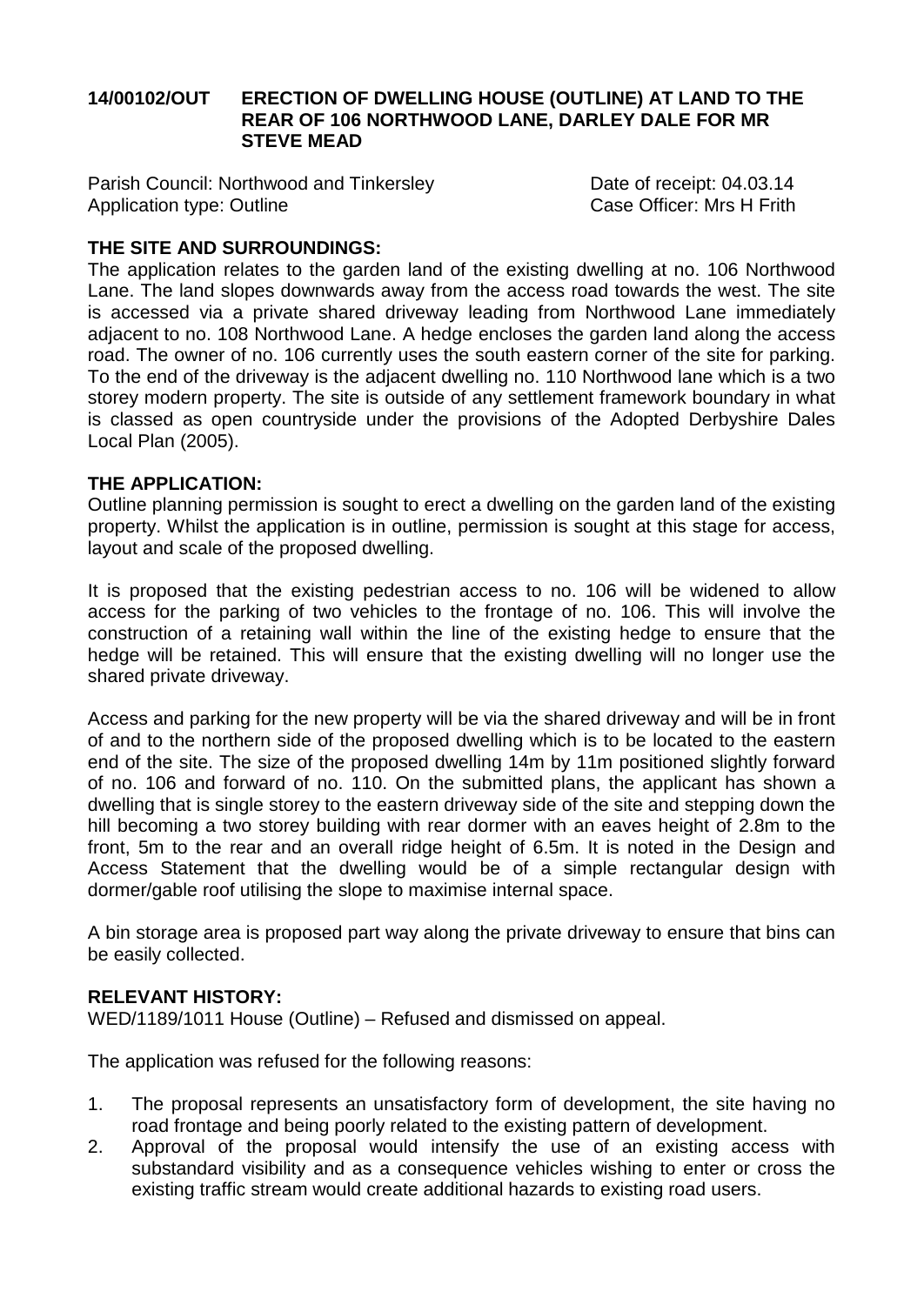3. Approval of the proposal would result in an excessive man carry distance to the proposed dwelling and as a consequence service vehicles would stand on the and virtually block the non-classified carriageway for longer periods than normal creating further hazards to existing road users.

The matter then went to appeal, the appeal was dismissed by the Inspector who noted in his statement that:

- The main issues are: whether the location of the development and the means of access would adversely affect the character of the area, the residential amenities of neighbouring residential property and free and safe movement of vehicular traffic.
- Back land development which takes access from a narrow unmade highway would be out of character with this area. The Inspector did not consider the existence of no. 110 to be a justification.
- The proposal has all the disadvantages of tandem development as it would share access with 3 other properties. This would affect the privacy of no. 110, would interfere with access to no. 110 and no. 108 and would cause extra noise and disturbance to no. 110 and to a lesser extent no. 108.
- The existing access does not meet the recommended visibility splays, therefore intensifying the use of the access would be to the detriment of highway safety.

# **CONSULTATIONS:**

Parish Council:

Concerned about the very tight access from Northwood Lane to this property as it is at the narrowest part of the lane where visibility is very bad. The access also abuts 110 Northwood Lane and there is concern that construction traffic will be passing literally within inches of the house. Local residents have objected to the Local Planning Authority. The objections include the construction traffic, additional traffic post development and the dangerous nature of the access. Also note that permission to develop this plot has been refused in the past on appeal.

Local Highway Authority:

Emerging visibility from the existing access is substandard when looking in the eastern direction due to third party land. It is the applicant's intention to create a new vehicular access to the west of the existing access to serve the existing dwelling, assume this would be permitted development. If this is the case then the new dwelling being served off the existing access is acceptable to the highway authority as the traffic generation associated with the existing substandard access is unlikely to increase by any significant level. In order to prevent both the existing and proposed dwellings using the existing access a condition should be imposed. A bin storage area should be provided within 25m of Northwood Lane. Recommend conditions.

Members should note that the highway authority have been advised that the creation of the access to 106 Northwood Lane would not be permitted development due to the engineering works associated with it. A further response is awaited from the local highway authority as to whether or not this factor alters their view of the proposal. A verbal update will be provided at the Committee meeting.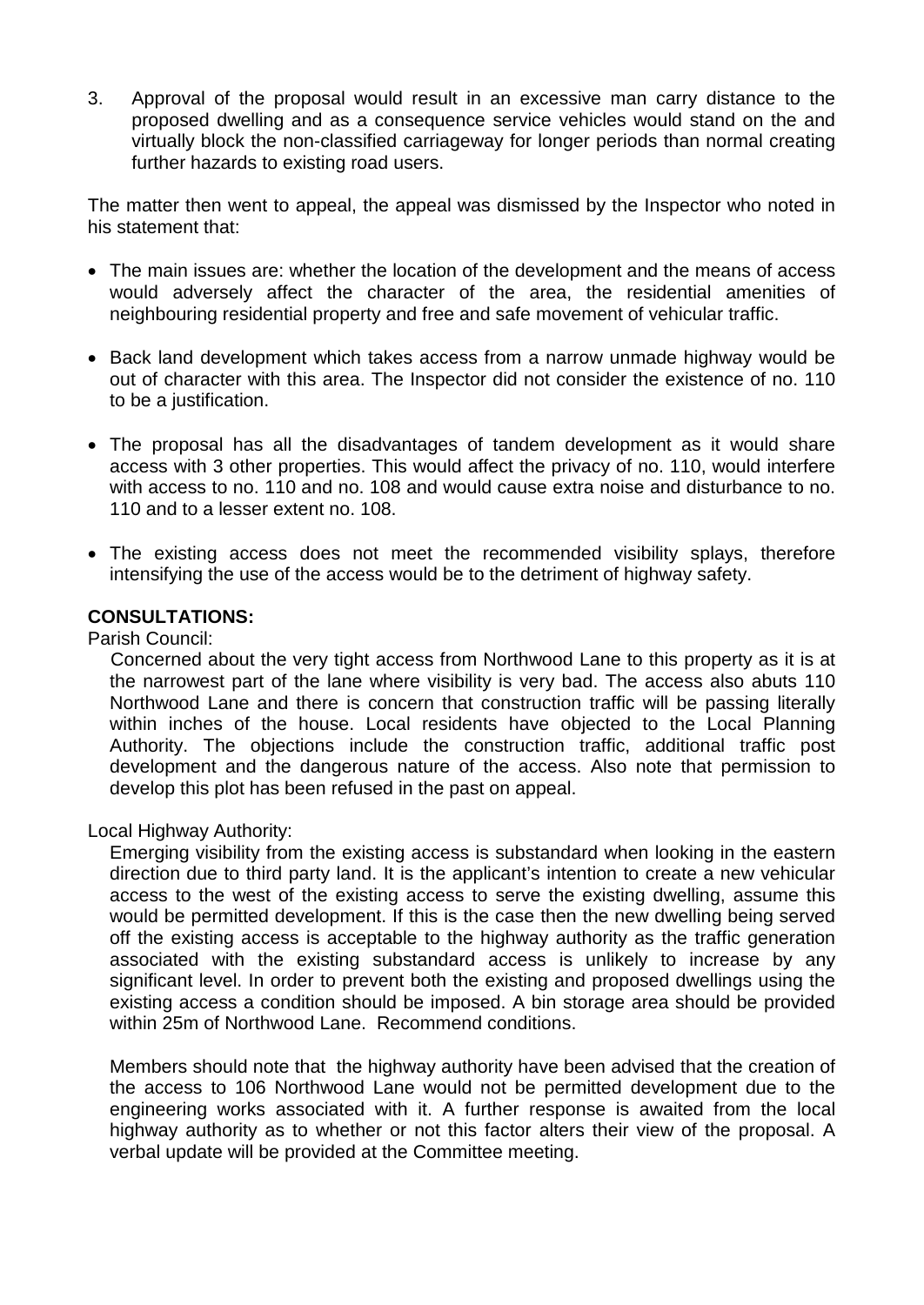# **REPRESENTATIONS:**

5 representations have been received, the comments of which are summarised below :

Highway issues:

- No. 108 own the access road, the other properties have a right of access only.
- Construction vehicles would damage the driveway.
- Properties 110 and 108 are shown the wrong way round on the block plan.
- The applicant notes that there is no limit to the number of cars that could be parked to the rear of no. 106, this is incorrect as only 1 parking space is available at present.
- Northwood lane is narrow at the point of the access with a blind bend on a steep incline: additional traffic would be detrimental to highway safety.
- Access will be even worse in adverse weather conditions
- There is restricted visibility from the access especially when vehicles are reversing.
- There is no room for vehicles to pass on another.
- There have been near misses between vehicles in this locality.
- Pedestrian safety would be put at risk.
- The proposal would lead to more congestion.
- A new dwelling would affect the privacy of no. 110, interfere with our pedestrian access and cause noise and disturbance.
- No. 106 currently park on the road, there would be nothing to stop occupants of the new dwelling parking on the highway.
- Five properties in total have a right of access over the land, any additional properties would exacerbate the problem if all properties were to use the access.
- Creating a new access to no. 106 will merely add another access with similarly restricted visibility for emerging vehicles.
- There would be nothing to stop the applicant continuing to use the private driveway to access the rear of his property.
- Parking in poor weather will be more difficult.
- Permission should be refused due to earlier appeal decision, the highway issues remain unchanged.
- It would be irresponsible of the Local Planning Authority to disregard the Inspector's decision.
- The access lane is only just over a metre from our dining room window.

Other issues:

- This will not solve housing shortages in the locality.
- The proposed building would involve the removal of several trees.
- No. 108 is well screened by mature planting.
- The existing hedge and proposed fencing would not alleviate the detrimental visual impact of the proposed dwelling.
- The government is against garden grabbing.
- Any development in this rear garden would overlook surrounding properties causing a loss of privacy and a reduction in the quality of the environment.
- Bedroom windows will be directly overlooked.
- Mature trees and hedgerows would be lost through this development.
- The removal of trees will adversely affect privacy and visual amenity.
- The site is outside of a settlement.
- Large construction vehicles would accuse disturbance to no's 110 and 108.
- Site is visible from recreation ground.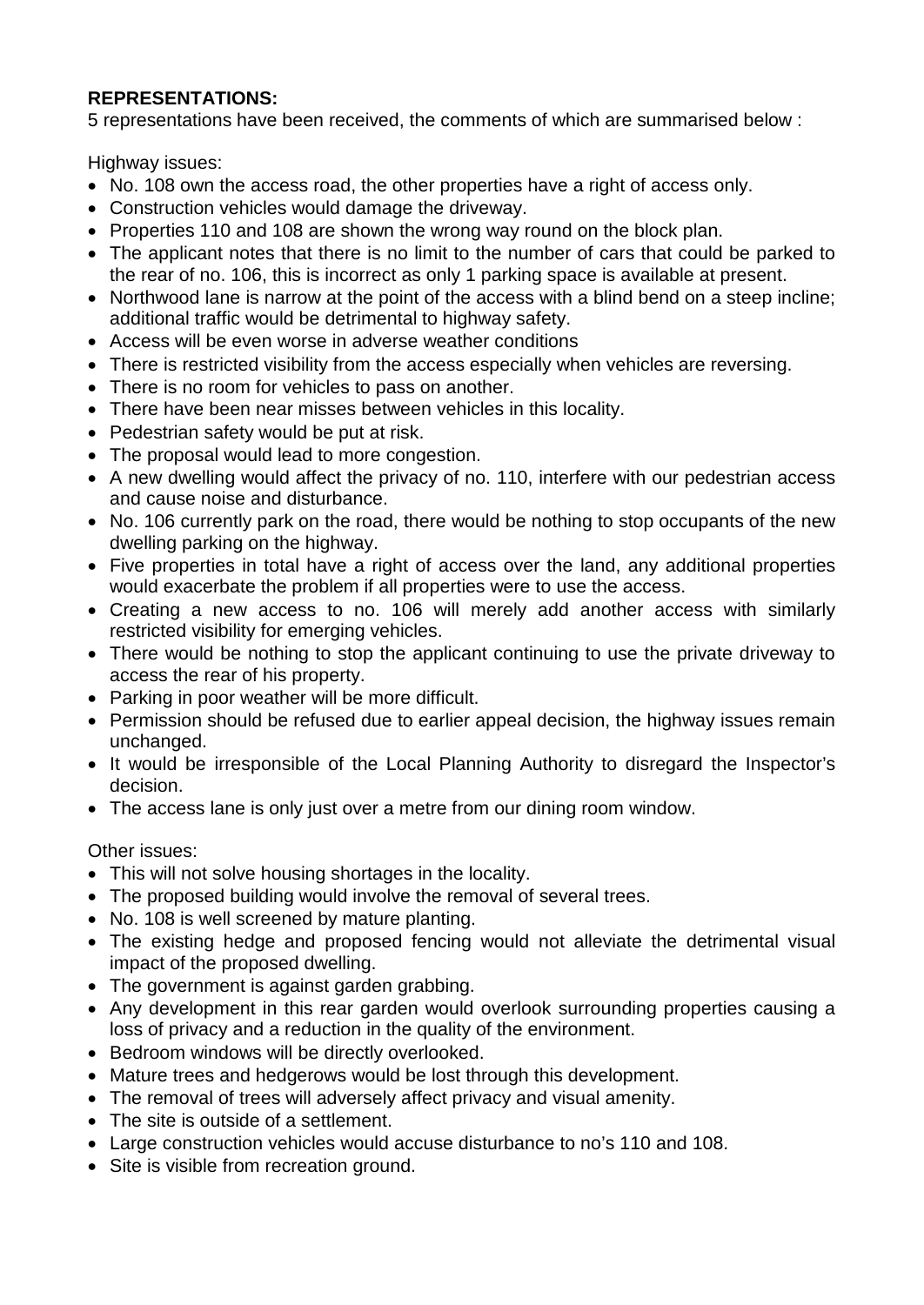# **POLICIES:**

- 1. Adopted Derbyshire Dales Local Plan (2005)
	- SF4: Development in the Countryside<br>SF5: Design and Appearance of Deve
	- Design and Appearance of Development
	- H4: Housing Development Outside Settlement Framework Boundaries
	- H9: Design and Appearance of New Housing
	- NBE6: Trees and Woodlands<br>TR1: Access Requirements
	- Access Requirements and the Impact Of New Development
	- TR8: Parking Requirements for New Development
- 2. Pre Submission Draft Local Plan Development Management Policy 2 – Development In The Countryside Development Management Policy 9 – Design And Appearance Of Development Development Management Policy 22 – Access and Parking
- 3. National Planning Policy Framework Core Planning Principles, Part 6 and 7

### **ISSUES:**

The issues for consideration arising from this application relate to the principle of development on this site, the principle of development in this location, the visual impact of the development, residential amenity and highway safety.

### Previous appeal

The planning application submitted in 1989 was an outline application without details for the erection of a house on this same site. The permission was refused for the reasons stated under the 'Relevant History' section of this report. It should be noted that since the determination of that application local and national planning policy has altered significantly and in view of this, is it reasonable for the Local Planning Authority to reassess the validity of the appeal Inspectors considerations.

The only reason for refusal, which was not a highway reason was reason no. 1 which referred to the development of the site being an unsatisfactory form of development, the site having no road frontage and being poorly related to the existing pattern of development. The pattern of development within the locality is not specific to one type or form of development but is made up of a random mix of property and plot types and sizes. Due to this ad hoc pattern of development it is considered that contrary to the original refusal the development now proposed would sit more comfortably within this plot.

It is also considered by the Highway Authority that as parking for the existing dwelling is to transfer to the frontage of no. 106 there will be no significant intensification of traffic using the substandard access and that this can be controlled via an appropriate planning condition. There is a query over whether the opinion of the Highway Authority will alter as planning permission is required for the access to the frontage of no. 106. Members will be updated on this matter at the meeting. The issue regarding the man carry distance for bins has been resolved through this application by providing a dwell area for bins along the existing driveway.

It is therefore considered that the Inspectors earlier concerns have to some extent, been addressed b changes in policy and changing circumstances.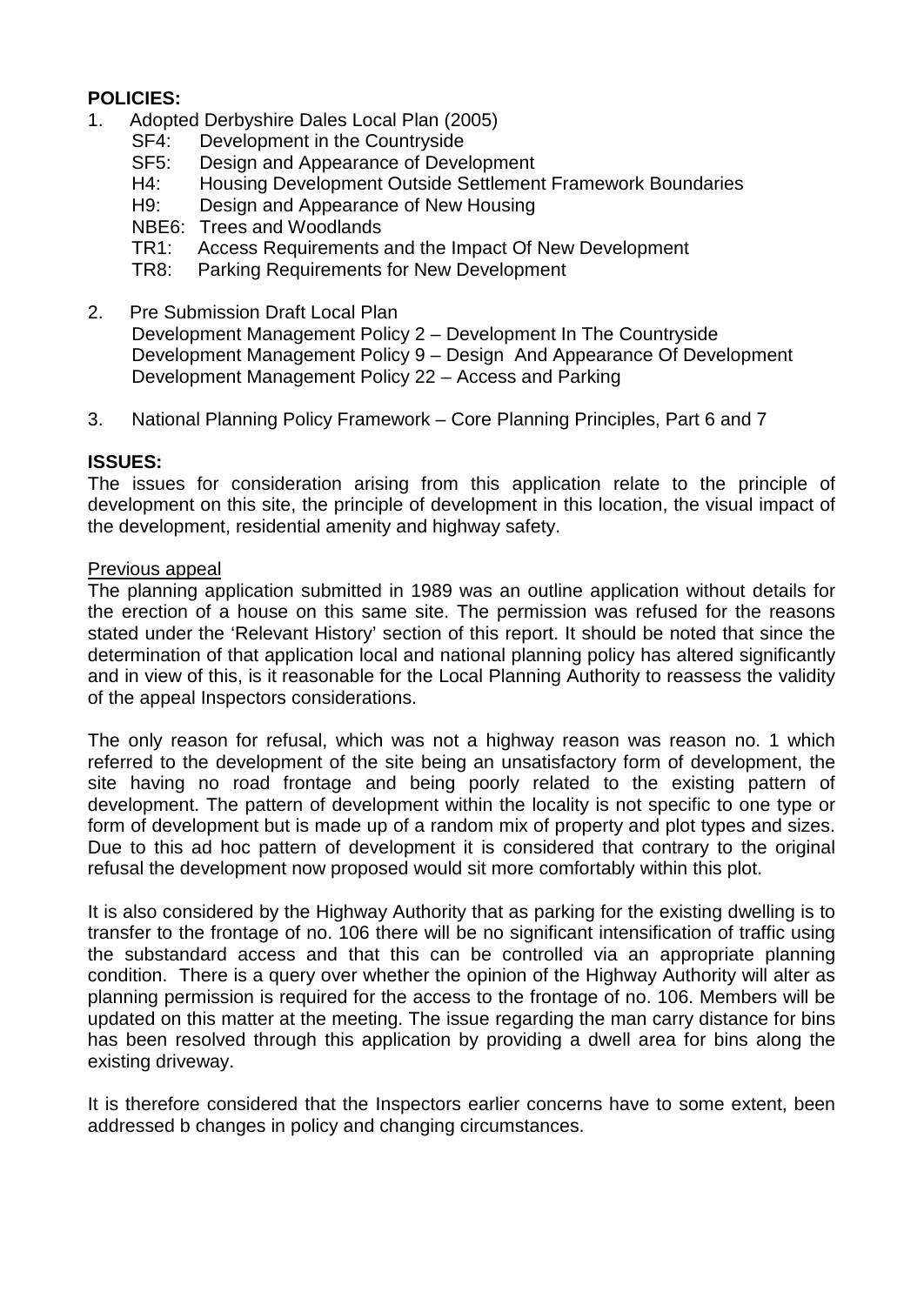# Principle of Development

At the time of the earlier appeal, the site was located within a defined settlement boundary where development was considered to be acceptable in principle. In the current Adopted Local Plan, the Northwood area no longer has a defined settlement boundary and is therefore classed as open countryside where restrictive planning policies apply. In accordance with Policies SF4 and H4 of the Adopted Derbyshire Dales Local Plan and the core planning principles of the National Planning Policy Framework, development on this site would be unsustainable and would constitute unwarranted development within the open countryside. There are numerous appeal decisions (post 2005) within the Northwood area which have consistently upheld this position.

'Garden grabbing' has been mentioned by local residents as a reason to refuse planning permission. Whilst the site is garden land and in the context of the NPPF does not constitute 'previously developed land', this does not in itself prevent development from taking place unless there is harm caused to the local area. The site sits comfortably as an infill plot and is a significant sized garden to a modest dwelling and therefore in this case the term 'garden grabbing' is not considered to be appropriate nor would it constitute a sustainable reason to refuse planning permission. There would be more than sufficient garden land retained for each dwelling should the development be considered appropriate.

### Visual Impact

The design and finished appearance of the proposed dwelling is not to be considered at this stage and the plans submitted are indicative only. Only the scale and layout of the proposed dwelling is to be considered as part of this application.

The site is detached from neighbouring properties and is of a size that can accommodate an additional dwelling. The scale of the dwelling proposed being single storey to the eastern elevation and two storey to the rear western elevation assimilates well into the site context with two storey dwellings to either side of the site. It is considered that a dwelling of the scale and layout shown can be accommodated in this plot with an appropriate design solution. In terms of visual impact the proposal is considered to be acceptable.

# Amenity

It has been noted by residents that the proposed dwelling would adversely affect neighbouring properties due to a loss of privacy particularly through overlooking. As stated above, the size of the plot is such that the dwelling can easily be accommodated on the site. The nearest neighbours would be roughly in alignment with the dwelling so that overlooking onto their properties would be no greater than any other residential development with neighbours located to either side. To the rear of the property facing west the site backs onto recreation land and so would not directly overlook the gardens of the properties fronting Northwood Lane such that a loss of amenity would warrant refusal.

Concern has been raised by no.110 that as the existing driveway is in such close proximity to the side windows of no. 110 the additional traffic would have an impact upon the amenity of that property. It should be noted that the existing dwelling, no. 106 already uses the driveway and that they would cease to use that driveway should the new dwelling be constructed, therefore there is no increase in the use of the driveway which could be considered to be sufficient to warrant refusal on the grounds of the impact upon amenity.

The proposal is therefore considered to be acceptable in terms of the impact upon amenity.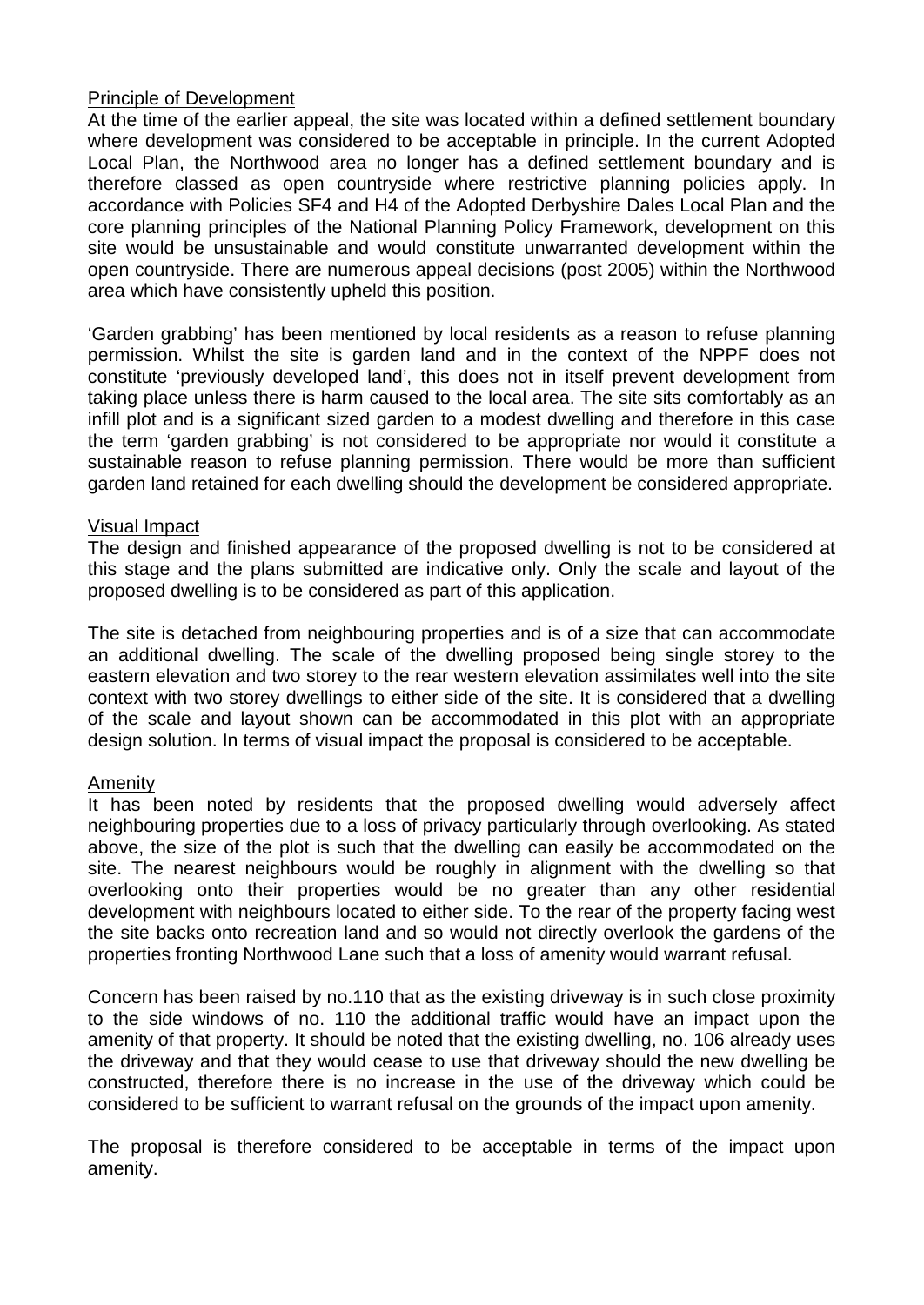# **Conclusion**

Notwithstanding the ability of the site to accommodate a dwelling, the site is located outside of any settlement framework boundary in open countryside where restrictive planning policies apply. As such the proposal would constitute an unsustainable and unwarranted development within the open countryside contrary to the requirements of polies SF4 and H4 of the Adopted Derbyshire Dales Local Plan and contrary to the core planning principles of the National Planning Policy Framework.

It is therefore recommended that planning permission be refused.

### **OFFICER RECOMMENDATION:**

To refuse planning permission for the following reason:

1. The development is proposed in an unsustainable rural location outside of a defined Settlement Framework boundary. As the Council are able to demonstrate a five year supply of housing land plus 5% in accordance with the requirements of the National Planning Policy Framework, the development of this site for housing would be inherently unsustainable and unwarranted. As such, the proposal is contrary to national planning policy contained in the National Planning Policy Framework and to Policies SF4 and H4 of the adopted Derbyshire Dales Local Plan (2005).

### **FOOTNOTES:**

The Local Planning Authority considered the merits of the submitted application and judged that there was no prospect of resolving the fundamental planning problems with it through negotiation. On this basis the requirement to engage in a positive and proactive manner was considered to be best served by the Local Planning Authority issuing a decision on the application at the earliest opportunity and thereby allowing the applicant to exercise their right to appeal.

With effect from the 6th April 2008, the Town and Country Planning (Fees for Applications and Deemed Applications) (Amendment) (England) Regulations 2008 (SI 958/2008) stipulate that a fee will henceforth be payable where a written request is received in accordance with Article 21 of the General Development Procedure Order. Where written confirmation is required that one or more conditions imposed on the same permission have been complied with, the fee chargeable by the Authority is £97 per request. The fee must be paid when the request is made and cannot be required retrospectively. Further advice in regard to these provisions is contained in DCLG Circular 04/2008.

This decision notice relates to the following documents:

Site plan no. 001/2014-A, Design and access statement, Block plan existing no. 002/2014 Artists impression no. 004/2014, Photo montage, All received  $4<sup>th</sup>$  March 2014

Proposed block plan no. 003/2014 received 14<sup>th</sup> April 2014

Proposed parking arrangements no. 006/2014, Typical elevation no. 007/2014, All received 16<sup>th</sup> April 2014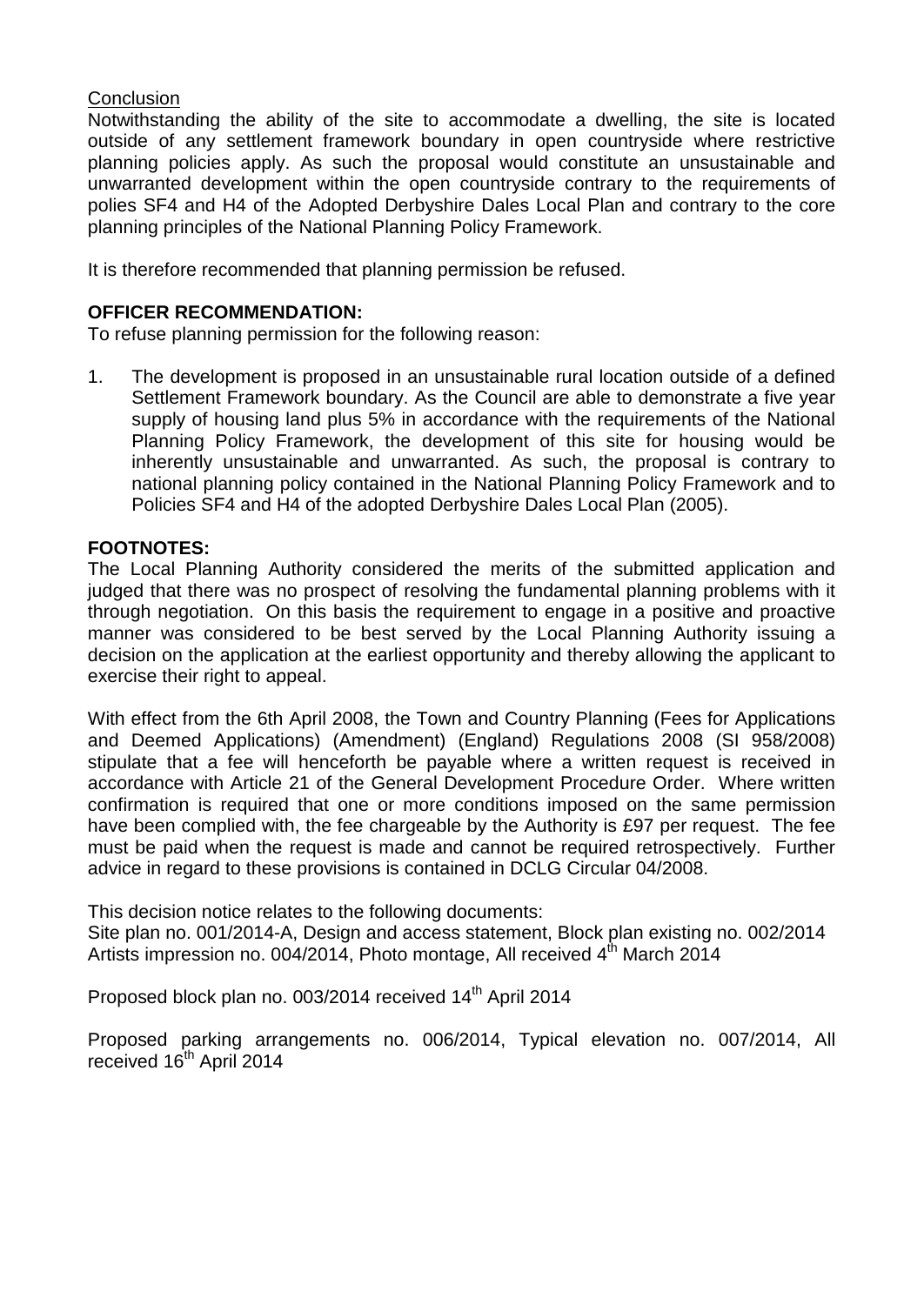# 14/00157/FUL

# The Lant, Sydnope Hill, Two Dales





Scale: 1:1250

© Crown Copyright and database rights (2014) Ordnance Survey  $(100019785)$ 

Derbyshire Dales District Council, Town Hall, Bank Road, Matlock, Derbyshire DE4 3NN. Telephone: (01629) 761100. Website: www.derbyshiredales.gov.uk

| Organisation      | Derbyshire Dales District Council  |  |
|-------------------|------------------------------------|--|
| <b>Department</b> | Not Set                            |  |
| <b>Comments</b>   | Not Set                            |  |
| Date              | 23 April 2014                      |  |
| Licence No.       | 化酸性磷酸钠 经公司 计算法定 经成本事实<br>100019785 |  |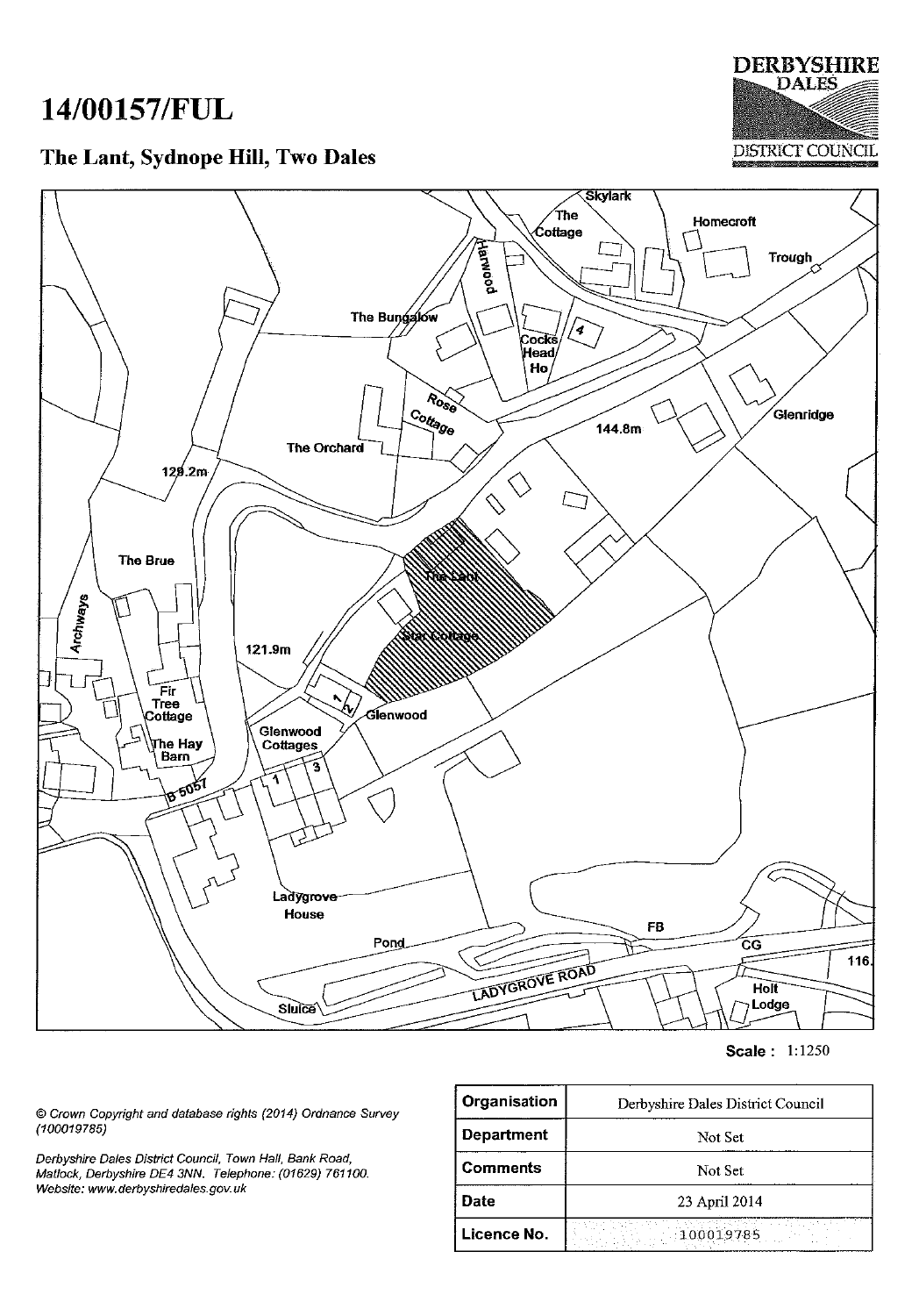# **14/00157/FUL TWO-STOREY EXTENSIONS AND ALTERATIONS AT THE LANT, SYDNOPE HILL, TWO DALES FOR MR. APPLEBY**

| Town Council:         | Darley Dale | Date of receipt: | $10^{th}$ March 2014 |
|-----------------------|-------------|------------------|----------------------|
| Application type: FUL |             | Case Officer:    | Mr. A. T. Ecclestone |

# **THE SITE AND SURROUNDINGS**

The application property is an old, detached house, situated on one of the 'S' bends at the bottom end of Sydnope Hill. It stands with its rear elevation facing the road and its principle elevation facing the enclosed garden area to the south. It has a subordinate side extension.

# **THE APPLICATION**

The proposal is for a part contemporary, two-storey 'link' extension, off-set to the side. The existing subordinate side extension will be modified with a glazed 'link' joining to the new two-storey extension which will be positioned in alignment to the south. From the roadside, it will appear as a traditional, two-storey 'link' extension with stone walls and a slate roof to match the main house. However, from the enclosed garden area it will have a contemporary design and appearance with large areas of glazing. It will form a large extension, almost doubling the size of the current house.

### **RELEVANT HISTORY**

None.

# **CONSULTATIONS**

Local Highway Authority: No objection.

Town Council: No comment.

### **REPRESENTATIONS**

None received.

# **POLICIES**

Adopted Derbyshire Dales Local Plan (2005) SF5 Design And Appearance Of Development H2 Extensions to Dwellings

National Planning Policy Framework (NPPF) Chapter 7 – Requiring Good Design

Derbyshire Dales Local Plan Pre Submission Draft June 2013 Development Management Policy 9 – Design and Appearance Of Development

### **ISSUES**

The main issues to assess are the impact that the proposed large, two-storey, 'link' side extension will have on the character and appearance of the house and also the impact that it will have on the surrounding area.

From the main road, it will appear as a traditional, two-storey 'link' side extension. Whilst the extension is substantial in nature and of contemporary design, a subordinate 'link' is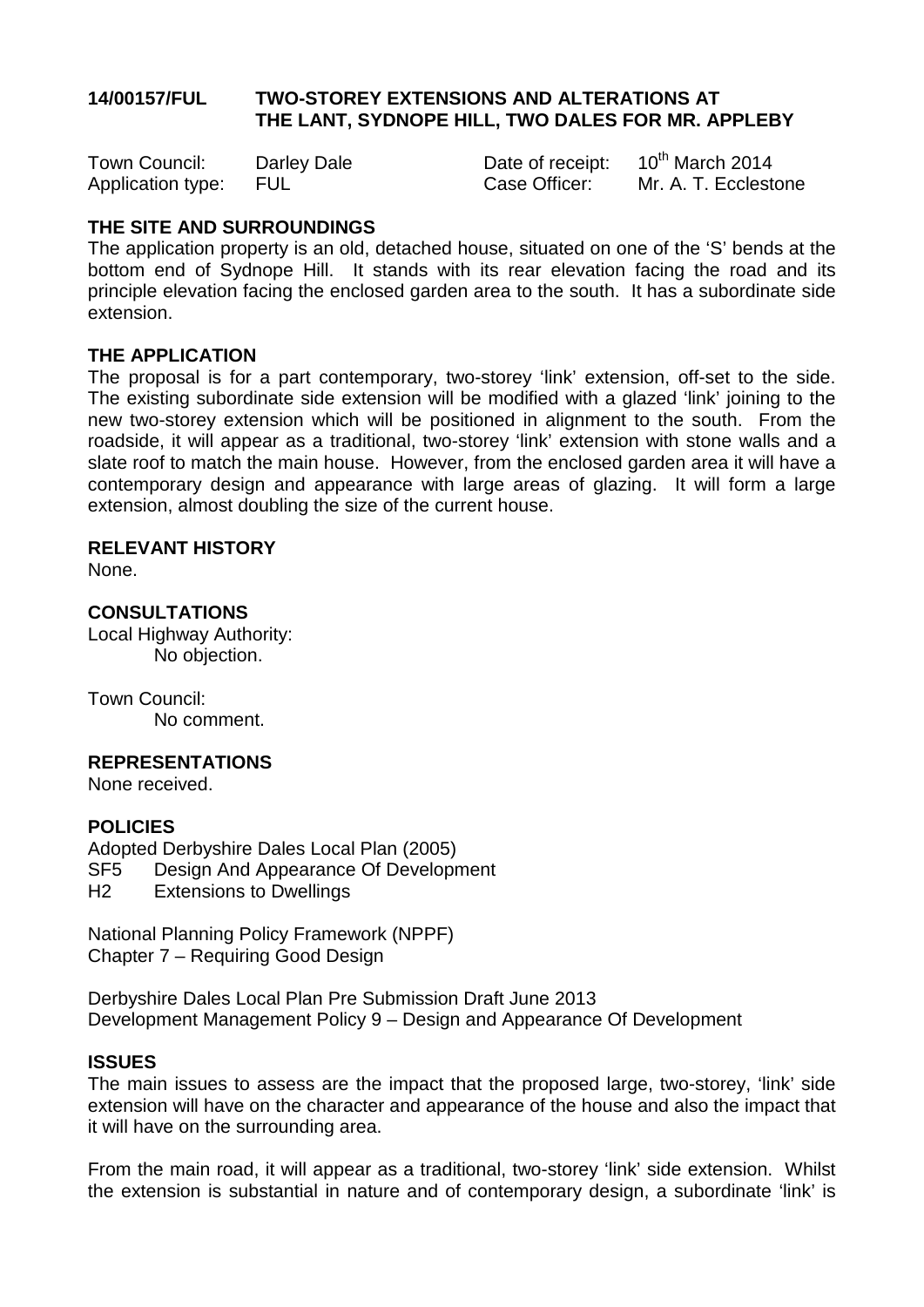proposed which helps to break down the overall mass of the proposed extension from the main house.

From the enclosed garden area, the contemporary design of the extension will be more visible with large areas of glazing proposed on the west elevation.

Despite this being the principle elevation, with it being enclosed from public view and offset to the side, it is not considered to have an adverse impact on the character or appearance of the main house.

Similarly, it is not considered that the proposed extension will have an adverse impact on the surrounding area and no objections have been received. Approval is therefore recommended.

### **OFFICER RECOMMENDATION**

Planning Permission be granted conditionally. 1. Condition ST02a: Time Limit on Full.

Reason:

1. Reason ST02a.

Note to applicant:

This Decision Notice relates to the following documents:

Drawings numbered 549TL.L02 and 549TL.P10A, received by the Council on 10<sup>th</sup> March 2014.

The Local Planning Authority considered the application as submitted to be acceptable. On this basis, there was no need to engage with the applicant in a positive and proactive manner to resolve any planning problems and permission was granted without negotiation.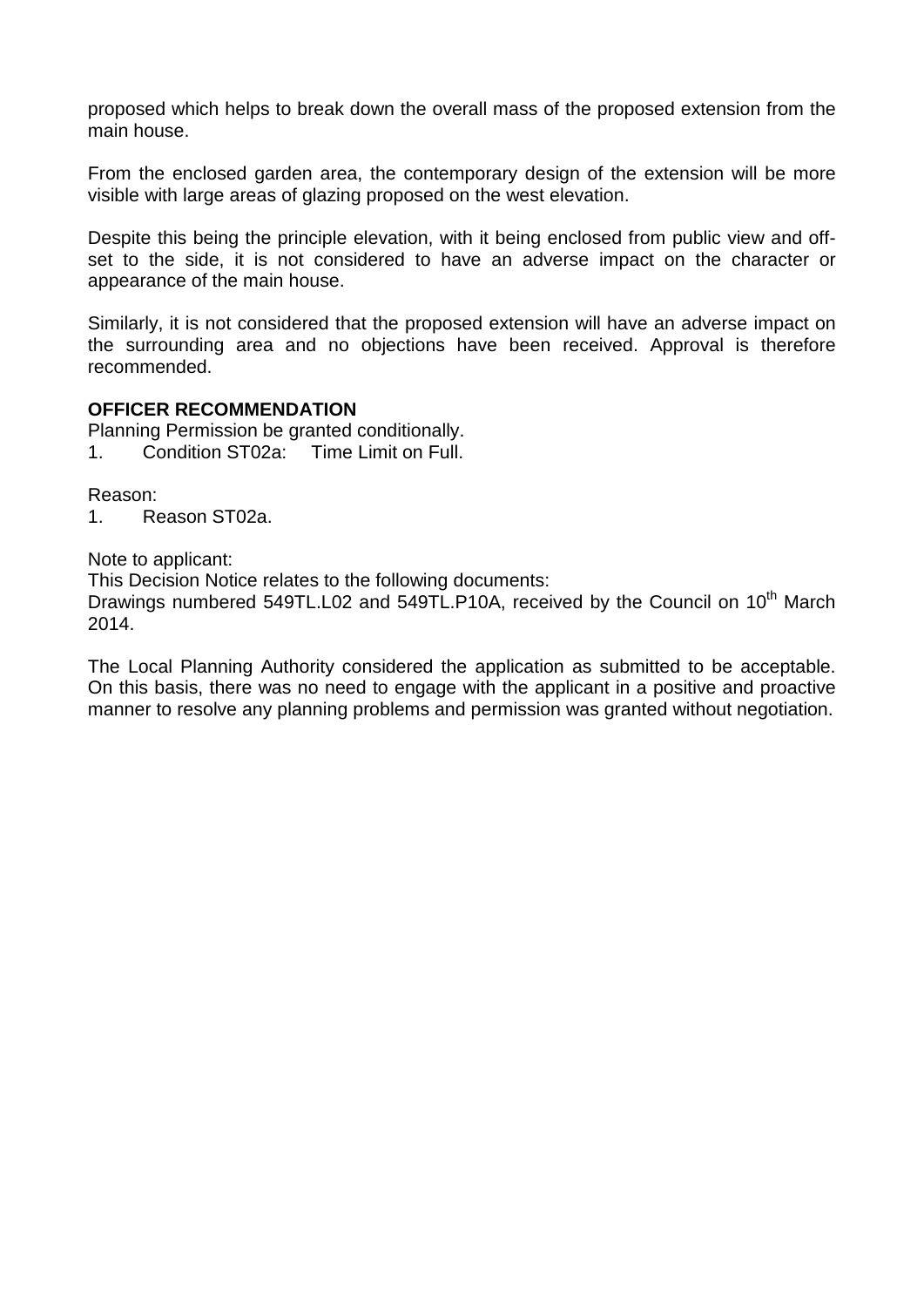# 14/00018/FUL



# Littlemoor Wood Farm, Littlemoor Lane, Riber



**Scale: 1:1250** 

© Crown Copyright and database rights (2014) Ordnance Survey  $(100019785)$ 

Derbyshire Dales District Council, Town Hall, Bank Road, Matlock, Derbyshire DE4 3NN. Telephone: (01629) 761100. Website: www.derbyshiredales.gov.uk

| Organisation                                                   | Derbyshire Dales District Council |  |
|----------------------------------------------------------------|-----------------------------------|--|
| <b>Department</b>                                              | Not Set                           |  |
| <b>Comments</b>                                                | Not Set                           |  |
| Date                                                           | 23 April 2014                     |  |
| inista de porto para a el comunido<br>100019785<br>Licence No. |                                   |  |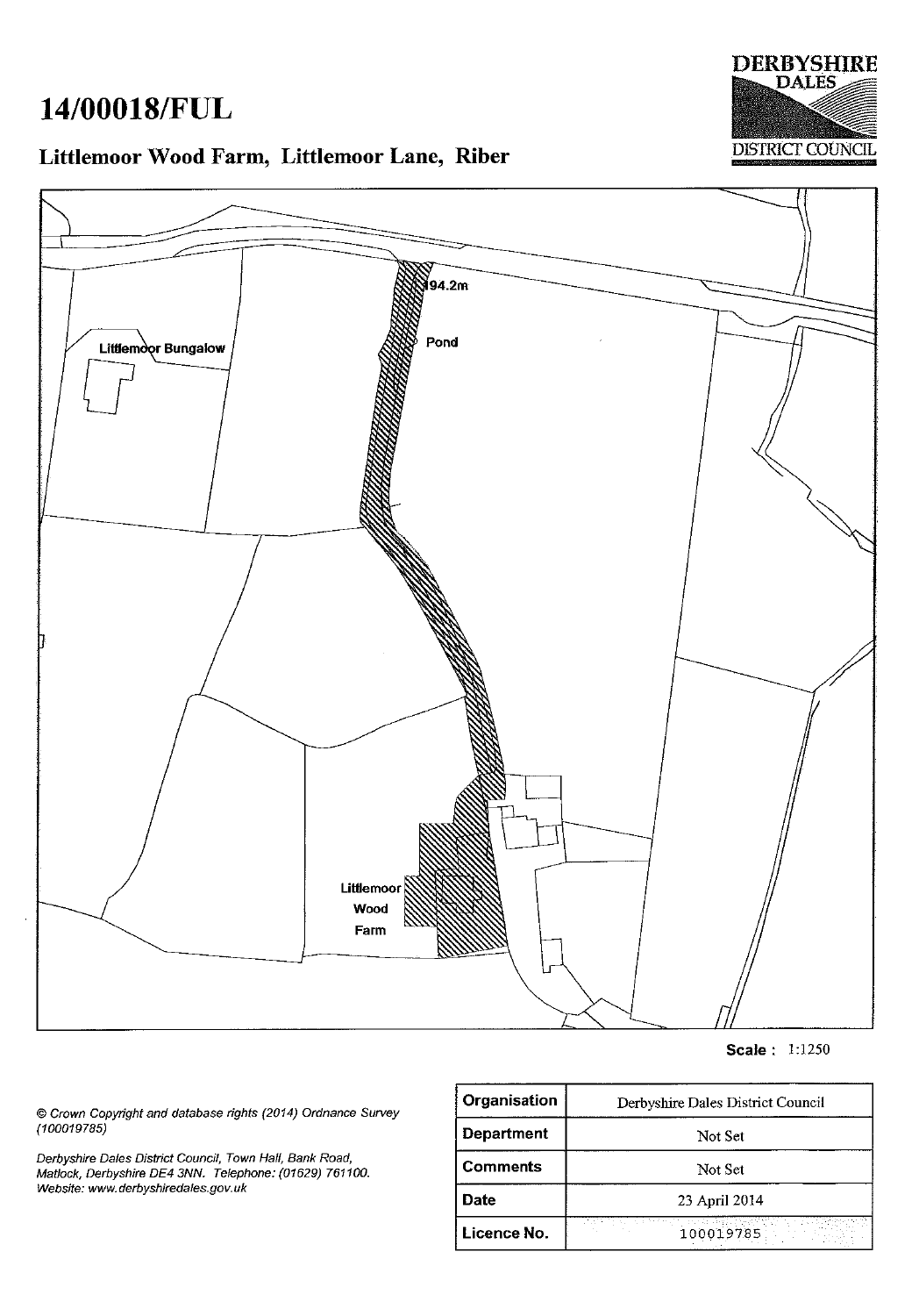# **14/00018/FUL EXTENSIONS AND ALTERATIONS AND ASSOCIATED EXTENSION TO DOMESTIC CURTILAGE AT LITTLEMOOR WOOD FARM, LITTLEMOOR WOOD LANE, RIBER FOR MR RICHARD BEAUMONT**

| Town Council:          | <b>Matlock</b> | Date of Receipt: 14.01.2014   |  |
|------------------------|----------------|-------------------------------|--|
| Application Type: Full |                | Case Officer: Mrs H. R. Frith |  |

### **INTRODUCTION:**

This application was initially considered at the meeting of the Central and Northern Area Planning Committee held on 1<sup>st</sup> April 2014 and was deferred in order to allow the applicant's agent the opportunity to amend the submitted scheme in order to address the concerns raised in the reason for refusal.

Following the deferral, the applicant's agent met with the Case Officer to discuss a number of proposals put forward by the agent in an attempt to resolve the matter. However, dialogue between the agent and officers has not resulted in an amended scheme being agreed which would overcome the concerns initially raised. The application is therefore, re-presented for determination by Committee in its original form.

### **THE SITE AND SURROUNDINGS:**

The existing dwelling is a two storey stone building of traditional proportions with two storey and single storey later additions. The site is isolated and surrounded by the open countryside which is farmed by the applicant. Access to the site is via a driveway leading from Littlemoor Lane. There are a number of agricultural buildings associated with the property located within the immediate vicinity of the house.

### **THE APPLICATION:**

Planning permission is sought to extend and alter the existing dwelling. The proposed extension is in the form of a gable extension from the rear of the existing house with a single storey grassed roofed element leading off from this and with a two storey element projecting from part way along the main gable extension. Overall the proposal would lead to a reception room, snug, hallway, study, dining area, kitchen, day room utility/plant room, and W.C on the ground floor with four bedrooms, 2 en-suites and bathroom on the upper floor. The proposed extension is to be constructed of render, stone and slate with more modern timber detailing on the less visible southern elevation. The main gable extension to the rear is proposed to be 12.5m in length and 5m in width with the northern projection from this being 7m in length and 5m in width. The highest part of the extension is in line with the roof line of the existing dwelling. A new driveway and parking is also proposed along with an associated extension to the domestic curtilage of the property.

The applicant has submitted a supporting statement which is summarised as follows:

- The applicant who is a Naval Officer is based in Cornwall the property is currently occupied by his parents.
- The family has a wider involvement in land at Riber and let High Leas on a long term until 2025. The family support community groups and invest in farming within the area.
- The existing dwelling is in need of improvement, the farm and woodland's infrastructure also need investment to facilitate farming and forestry, these projects cannot be done unless I am able to build my family a suitable home for the future.
- The current application includes an extension of curtilage.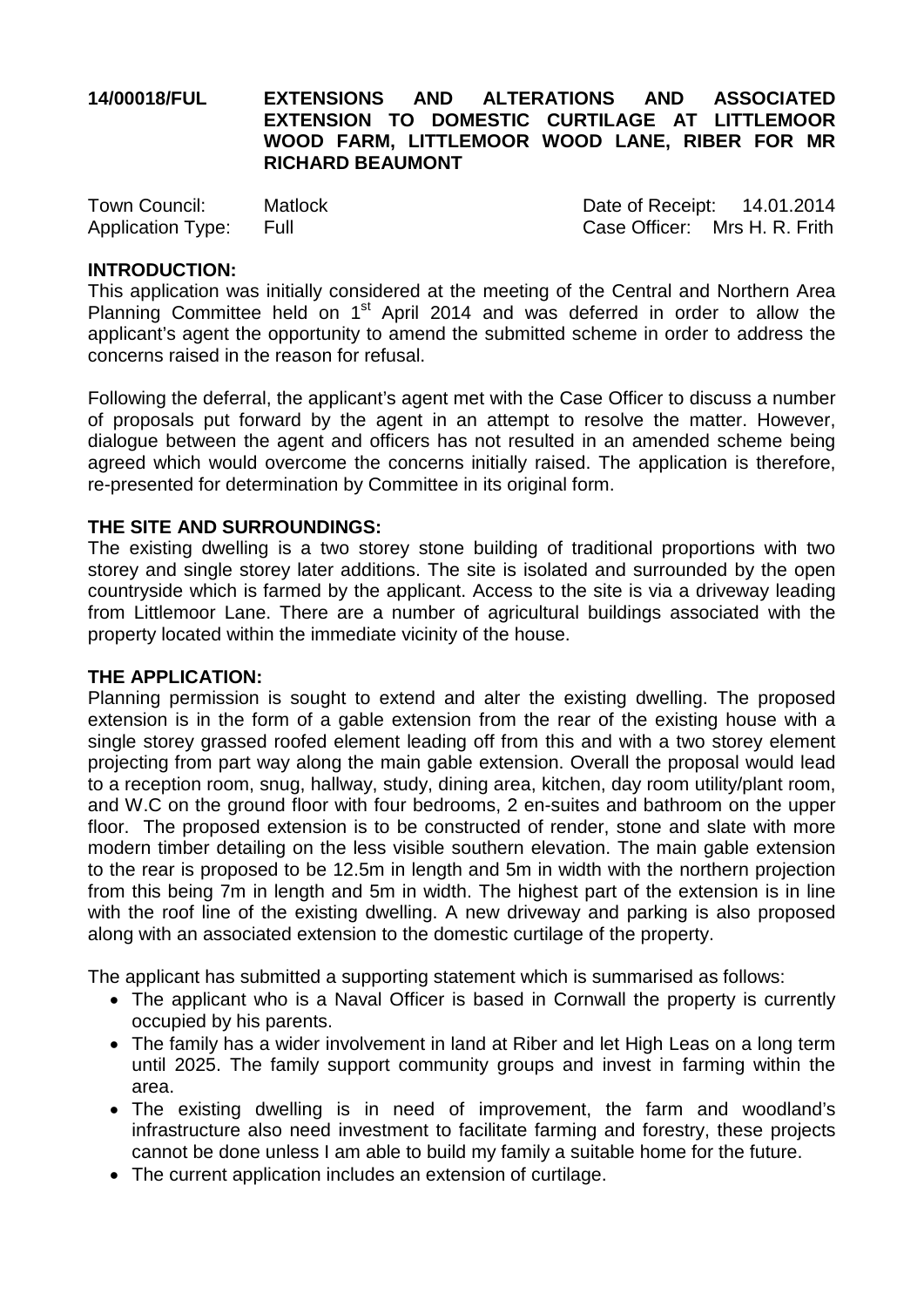- In the revised proposal I have looked at pre-application advice, the refusal and Inspector's decision. The appeal decision clarified that specifically the northern projection would have overwhelmed the traditional frontage and dominated the building as a whole.
- In this proposal the single storey elements of the northern projection have been removed, significantly reducing the width of the northern projection is significantly reduced, an 18% reduction of footprint. The design of the chimney has been altered.
- The proposed extensions are no longer dominant but are subordinate to the existing.
- This proposal if granted will take precedence over the existing permission for a dependent relative unit, if granted that building would remain as a storage building.

# **RELEVANT HISTORY:**

13/00174/FUL Extensions and alterations – Refused – Appeal Dismissed

The reasons for refusal were as follows:

- 1. The size and scale of the proposed extensions are such that they will dominate the existing dwelling to the detriment of the character and appearance of the existing dwelling contrary to Policies SF5 and H2 of the Adopted Derbyshire Dales Local Plan.
- 2. The layout and scale of the proposed extensions are contrary to the traditional form of dwellings in this countryside location, detrimental to the prevailing landscape character of the area contrary to Policy NBE8 of the Adopted Derbyshire Dales Local Plan.
- 12/00003/FUL Conversion and extension of outbuilding to form dependant relative unit Permitted with Conditions
- 11/00723/AGR Agricultural Prior Notification Erection of tractor shelter No Objection
- 09/00593/FUL Change of use and conversion/extension of outbuilding to form dependant relative unit - Permitted with Conditions

# **CONSULTATIONS:**

Town Council:

No objection.

Local Highway Authority:

No objection providing extensions/alterations form private domestic ancillary living accommodation for the existing dwelling.

# **REPRESENTATIONS:**

A representation has been received which makes the following points: -

- 1. The proposal secures the retention of the attractive east elevation whilst removing the unsightly  $20<sup>th</sup>$  century extensions.
- 2. Careful attention is needed for the join between the old and new.
- 3. The rear elevation is an improvement.
- 4. The conservatory is in keeping.
- 5. Support the use of matching stone and slate to front and side elevations and full height windows.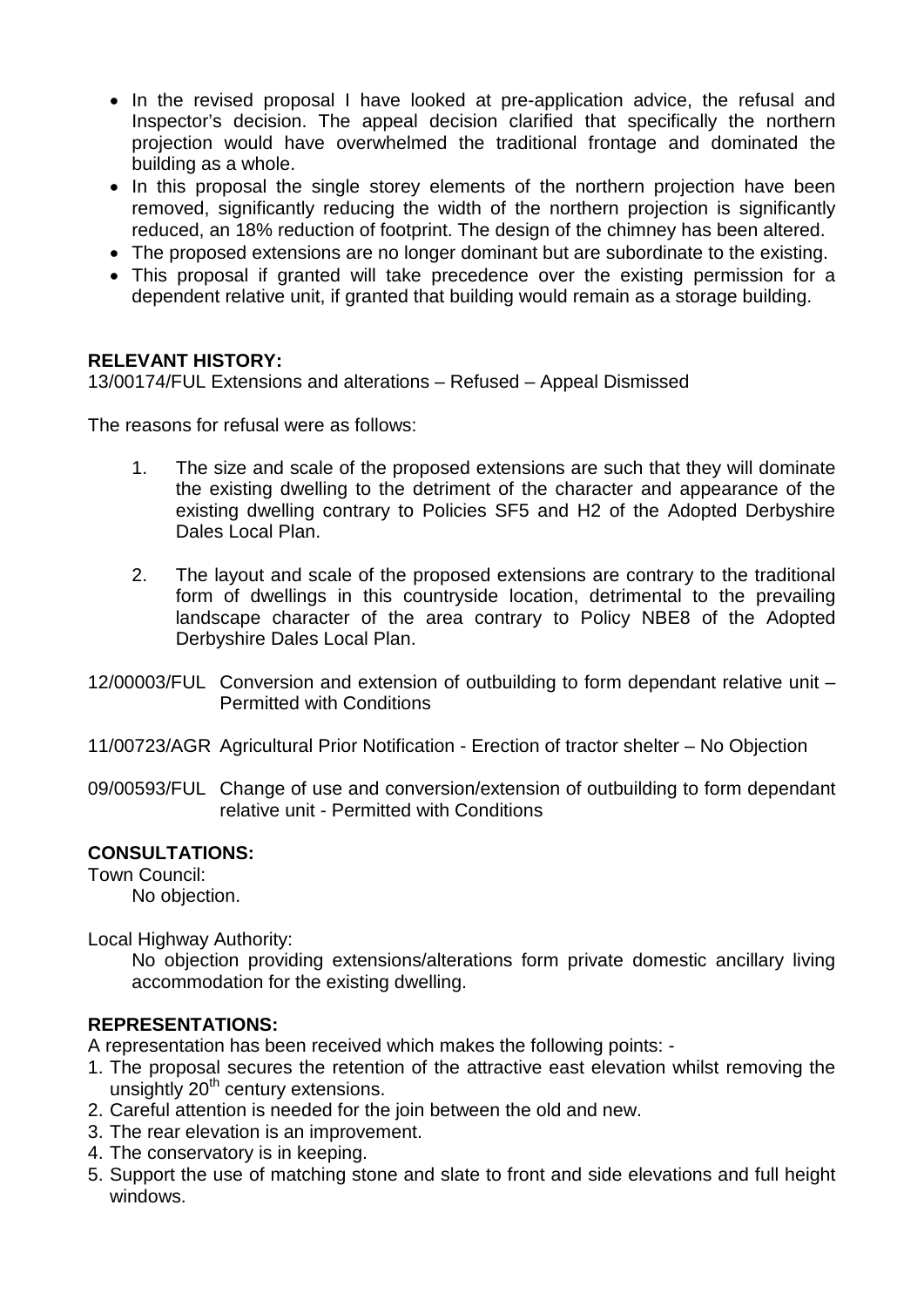# **POLICIES:**

Adopted Derbyshire Dales Local Plan 2005:

- SF4: Development In The Countryside<br>SF5: Design And Appearance Of Deve
- Design And Appearance Of Development
- H2: Extensions To Dwellings
- H8: Extending Domestic Curtilages Into The Countryside
- NBE8: Landscape Character
- TR1: Access Requirements And The Impact Of New Development
- TR8: Parking Requirements For New Development

Pre Submission Draft Local Plan:

Development Management Policy 2 – Development In The Countryside

Development Management Policy 6 - Landscape Character

Development Management Policy 9 – Design And Appearance Of Development

Development Management Policy 22 – Access And Parking

National Planning Policy Framework - Parts 7 and 11.

# **ISSUES:**

Planning permission was recently refused and an appeal dismissed for extensions and alterations to this property. Therefore in determining whether or not this proposal is acceptable the proposal has to be assessed in light of the Inspectors decision.

This revised proposal removes the single storey projections from the proposed northern gable, thereby leaving that projection at 7m length by 5m width. The size of the western gable has not been reduced although some small design changes have been made in terms of the finish to the northern facing elevation of the western gable and the chimney design has been altered to be of a more traditional design.

In the appeal decision the Inspector noted that:

"Due to the scale and mass of the proposed contemporary projections, I consider that they would appear as incongruous additions."

"The traditional frontage of the dwelling would be totally overwhelmed by the scale of the proposal."

"The traditional building would be unacceptably dominated, particularly by the proposed northern projection… to the detriment of the existing dwelling and wider landscape."

"Due to the dominance of the scale of the proposal over the existing dwelling, I conclude that the proposal would not be a proportionate addition and thus would have an adverse effect on the character of the existing dwelling and the landscape character of the surrounding area."

In order to grant planning permission the Local Planning Authority would need to be satisfied that the revised design has addressed the reasons for refusal and Inspectors concerns. In this regard the scale of the western gabled extension to the rear of the dwelling has not altered as a result of this revised scheme. The northern gable has been reduced in size but only the single storey elements have been removed. In view of this it is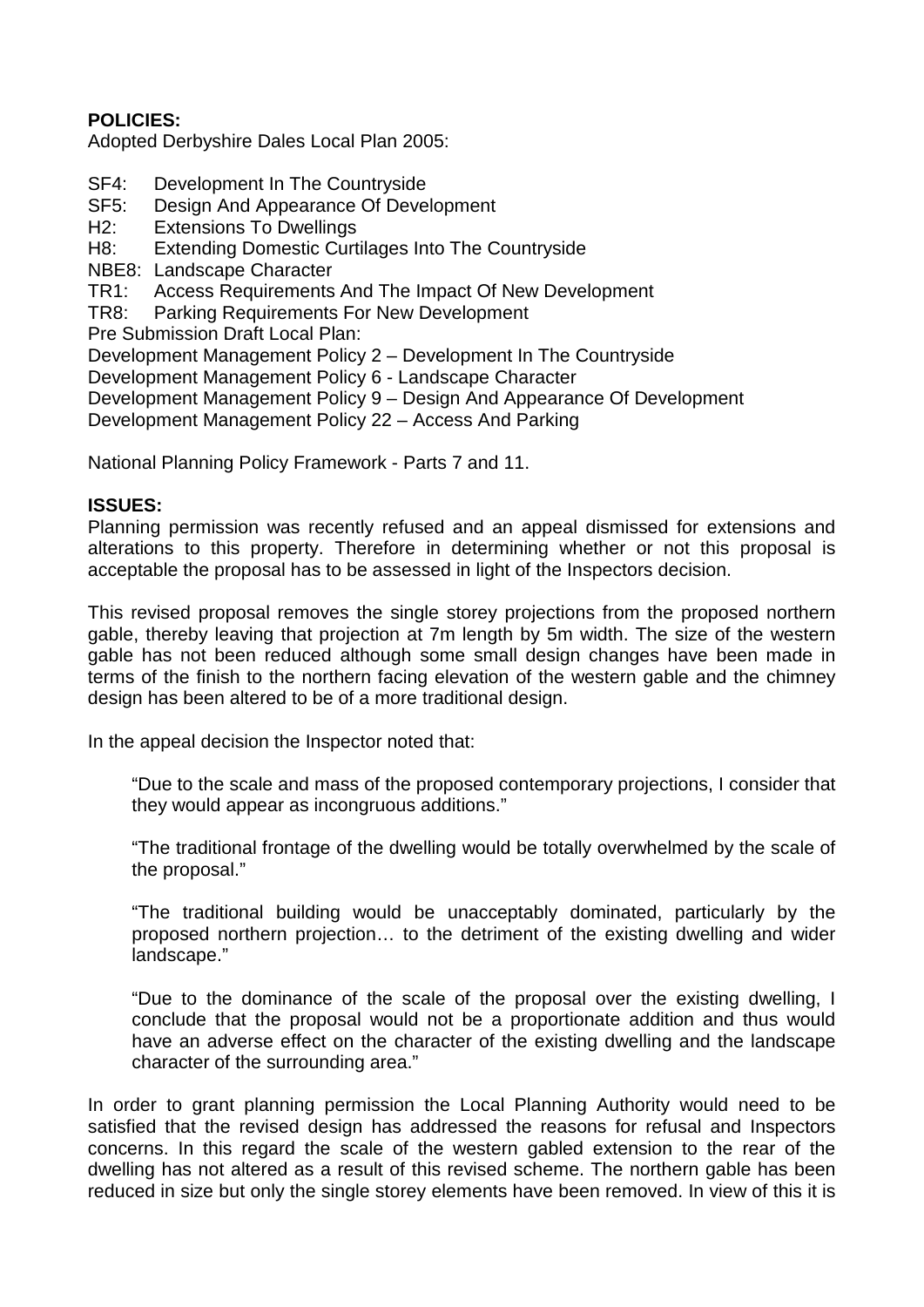still considered that the size and scale of the extensions proposed result in an incongruous addition which will dominate the existing dwelling and as such be harmful to the character and appearance of the existing dwelling. In addition to this negative impact they will have an adverse impact upon the character and appearance of the wider landscape.

Although the changes made are acknowledged they are not it is considered sufficiently comprehensive to address the concern of officers and the Planning Inspector and as such refusal is recommended.

# **OFFICER RECOMMENDATION:**

To refuse planning permission for the following reasons:

- 1. The size and scale of the proposed extensions are such that they will dominate the existing dwelling to the detriment of the character and appearance of the existing dwelling contrary to Policies SF5 and H2 of the Adopted Derbyshire Dales Local Plan, Development Management Policy 9 – Design And Appearance Of Development of the Pre Submission Draft Local Plan and guidance contained within Part 7 of the National Planning Policy Framework.
- 2. The layout and scale of the proposed extensions are contrary to the traditional form of dwellings in this countryside location, detrimental to the prevailing landscape character of the area contrary to policy NBE8 of the Adopted Derbyshire Dales Local Plan, Development Management Policy 6 - Landscape Character of the Pre Submission Draft Local Plan and guidance contained within Part 11 of the National Planning Policy Framework.

### NOTES TO APPLICANT:

The Local Planning Authority considered the merits of the submitted application and judged that there was no prospect of resolving the fundamental planning problems with it through negotiation. On this basis the requirement to engage in a positive and proactive manner was considered to be best served by the Local Planning Authority issuing a decision on the application at the earliest opportunity and thereby allowing the applicant to exercise their right to appeal.

This decision notice relates to the following documents:

Design and access statement

Proposed east elevation B1\_E\_E\_G200\_01 REV B Proposed north elevation B1 E\_N\_G200\_01 REV B Proposed roof plan B1\_P\_RF\_G200\_01 REV B Proposed south elevation B1\_E\_S\_G200\_01 REV B Proposed section AA B1\_S\_AA\_G200\_01 REV B Proposed section BB B1\_S\_BB\_G200\_01 REV B Proposed section CC B1\_S\_CC\_G200\_01 REV A Proposed section DD B1\_S\_DD\_G200\_01 Proposed west elevation B1\_E\_W\_G200\_01 REV B Proposed first floor plan B1\_P\_01\_G200\_01 REV B Proposed ground floor plan B1\_P\_00\_G200\_01 REV B Proposed site plan P\_RF\_G100\_01 REV B Site location plan XP\_RF\_G100\_01 Existing site plan XP\_RF\_G100\_02 Existing ground floor plan B1\_P\_00\_JA12\_01 Existing first floor plan B1\_P\_01\_JA12\_01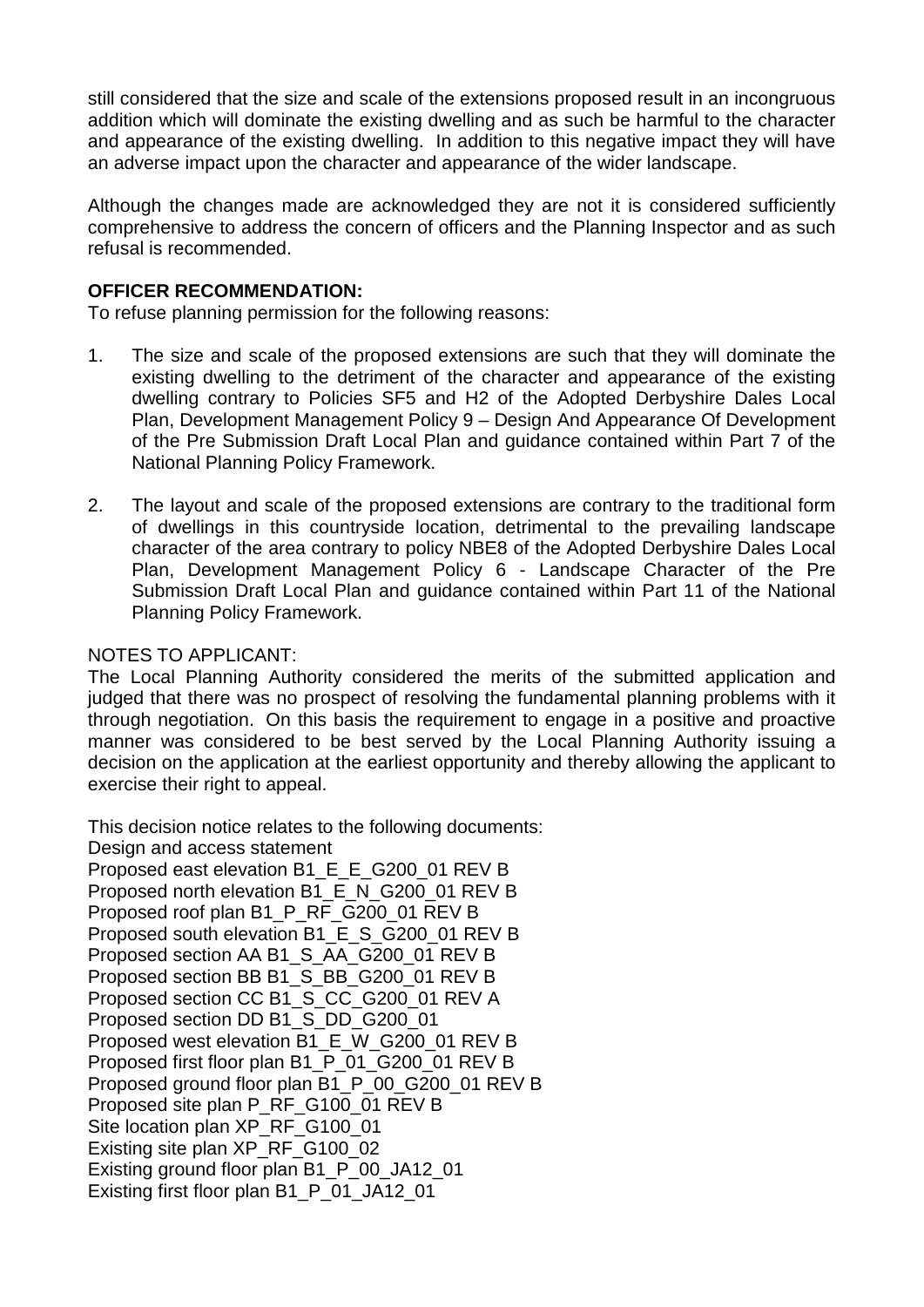Existing roof plan B1\_P\_RF\_JA12\_01 Existing north elevation B1\_E\_N\_JA12\_01 Existing south elevation B1\_E\_S\_JA12\_01 Existing west elevation B1\_E\_W\_JA12\_01 Existing east elevation B1\_E\_E\_JA12\_01 Existing section AA B1\_S\_AA\_JA12\_01 All received 14.01.14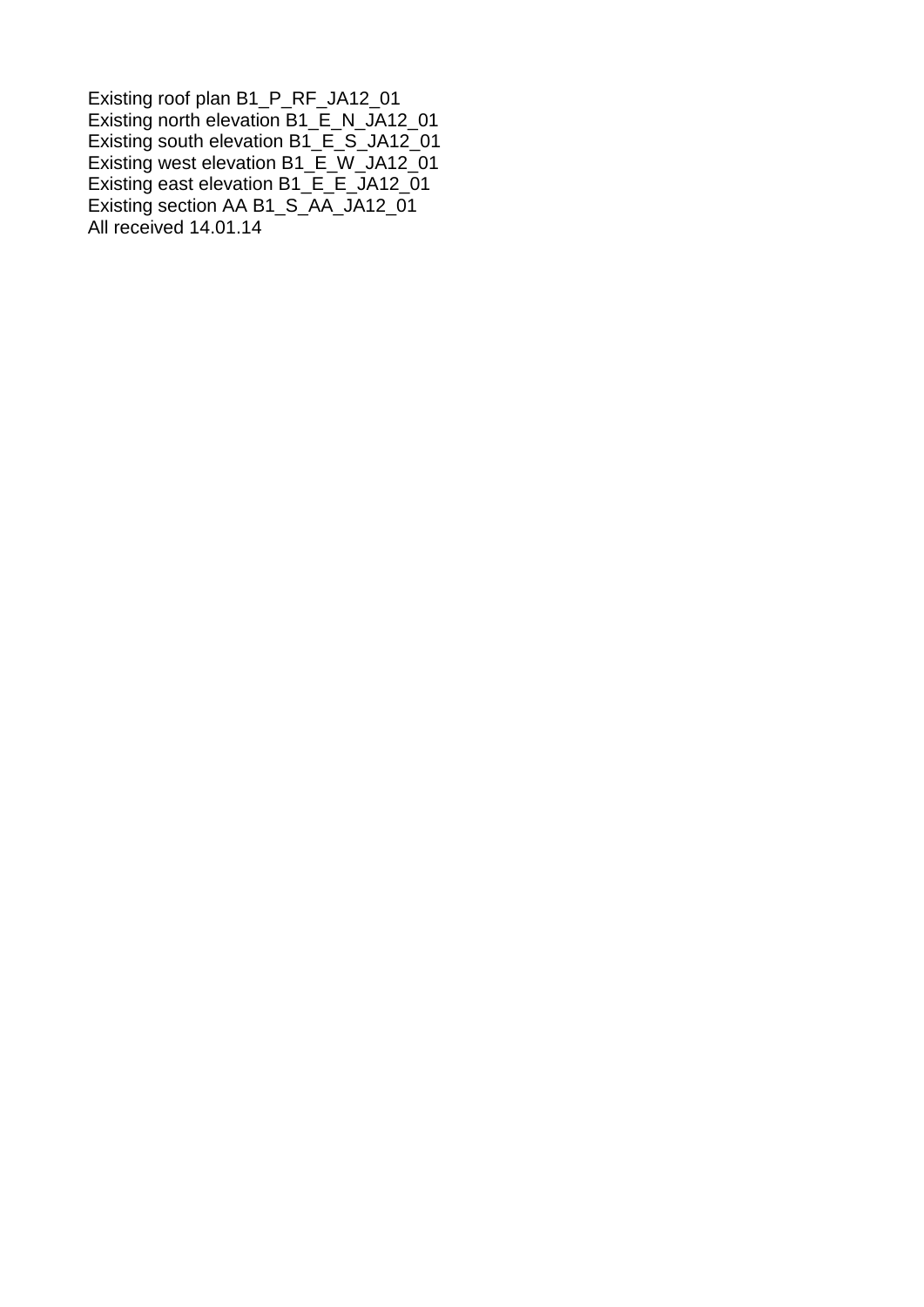# <span id="page-34-0"></span>**NOT CONFIDENTIAL - For public release**

# **CENTRAL PLANNING COMMITTEE – 6th MAY, 2014**

# **DISTRICT COUNCIL TREE APPLICATIONS/NOTIFICATIONS**

### **Progress report for April 2014**

# **APPLICATIONS TO CARRY OUT WORKS TO PRESERVED TREES:**

| TPO NO.        | <b>ADDRESS/APPLICATION</b>                                                                                                                                                                                                                                                                                                                                                     | <b>DECISION/COMMENT</b> |
|----------------|--------------------------------------------------------------------------------------------------------------------------------------------------------------------------------------------------------------------------------------------------------------------------------------------------------------------------------------------------------------------------------|-------------------------|
| 98             | BIRCH GROVE, 82a LUMSDALE<br>ROAD,<br>UPPER LUMSDALE, MATLOCK<br><b>FELLING OF TWO SYCAMORES</b><br>Reasons: Dangerous<br>PRUNING OF WILLOW<br>Reasons: Not given                                                                                                                                                                                                              | PENDING DECISION        |
| 62<br>&<br>109 | <b>6 NORMANHURST PARK AND LAND TO</b><br>THE SOUTH-WEST OF 6 NORMANHURST<br>PARK, DARLEY DALE<br>PRUNING OF TREES<br>Reasons: General maintenance<br>Clearance for tractor<br>Clearance over garage                                                                                                                                                                            | PENDING DECISION        |
| 21             | CULVER CROFT, LEA ROAD, LEA BRIDGE<br><b>FELLING OF BEECH TREE</b><br>Reasons: Unsatisfactory branch structure<br>Overlong branches<br>Structurally poor with tight fork<br>Not a good long term tree<br>Largely hidden behind Birch trees<br>Long term management of the site<br>PRUNING OF HORSE CHESTNUT<br>Reasons: Overhanging driveway causing<br>accumulation of leaves | PENDING DECISION        |
| 10             | LAND ADJACENT TO 9 PORTEOUS CLOSE,<br><b>TWO DALES</b><br>PRUNING OF WEEPING BEECH<br>Reasons: To allow safe passage of vehicles<br>Overhanging adjacent property<br>Overhanging path                                                                                                                                                                                          | PENDING DECISION        |
| 43             | 28 BANK GARDENS, MATLOCK<br><b>FELLING OF SILVER BIRCH</b><br>Reasons: Disproportionally large for garden<br>Negative amenity value<br><b>Blocks light to dwellings</b><br>Leaves block guttering and drains<br>Close to retaining wall<br>Close to services                                                                                                                   | PENDING DECISION        |
| 119            | ST ELPHIN'S PARK, DARLEY DALE<br>PRUNING & FELLING TREES<br>Reasons: In the interests of Health & Safety                                                                                                                                                                                                                                                                       | PENDING DECISION        |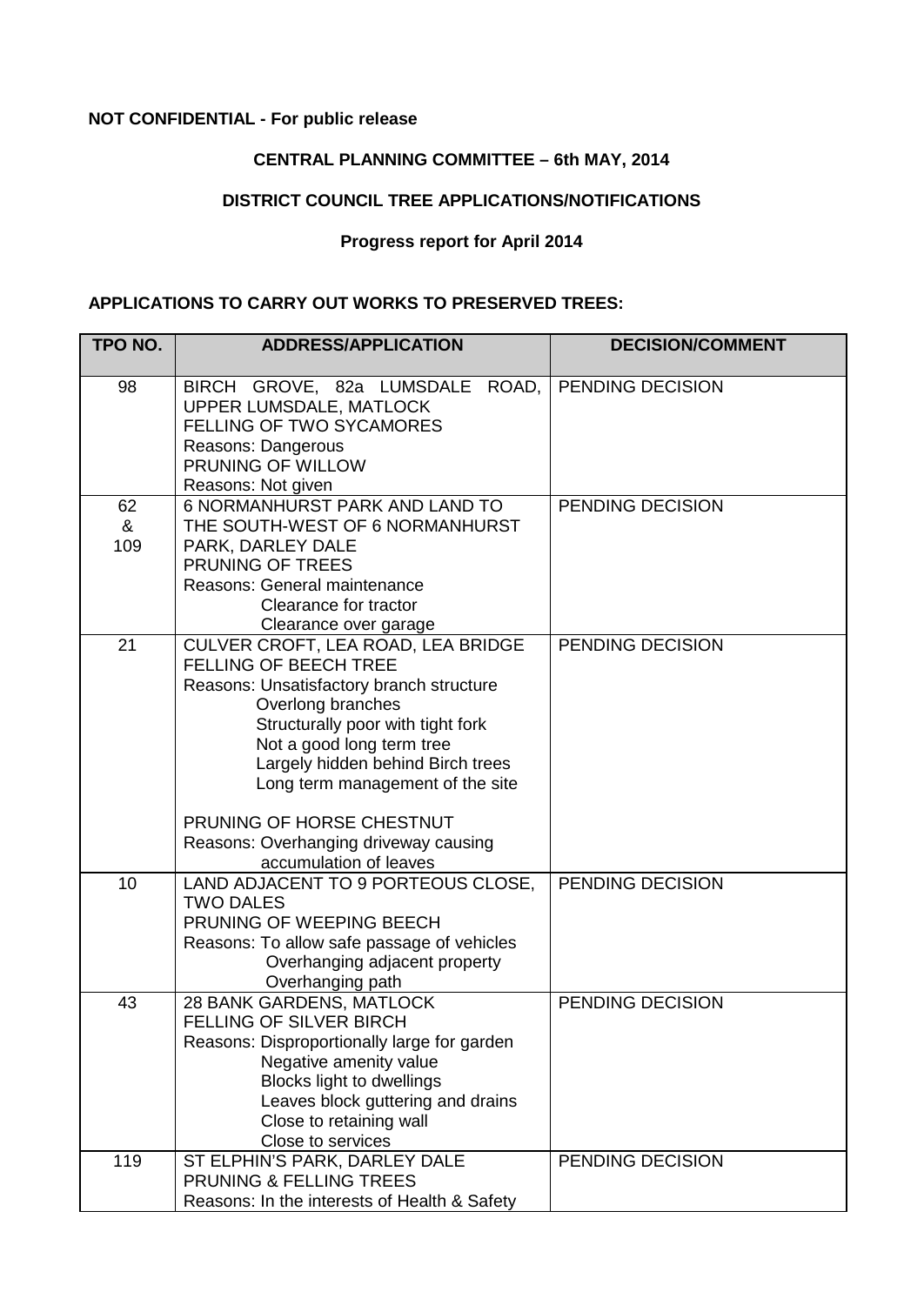| TPO NO. | <b>ADDRESS/APPLICATION</b>                                                                                                                                 | <b>DECISION/COMMENT</b>    |
|---------|------------------------------------------------------------------------------------------------------------------------------------------------------------|----------------------------|
|         | For the purposes of sound<br>arboricultural management                                                                                                     |                            |
| 108     | 9 HACKNEY ROAD, MATLOCK<br>PRUNING OF CEDAR<br>Reasons: To reduce excessive shading                                                                        | <b>CONDITIONAL CONSENT</b> |
| 66      | <b>116 CHURCH STREET, MATLOCK</b><br><b>TOPPING OF A SYCAMORE STEM</b><br>Reasons: Lost a large limb<br>Adjacent to footpath                               | PENDING DECISION           |
| 131     | ADJACENT TO THE RIVERSIDE<br>LAND<br>RESTAURANT, SOUTH PARADE,<br><b>MATLOCK BATH</b><br>PRUNING OF BEECH<br>Reasons: Branches touching building<br>Safety | PENDING DECISION           |

# **NOTIFICATIONS OF INTENTION TO CARRY OUT WORKS TO TREES IN CONSERVATION AREAS:**

| CONS.             | <b>ADDRESS/PROPOSED WORKS</b>         | <b>DECISION/COMMENT</b> |
|-------------------|---------------------------------------|-------------------------|
| <b>AREA</b>       |                                       |                         |
| <b>MATLOCK</b>    | ST JOSEPH'S CATHOLIC PRIMARY          | PENDING DECISION        |
| <b>BANK</b>       | SCHOOL, CHESTERFIELD ROAD,            |                         |
|                   | <b>MATLOCK</b>                        |                         |
|                   | <b>PRUNING &amp; FELLING OF TREES</b> |                         |
|                   | Reasons: Self-set trees               |                         |
|                   | Overgrown vegetation                  |                         |
|                   | Overhead cables                       |                         |
|                   | Distorted growth                      |                         |
|                   | Leaning                               |                         |
|                   | Overhanging footpath                  |                         |
|                   | Obstructing site sign                 |                         |
|                   | Leader growing into Leylandii         |                         |
|                   | Crossing branches                     |                         |
|                   | Growing over the school               |                         |
|                   | Playground                            |                         |
| <b>MATLOCK</b>    | YEW TREE COTTAGE, UPPERWOOD,          | PENDING DECISION        |
| <b>BATH</b>       | <b>MATLOCK BATH</b>                   |                         |
|                   | <b>FELLING OF FIR</b>                 |                         |
|                   | Reasons: Excessive shading            |                         |
|                   | Top section broke off last year       |                         |
| <b>WIRKSWORTH</b> | CLARE COTTAGE/THE OLD COACH           | PENDING DECISION        |
|                   | HOUSE, GATEHOUSE DRIVE,               |                         |
|                   | <b>WIRKSWORTH</b>                     |                         |
|                   | <b>FELLING OF BEECH</b>               |                         |
|                   | Reasons: Poor condition of tree       |                         |
| <b>MATLOCK</b>    | ALL SAINTS VICARAGE,                  | PENDING DECISION        |
| <b>BANK</b>       | <b>SMEDLEY STREET, MATLOCK</b>        |                         |
|                   | <b>FELLING &amp; PRUNING OF TREES</b> |                         |
|                   | Reasons: Unsafe                       |                         |
|                   | Obscuring light to house              |                         |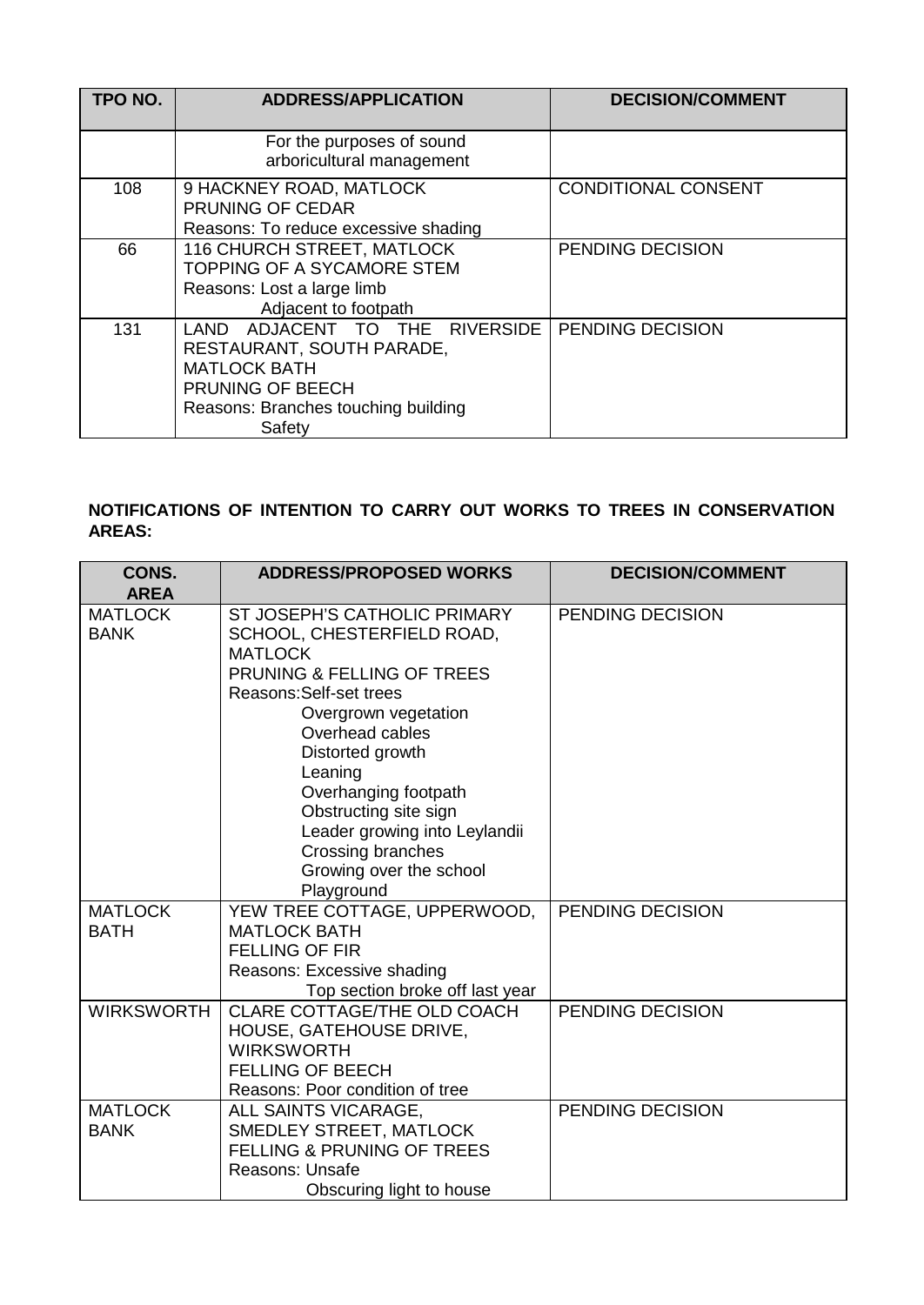| CONS.<br><b>AREA</b>          | <b>ADDRESS/PROPOSED WORKS</b>                                                                                                                                                                                                                                                                                                 | <b>DECISION/COMMENT</b> |
|-------------------------------|-------------------------------------------------------------------------------------------------------------------------------------------------------------------------------------------------------------------------------------------------------------------------------------------------------------------------------|-------------------------|
|                               | Overhanging the roof                                                                                                                                                                                                                                                                                                          |                         |
| <b>CROMFORD</b>               | CULVER CROFT, LEA ROAD,<br><b>LEA BRIDGE</b><br><b>WORKS TO TREES</b><br>Reasons: Overcrowded<br>Obscuring views<br>To open up garden<br>Affecting growth of other trees<br>Excessive shading of driveway<br><b>Slippery leaves</b><br>Lop-sided<br>Low canopy<br>Weak fork<br>Spindly                                        | PENDING DECISION        |
| <b>MATLOCK</b><br><b>BATH</b> | Light to house<br>WAPPING NATURE RESERVE,<br>CLIFTON ROAD, MATLOCK BATH<br>POLLARDING OF ASH<br>Reasons: Structural failure.                                                                                                                                                                                                  | PENDING DECISION        |
| <b>WIRKSWORTH</b>             | YOKECLIFFE HOUSE, WEST END,<br><b>WIRKSWORTH</b><br>PRUNING & FELLING OF TREES<br>Reasons: Foliage rather sparse<br>Heavily pruned in past<br>Overhanging the road<br>Vigorous tree<br>in confined space<br>Close to adjoining property<br>Squirrel damage<br>Growing above retaining wall<br>To allow other trees to develop | PENDING DECISION        |
| WIRKSWORTH                    | DALE WOOD, WEST END,<br><b>WIRKSWORTH</b><br><b>FELLING OF TREES</b><br>Reasons: To maintain longterm stability<br>& continuity of the woodland                                                                                                                                                                               | PENDING DECISION        |
| <b>WIRKSWORTH</b>             | 11 WASH GREEN, WIRKSWORTH<br><b>FELLING OF GOAT WILLOW</b><br>Reasons: Excessive shading<br>Poor location                                                                                                                                                                                                                     | PENDING DECISION        |
| <b>LUMSDALE</b>               | MOORLAND VIEW, UPPER<br>LUMSDALE, MATLOCK<br><b>FELLING OF A SPRUCE &amp; LARCH</b><br>Reasons: Not given                                                                                                                                                                                                                     | PENDING DECISION        |
| <b>RIBER</b>                  | THE HERMITAGE, RIBER ROAD,<br><b>RIBER</b><br>PRUNING & FELLING OF TREES<br><b>Reasons: Diseased</b><br>Multi-stemmed poor quality<br>To create space for replanting<br>Close proximity to stone wall<br>To maintain the tree<br>To increase light through                                                                    | PENDING DECISION        |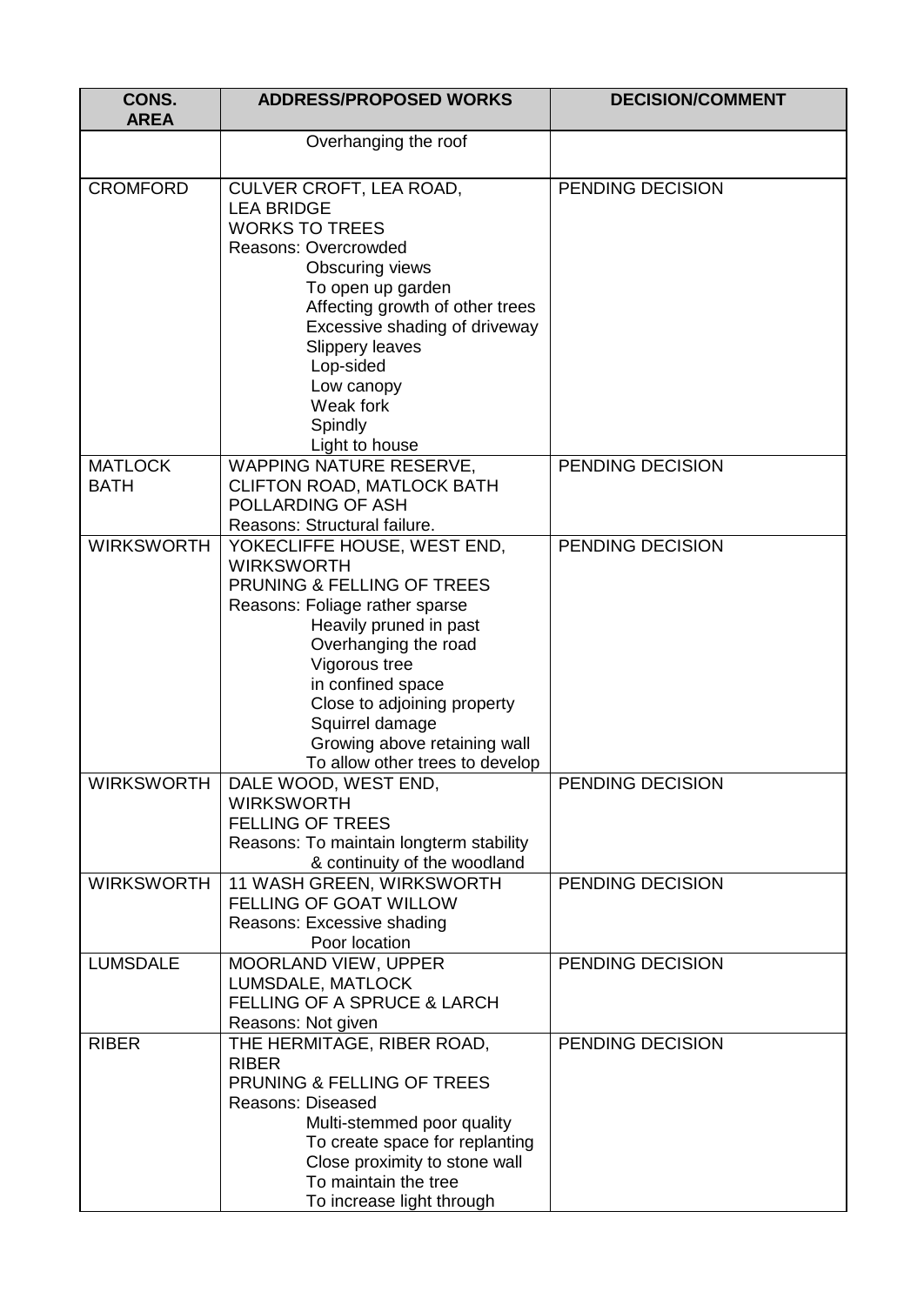| CONS.<br><b>AREA</b>          | <b>ADDRESS/PROPOSED WORKS</b>                                                                                                                                                                                                                                                                                           | <b>DECISION/COMMENT</b> |
|-------------------------------|-------------------------------------------------------------------------------------------------------------------------------------------------------------------------------------------------------------------------------------------------------------------------------------------------------------------------|-------------------------|
|                               | the canopy<br>To promote the health of<br>trees and aid fruit production<br>To increase the light<br>and usable garden space<br>Forestry trees too large<br>for the garden that dwarf<br>a large section of the garden<br>Unwanted self-set tree<br>To provide space for the<br>development of the<br>neighbouring tree |                         |
| <b>MATLOCK</b><br><b>BATH</b> | CROW PIE COTTAGE,<br>7 ORCHARD ROAD, MATLOCK BATH<br><b>FELLING OF 7 TREES</b><br>Reasons: Self-set, non specimen trees<br>Almost totally shading the lawn<br>Two lean badly                                                                                                                                            | PENDING DECISION        |
| <b>MATLOCK</b><br><b>BATH</b> | YEW TREE COTTAGE, UPPERWOOD<br>ROAD, MATLOCK BATH<br>PRUNING OF TWO TREES<br>Reasons: Not given                                                                                                                                                                                                                         | PENDING DECISION        |
| <b>MATLOCK</b><br><b>BATH</b> | ROCK WEIR, NEW BATH ROAD,<br><b>MATLOCK BATH</b><br>PRUNING & FELLING OF TREES<br>Reasons: Growing out of boundary wall<br>To remove liability for damage<br>to parked cars                                                                                                                                             | PENDING DECISION        |
| <b>WIRKSWORTH</b>             | DALE WOOD, WEST END,<br><b>WIRKSWORTH</b><br><b>FELLING OF TREES</b><br><b>Reasons: Safety</b><br>To allow other trees to develop                                                                                                                                                                                       | PENDING DECISION        |
|                               | OLD MATLOCK   THE HARRISON ALMSHOUSES,<br>3-11A MATLOCK GREEN, MATLOCK<br>PRUNING OF WEEPING ASH<br>Reasons: To provide clearance<br>from overhead cables<br><b>FELLING OF WEEPING ASH</b><br>Reasons: Fungal decay in the stem<br><b>FELLING OF CYPRESS</b><br>Reasons: Light to properties                            | PENDING DECISION        |
| <b>CROMFORD</b>               | DERWENT HOUSE, WILLERSLEY<br>LANE, CROMFORD<br>PRUNING OF TWO YEW TREES<br>Reasons: Not given<br><b>FELLING OF THREE TREES</b><br>Reasons: Leans over garden<br>Suppressing adjacent tree<br>Very close to building<br>Causing heavy shading                                                                            | PENDING DECISION        |
| <b>MATLOCK</b><br><b>BATH</b> | STONEYDALE, HOLME ROAD,<br><b>MATLOCK BATH</b><br><b>FELLING OF TREES</b>                                                                                                                                                                                                                                               | PENDING DECISION        |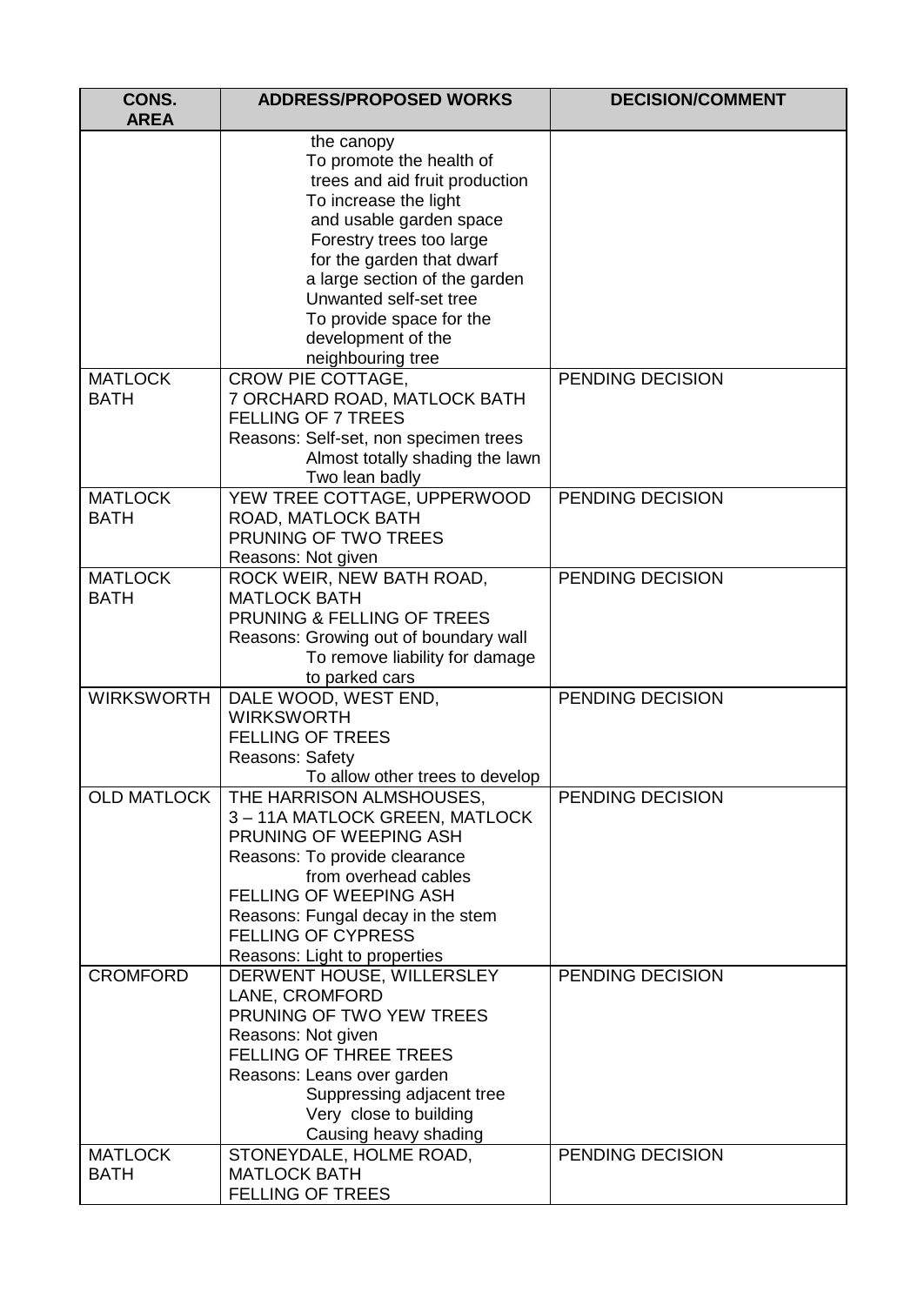| CONS.<br><b>AREA</b>                   | <b>ADDRESS/PROPOSED WORKS</b>                                                                                                                                                                                                         | <b>DECISION/COMMENT</b> |
|----------------------------------------|---------------------------------------------------------------------------------------------------------------------------------------------------------------------------------------------------------------------------------------|-------------------------|
|                                        | Reasons: Pushing retaining wall<br>Leaning & close<br>to neighbour's property<br>Fear of size in relation to<br>neighbouring property                                                                                                 |                         |
| <b>MATLOCK</b><br><b>DALE</b>          | 140 DALE ROAD, MATLOCK<br>PRUNING & FELLING OF TREES<br>Reasons: Concern about size<br>in relation to property<br>Poor specimen<br>Low branch<br>over neighbouring roof                                                               | PENDING DECISION        |
| <b>LUMSDALE</b>                        | LAND TO THE REAR OF<br>59 RIBER VIEW CLOSE, TANSLEY<br><b>FELLING OF SYCAMORE</b><br>Reasons: To improve light<br>Overcrowded                                                                                                         | PENDING DECISION        |
| <b>BOLEHILL</b>                        | 9 NAN GELLS HILL, BOLEHILL<br><b>FELLING OF WALNUT</b><br>Reasons: Dead<br>FELLING OF HORSE CHESTNUT<br>Reasons: Bark wounds<br>Deep cavity in trunk                                                                                  | PENDING DECISION        |
| MIDDLETON-<br>BY-<br><b>WIRKSWORTH</b> | LAND TO THE REAR OF 3 SANDY<br>HILL, MIDDLETON<br>FELLING OF MULTI-STEMMED ASH<br>Reasons: Excessive lean towards<br>buildings<br>Potentially unstable as<br>growing in loose rock bed                                                | <b>NO OBJECTIONS</b>    |
| <b>MATLOCK</b><br><b>BATH</b>          | GILDEROY EAST, UPPERWOOD<br>ROAD, MATLOCK BATH<br><b>PRUNING OF BEECH</b><br>Reasons: Leaning towards house<br>Extremely top heavy<br>To reduce the weight<br>To reduce the risk<br>to properties in the event<br>of the tree falling | <b>NO OBJECTIONS</b>    |
| <b>MATLOCK</b><br><b>BANK</b>          | 102 WELLINGTON STREET, MATLOCK<br><b>FELLING OF CONIFER</b><br>Reasons: Not given                                                                                                                                                     | <b>NO OBJECTIONS</b>    |
| <b>MATLOCK</b><br><b>BANK</b>          | 68 WELLINGTON STREET, MATLOCK<br>PRUNING OF CONIFER<br>Reasons: Outgrown location<br>Overbearing in relation to<br>neighbouring garden<br>and house<br>To remove danger of<br>further damage to property<br>or injury to neighbours   | <b>NO OBJECTIONS</b>    |
| <b>MATLOCK</b><br><b>BANK</b>          | 36 WELLINGTON STREET, MATLOCK<br><b>FELLING OF CHERRY</b><br>Reasons: Damage to retaining wall                                                                                                                                        | <b>NO OBJECTIONS</b>    |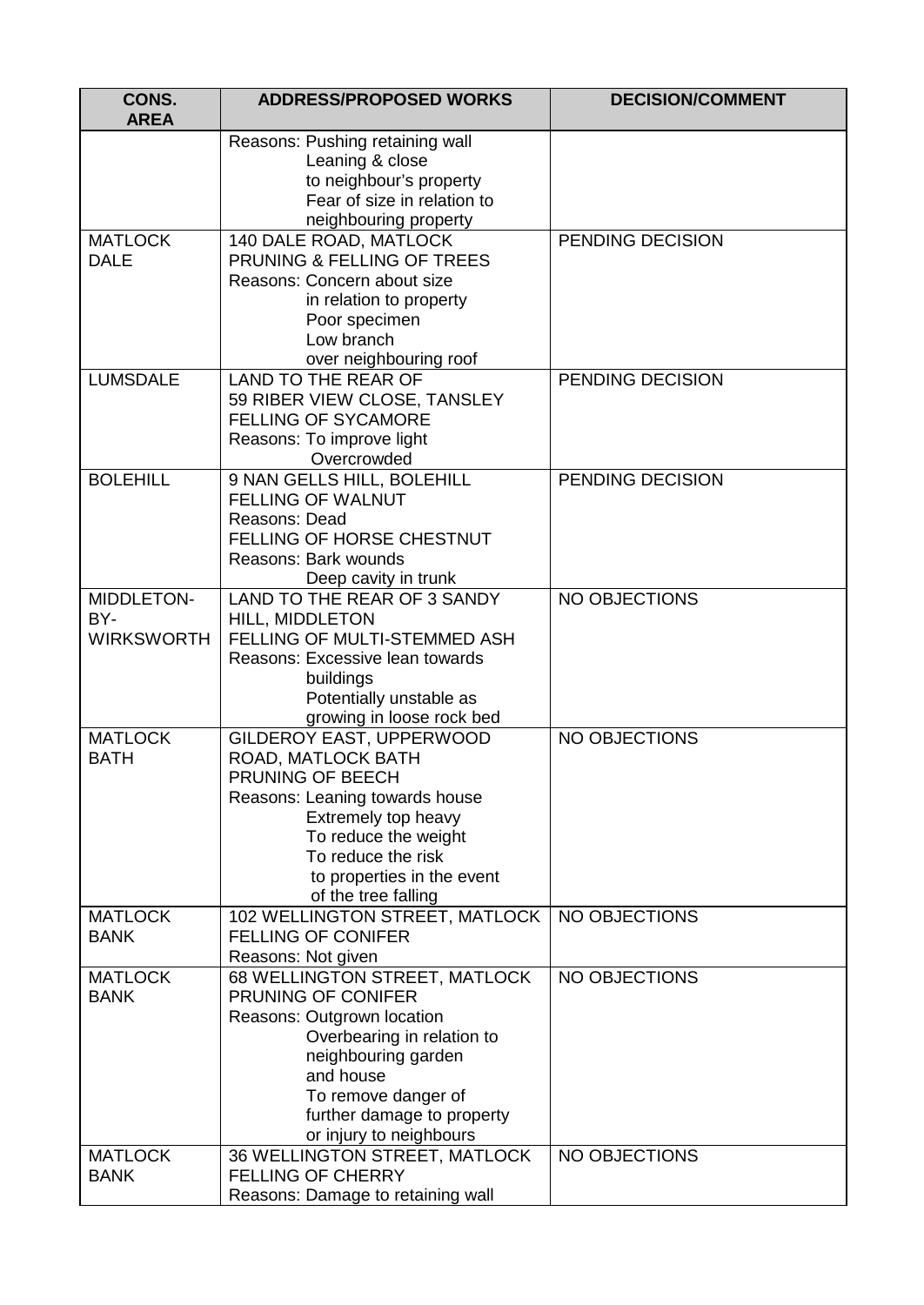| CONS.<br><b>AREA</b>          | <b>ADDRESS/PROPOSED WORKS</b>                               | <b>DECISION/COMMENT</b> |
|-------------------------------|-------------------------------------------------------------|-------------------------|
| <b>MATLOCK</b>                | 27 CLIFTON ROAD, MATLOCK BATH                               | <b>NO OBJECTIONS</b>    |
| <b>BATH</b>                   | <b>FELLING OF CEDAR</b>                                     |                         |
|                               | Reasons: Safety concerns in relation                        |                         |
|                               | to public footpaths                                         |                         |
|                               | and neighbouring property                                   |                         |
|                               | Interfering with BT cables                                  |                         |
| <b>WIRKSWORTH</b>             | JASMINE COTTAGE, 3 STONEY HILL,                             | <b>NO OBJECTIONS</b>    |
|                               | <b>BOLEHILL</b>                                             |                         |
|                               | <b>FELLING OF LEYLANDII</b>                                 |                         |
|                               | Reasons: Outgrown location                                  |                         |
|                               | Overshadows neighbouring                                    |                         |
|                               | property                                                    |                         |
|                               | Concerns about tree                                         |                         |
|                               | in high winds                                               |                         |
| <b>MATLOCK</b><br><b>BATH</b> | 23 CLIFTON ROAD, MATLOCK BATH<br>PRUNING & FELLING OF TREES | <b>NO OBJECTIONS</b>    |
|                               | <b>Reasons: Self-set</b>                                    |                         |
|                               | Obstructing light to plants                                 |                         |
|                               | Overshadowing greenhouse                                    |                         |
|                               | Threatening overhead cables                                 |                         |
|                               | Perceived threat to house                                   |                         |
|                               | Leaning towards                                             |                         |
|                               | neighbouring garden                                         |                         |
|                               | Obstructing light to                                        |                         |
|                               | neighbouring garden                                         |                         |
|                               | Storm and snow damage                                       |                         |
|                               | Rot in root system                                          |                         |
| <b>LUMSDALE</b>               | THE STABLE YARD,                                            | PENDING DECISION        |
|                               | UPPER LUMSDALE, MATLOCK                                     |                         |
|                               | <b>FELLING OF TWO BEECH TREES</b>                           |                         |
|                               | Reasons: Excessive rot                                      |                         |
|                               | Damage to wall                                              |                         |
|                               | Threat to neighbouring<br>outbuilding                       |                         |
| <b>MATLOCK</b>                | 6 JACKSON TOR ROAD, MATLOCK                                 | PENDING DECISION        |
| <b>BANK</b>                   | PRUNING OF TREES                                            |                         |
|                               | Reasons: Not given                                          |                         |
| <b>MATLOCK</b>                | DERWENT AMUSEMENTS,                                         | PENDING DECISION        |
| <b>BATH</b>                   | 64 - 70 NORTH PARADE,                                       |                         |
|                               | <b>MATLOCK BATH</b>                                         |                         |
|                               | FELLING OF ASH TREES                                        |                         |
|                               | Reasons: Damaging retaining wall                            |                         |
| <b>OLD MATLOCK</b>            | 62 - 64 CHURCH STREET, MATLOCK                              | PENDING DECISION        |
|                               | <b>FELLING OF TREES</b>                                     |                         |
|                               | Reason: Excessive shading                                   |                         |
|                               | <b>Potential size</b>                                       |                         |
|                               | Dying                                                       |                         |
| <b>MATLOCK</b>                | 43 DALE ROAD, MATLOCK                                       | PENDING DECISION        |
| <b>BRIDGE</b>                 | PRUNING OF HORSE CHESTNUT                                   |                         |
|                               | Reasons: Encroaching on<br>adjacent building                |                         |
| <b>OLD MATLOCK</b>            | MATLOCK GREEN SERVICE STATION,                              | PENDING DECISION        |
|                               | <b>MATLOCK GREEN, MATLOCK</b>                               |                         |
|                               | FELLING OF MULTI-STEMMED ASH                                |                         |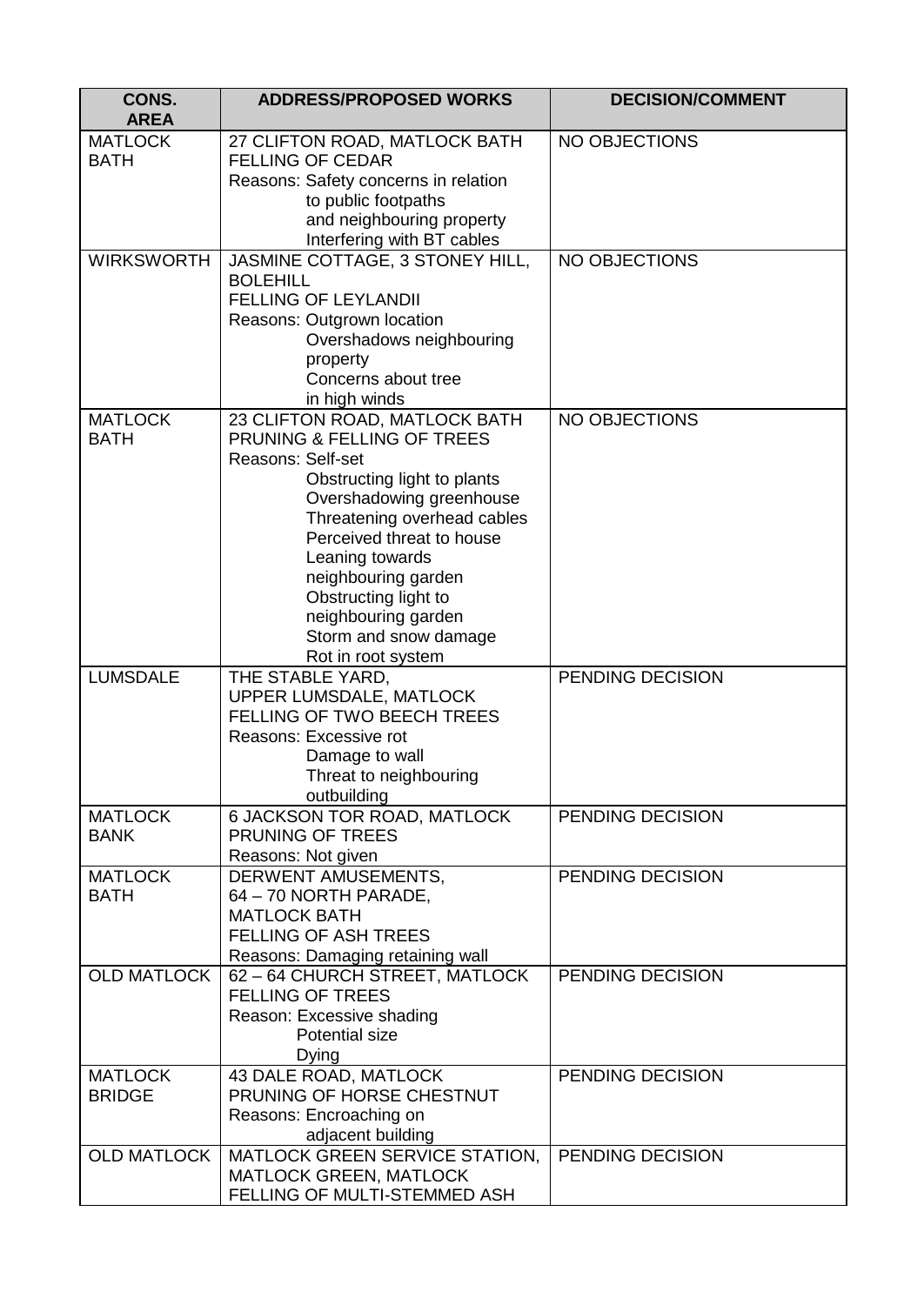| CONS.<br><b>AREA</b> | <b>ADDRESS/PROPOSED WORKS</b>                                                                                                                                                        | <b>DECISION/COMMENT</b> |
|----------------------|--------------------------------------------------------------------------------------------------------------------------------------------------------------------------------------|-------------------------|
|                      | Reasons: Not given                                                                                                                                                                   |                         |
| <b>WIRKSWORTH</b>    | CHURCH VIEW, 2 THE CROFT,<br><b>GREENHILL, WIRKSWORTH</b><br>FELLING OF FLOWERING CHERRY<br>Reasons: Outgrown location<br>Perceived threat to two houses<br>Affecting retaining wall | PENDING DECISION        |

**OFFICER RECOMMENDATION**: That the report be noted.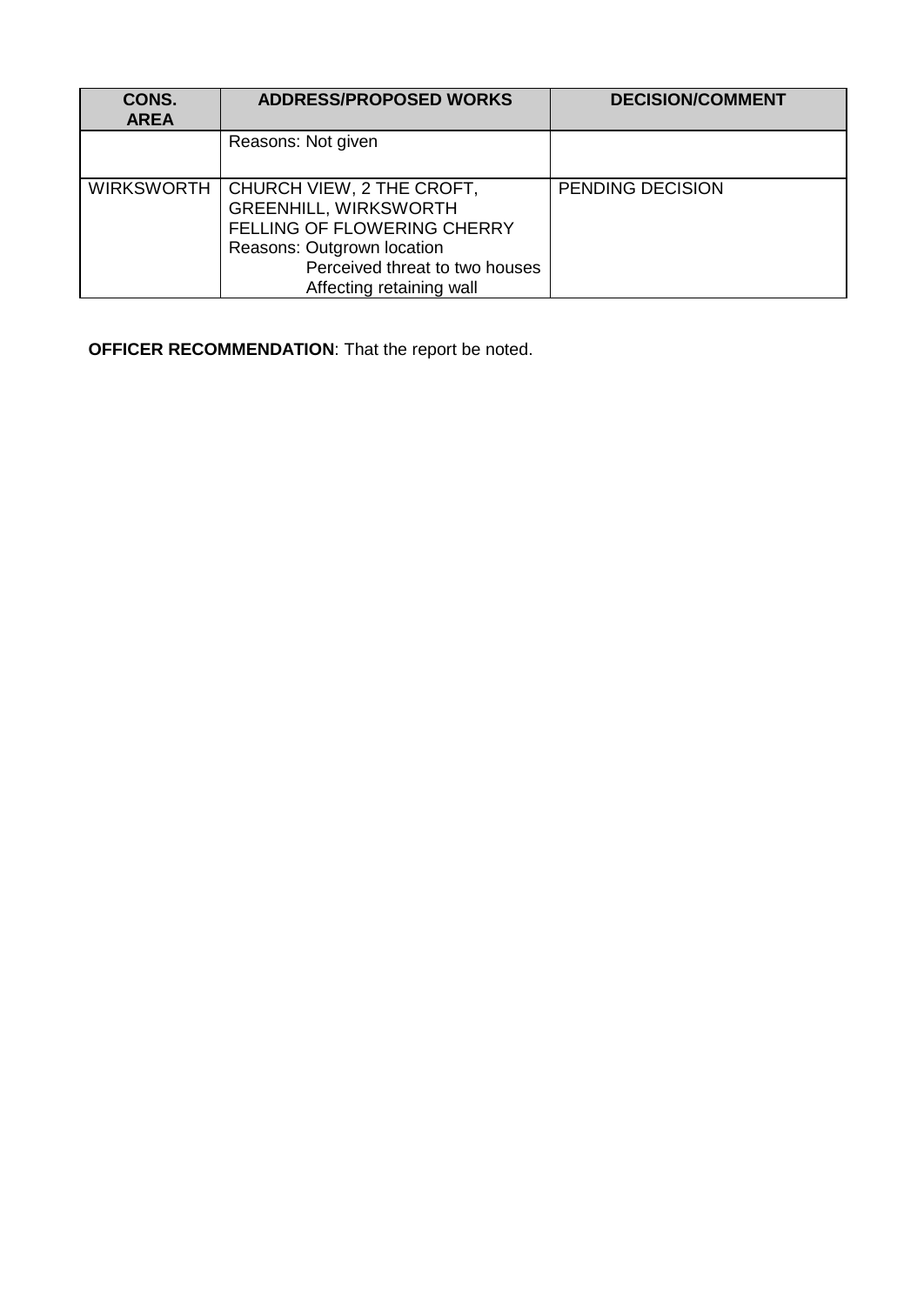# <span id="page-41-0"></span>**NOT CONFIDENTIAL - For public release**

# **CENTRAL PLANNING COMMITTEE – 6th MAY, 2014**

### **COUNTY COUNCIL TREE APPLICATIONS**

#### **Progress report for April 2014**

#### **CONSULTATIONS RECEIVED ON APPLICATIONS TO CARRY OUT WORKS TO TREES PROTECTED BY A DERBYSHIRE COUNTY COUNCIL TREE PRESERVATION ORDER:**

| TPO NO. | <b>ADDRESS/APPLICATION</b>                                                                                                                                                                                                                                                                                                                                                                                                 | <b>DCC DECISION/COMMENT</b> |
|---------|----------------------------------------------------------------------------------------------------------------------------------------------------------------------------------------------------------------------------------------------------------------------------------------------------------------------------------------------------------------------------------------------------------------------------|-----------------------------|
| 123     | ROCK LODGE, 69 DERBY ROAD,<br><b>CROMFORD</b><br>PRUNING & FELLING OF TREES<br>Reasons: Potentially weak forks<br>Clearance over the road<br>To limit the spread of the tree<br>To restrict the size<br>To improve the shape of the crown<br>To allow other trees to develop                                                                                                                                               | PENDING DECISION            |
| 88      | LAND ADJACENT TO 36 PARK AVENUE,<br><b>DARLEY DALE</b><br>PRUNING OF LIME<br>Reasons: Overhanging neighbouring drive                                                                                                                                                                                                                                                                                                       | PENDING DECISION            |
| 88      | ABBEY HOUSE, CHURCH ROAD, DARLEY<br><b>DALE</b><br>PRUNING OF TREES<br>Reasons: To reduce weight and leverage<br>Growing over another tree<br><b>FELLING OF TREES</b><br>Over crowded<br>To allow other trees to develop<br>Spindly<br>Not very attractive<br>Poor form<br>Poor condition<br>Top of the tree broken off<br>Leaning<br>Forked<br>Suffering from "Bleeding Canker"<br>Extensive decay in stem<br>Almost dead | <b>CONDITIONAL CONSENT</b>  |
| 25      | TOR HILL, 204 DALE ROAD,<br><b>MATLOCK BATH</b><br>PRUNING OF A BEECH<br>Reasons: To provide clearance over the A6<br><b>FELLING OF TWO BEECH TREES</b><br>Reasons: Suppressed<br>Unsuitable form<br>To allow the other Beech to develop                                                                                                                                                                                   | CONDITIONAL CONSENT         |
| 25      | GULLIVERS KINGDOM, TEMPLE ROAD,<br><b>MATLOCK BATH</b><br>PRUNING AND FELLING OF TREES                                                                                                                                                                                                                                                                                                                                     | <b>CONDITIONAL CONSENT</b>  |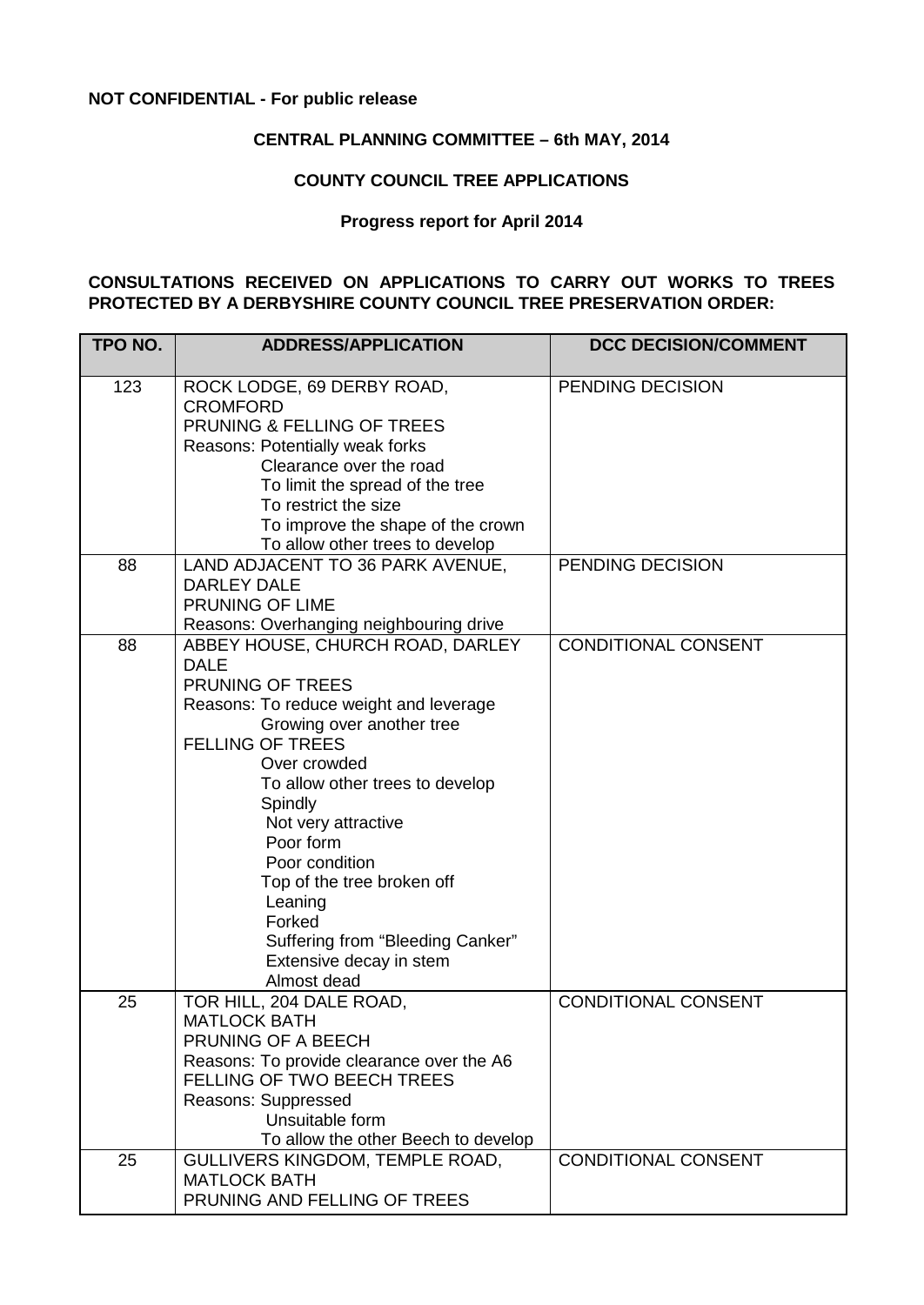| TPO NO. | <b>ADDRESS/APPLICATION</b>                                                                                                                                                                                                                                                                 | <b>DCC DECISION/COMMENT</b> |
|---------|--------------------------------------------------------------------------------------------------------------------------------------------------------------------------------------------------------------------------------------------------------------------------------------------|-----------------------------|
|         | Reasons: Self-set<br>To clear branches from building<br>Leaning over the roof<br>Dead<br>Distorting wall                                                                                                                                                                                   |                             |
| 84      | 23 PINEWOOD ROAD, MATLOCK<br>PRUNING OF OAK<br>Reasons: General maintenance<br>To control the growth of the tree<br>Not pruned for at least 10 years                                                                                                                                       | CONDITIONAL CONSENT         |
| 88      | LAND TO THE REAR OF 9 PEAKLAND VIEW,<br><b>DARLEY DALE</b><br><b>FELLING OF ASH</b><br>Reasons: Declining<br>Pushing wall<br>Outgrown location                                                                                                                                             | <b>PENDING DECISION</b>     |
| 88      | NORTH LODGE, WHITWORTH ROAD,<br><b>DARLEY DALE</b><br>PRUNING & FELLING OF TREES<br>Reasons: To facilitate inspection for Ustulina<br>To maintain as a hedge<br>Poor specimens<br>suppressed by larger Sycamore<br>To improve light                                                        | PENDING DECISION            |
| 88      | LIMESTONES, DALE ROAD NORTH,<br><b>DARLEY DALE</b><br><b>FELLING OF LIME</b><br>Reasons: Evidence of Ganoderma fungi<br>Decay in trunk<br>Limited rooting area<br>High risk target area<br>PRUNING OF LIME<br>Reasons: To improve safety<br>Dieback/deadwood<br>Wound/cavity at 3.5 metres | PENDING DECISION            |

**OFFICER RECOMMENDATION**: That the report be noted.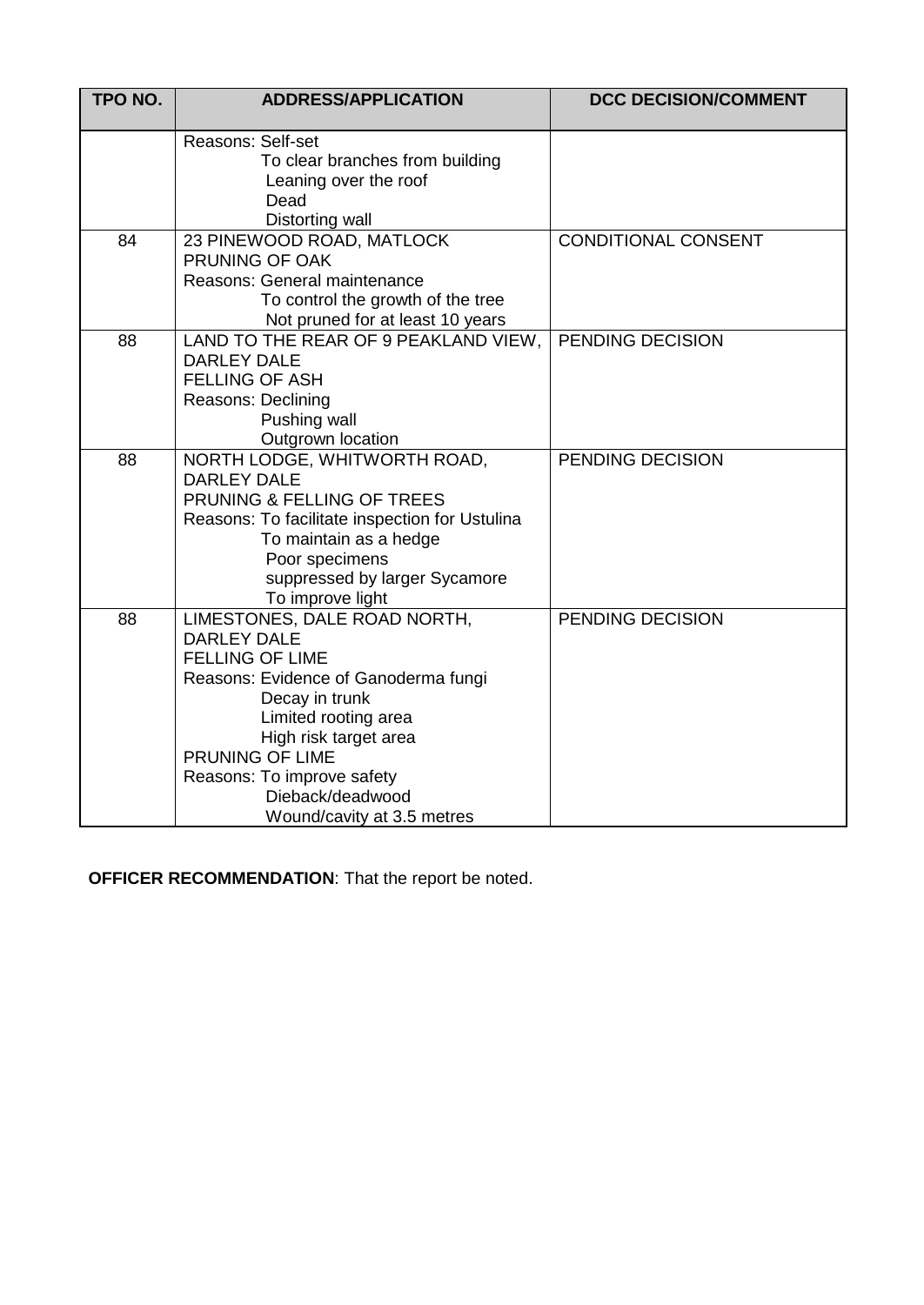# <span id="page-43-0"></span>CENTRAL PLANNING SUB-COMMITTEE  $-6<sup>th</sup>$  May 2014

### **PLANNING APPEAL - PROGRESS REPORT**

### Report of the Director of Planning & Housing Services

| <b>REFERENCE</b> | <b>SITE/DESCRIPTION</b>                             | <b>TYPE</b> | <b>DECISION/COMMENT</b>                               |
|------------------|-----------------------------------------------------|-------------|-------------------------------------------------------|
| 12/00656/FUL     | Land opposite 52 Greenhill,<br>Wirksworth           | WR.         | Appeal being processed                                |
| 12/00732/FUL     | Longway Bank Wood,<br>Whatstandwell                 | ΙH          | Appeal Dismissed -<br><b>Decision Letter Attached</b> |
| ENF/12/00099     | Tipsy Cottage, 14 Main Road,<br>Darley Bridge       | WR.         | Appeal being processed                                |
| 13/00138/FUL     | Land off Flash Lane, Farley                         | WR.         | Appeal being processed                                |
| 13/00417/FUL     | The Three Stags, Darley Dale                        | WR.         | Appeal being processed                                |
| T/13/00112/TPO   | 9 Hackney Road, Hackney                             | IH          | Appeal being processed                                |
| 13/00569/FUL     | 27 Greenhill, Wirksworth                            | WR.         | Appeal being processed                                |
| 13/00479/FUL     | <b>Barnes Croft, Canterbury</b><br>Road, Wirksworth | <b>WR</b>   | Appeal being processed                                |
| 13/00779/FUL     | Trevelyan House, Dimple<br>Road, Matlock            | <b>WR</b>   | Appeal being processed                                |

- WR Written Representations
- IH Informal Hearing

LI - Local Inquiry

PI – Public Inquiry

HH – Householder

# **OFFICER RECOMMENDATION:**

That the report be noted.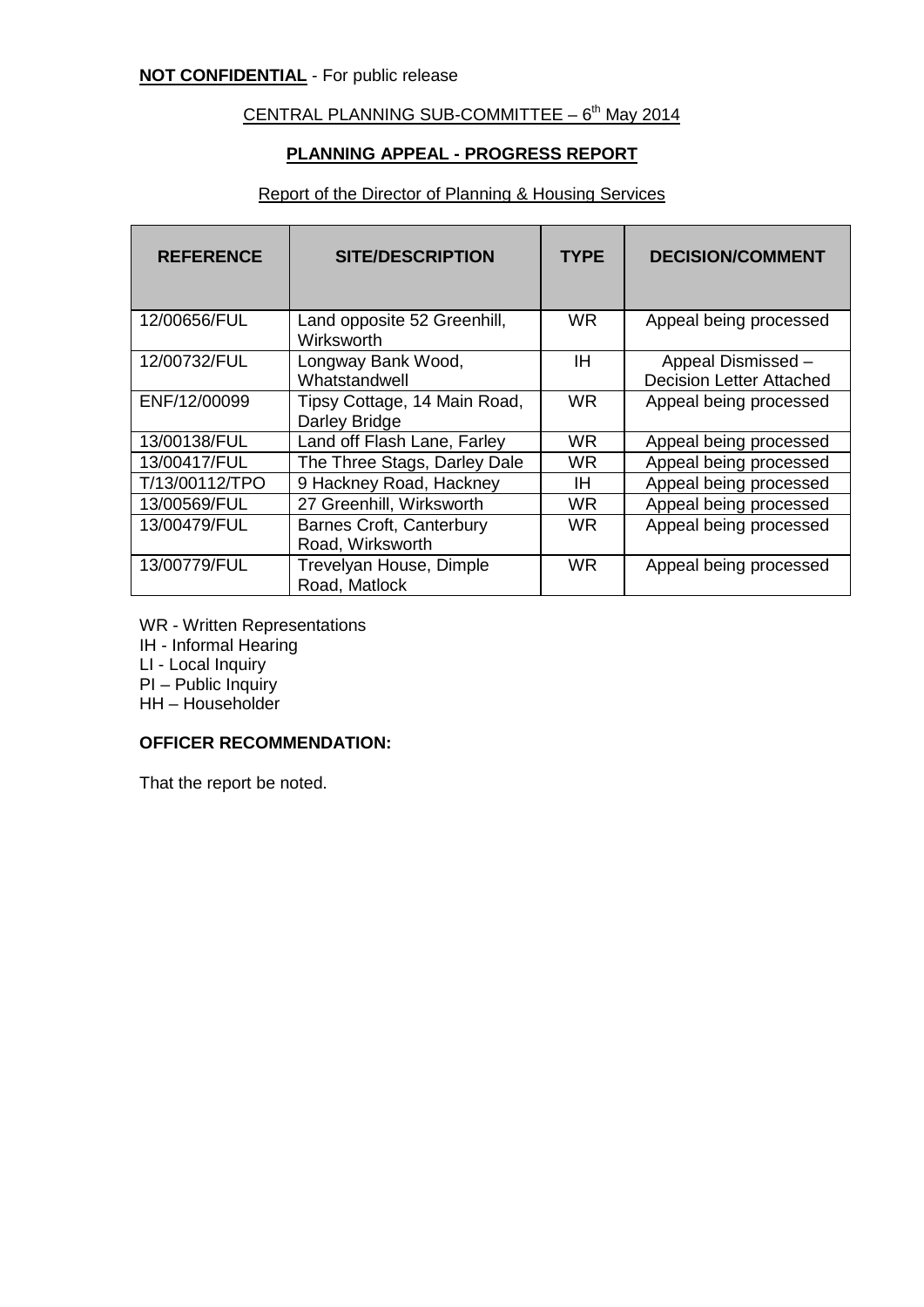

# **Appeal Decision**

Hearing held on 21 January 2014

*Site Visit made on 21 January 2014* 

### **by D R Cullingford BA MPhil MRTPI**

**an Inspector appointed by the Secretary of State for Communities and Local Government** 

**Decision date: 24 March 2014** 

### **Appeal Ref: APP/P1045/A/13/2202140 Land at Longway Bank Wood, Whatstandwell, Wirksworth, Matlock, Derbyshire**

- This appeal is made under section 78 of the Town and Country Planning Act 1990 against the refusal to grant planning permission.
- The appeal is by Mr P Edgar for East Midlands Land and Property Limited against the decision of the Derbyshire Dales District Council.
- The application (ref: 12/00732/FUL and dated 27 November 2012) was refused by notice dated 10 April 2013.
- The development proposed is described as the 'change of use of woodlands to holiday lodge park with associated access and infrastructure'.

### **Decision**

1. I dismiss this appeal.

### **Main issues**

- 2. From what I have heard, read and seen, I consider that this appeal turns on whether:
	- i) the scheme would foster sustainable tourism, and
	- ii) respect the character of the countryside.

### **Reasons**

*The site* 

3. The appeal site is carved from 3 plantations that adorn the slopes and plateau-like knoll above Longway Bank and the road to Wirksworth (B5035). It lies high above the steep sides of the historic Derwent Valley, a World Heritage Site of Scheduled Monuments, Listed Buildings, SSSIs and nature reserves hidden below small fields and enclosing woods to the north. A long distance footpath (the Midshires Way) crosses the site and connects via steep footpaths to the A6 along the valley floor. It also connects to several other long distance trails, including the Derwent Valley Heritage Way, the High Peak Trail, The Ridgeway and Pennine Bridleway and the Trans-Pennine Trail. The A6 accommodates bus services, the nearest bus stop being some 700m (as the crow flies) from the proposed lodges with the 'TransPeak' service offering 13 buses daily between Nottingham and Manchester. Whatstandwell railway station lies about 2km to the east of the site entrance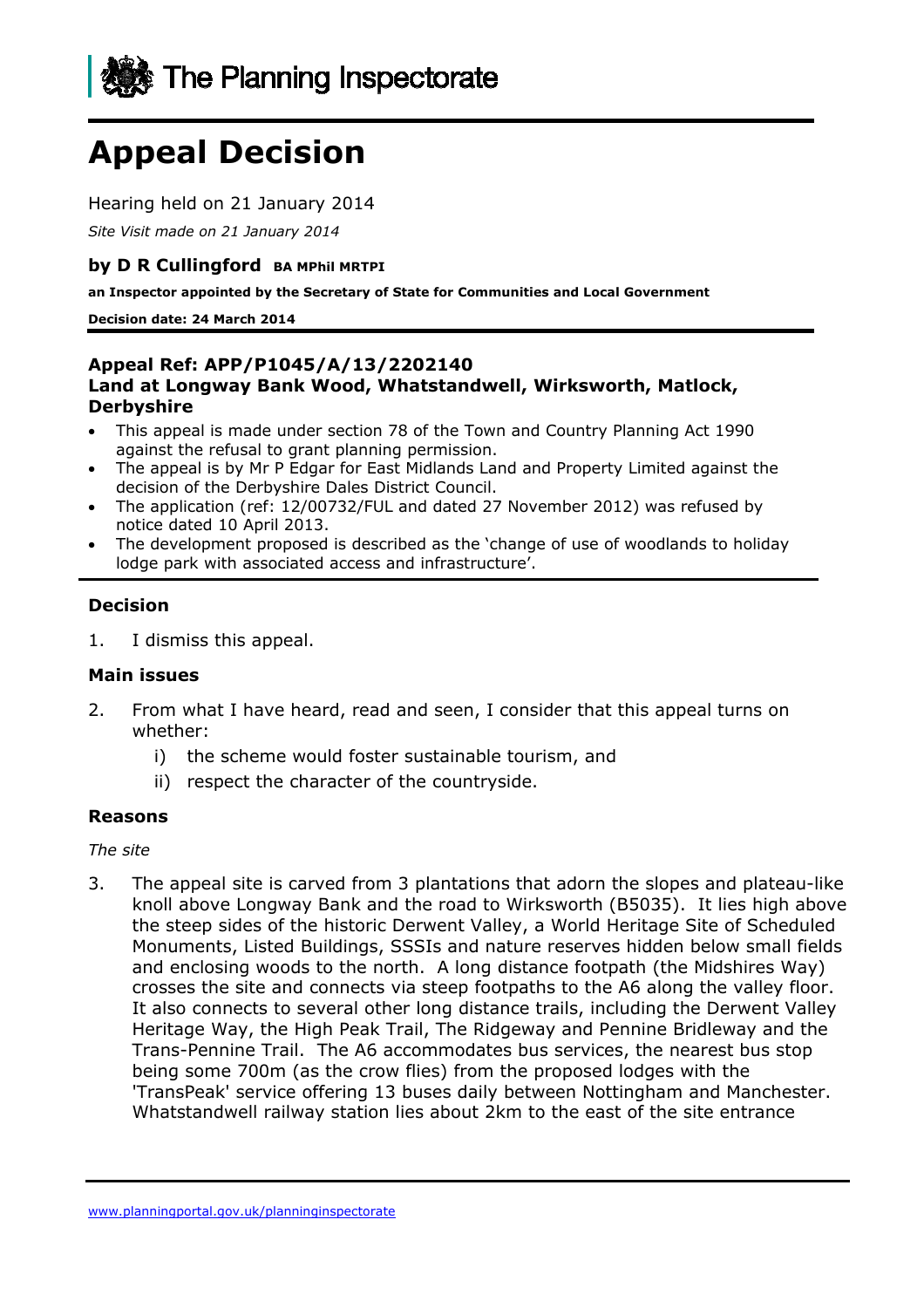along the B5035 and offers an hourly service between Matlock and Nottingham (reducing to a 2-hourly service on Sundays).

4. The plantations occupy the slopes and hill top above the Wirksworth road. Although they are all mixed woodland, Flat Wood and Longway Bank Wood, on the hill top are dominated by conifers while King's Lot, on the slopes beside the road, is more deciduous in character. The claim is that the woodlands have been neglected. A new entrance towards the western end of King's Lot has been constructed, together with a modest building, to aid in the management of the woodland. A steep track traverses the slopes from that entrance to reach the higher ground and the conifer plantations. The woodlands extend to some 12ha, although only about 4.5ha would be used for the proposed lodges in Flat Wood and Longway Bank Wood and, even then, barely 2.4ha would accommodate the lodges themselves, the rest remaining as 'enclosing screens'. There are signs of badgers throughout much of the woodland.

### *The proposal*

- 5. The original proposal entailed the positioning of 40 timber holiday lodges in Flat Wood and Longway Bank Wood. It is now proposed to omit the 4 lodges shown beside the northern edge of Flat Wood to retain a wider tree screen and to provide an effective 'wildlife corridor'. The nature watch hide in the north west corner of Flat Wood is also to be omitted, that corner of the woodland being managed as a wildlife conservation area.
- 6. The lodges shown (the Woodsman and the Oasis) would contain 2 bedrooms, 2 bathrooms, a large lounge and a kitchen, the latter illustrated as accommodating a dishwasher and, in the Oasis, a washing machine. They would be single storey structures some 6m wide and either 10m or 12m long adorned with verandas and standing on 'geologic screw piles'; they would thus be raised slightly above the ground and require almost no excavation and no concrete base for support. They are shown arranged in 2 main groups around access tracks, usually positioned about 6m to 10m apart and, with the changes proposed, some 15m to 20m from the woodland periphery. There would be 2 additional buildings or lodges, one to provide reception facilities to what is intended to be known as 'Kings Lot Retreat' and the other to accommodate a manager of the site. Revenue from the enterprise is intended to provide resources to maintain, manage, regenerate and restore the woodland, generally with native deciduous species. Footpaths, including the Midshires Way, would be improved and enhanced and new paths and tracks would be created as nature and information trails or as cycle paths and links to existing rights of way. Bat boxes and bird nesting boxes would enhance ecological interest: interpretation boards would convey the attractions of the site to visitors.
- 7. Access to the lodges would utilise the new entrance to the woodlands at the western end of King's Lot from the B5035. The entrance would be 6m wide between 10m radii curbs and new dry stone walls; the first 20m or so would be paved with traditional setts. Existing tracks within the woodland would be surfaced in crushed stone and gravel to provide access to the lodges. The arrangement indicated would entail negotiating a steep and circuitous route from the entrance and, not far from where the track would double back on itself to reach the lodges, there are signs of considerable badger activity. An area beside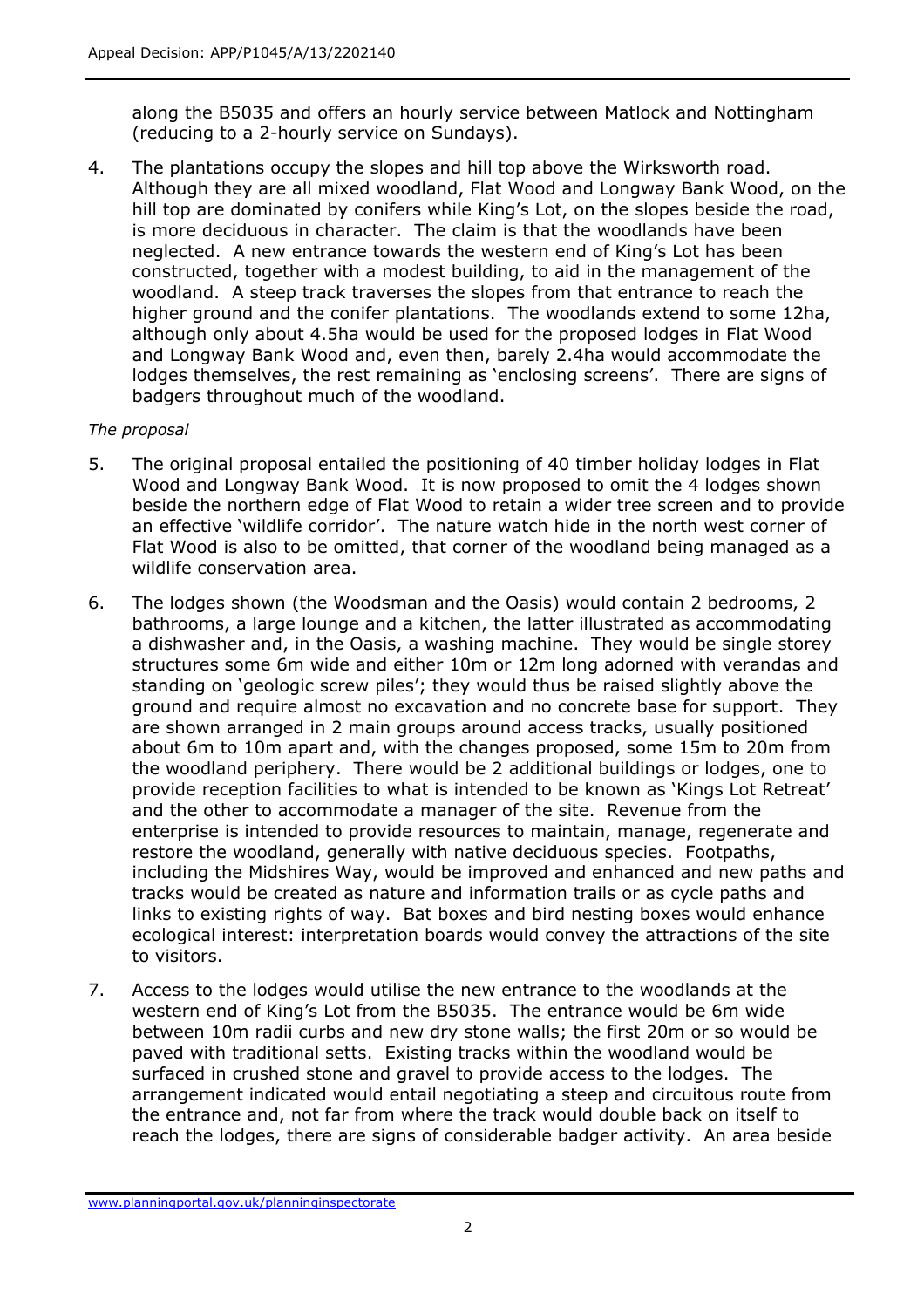the entrance would serve as a refuse collection and re-cycling point, screened behind a closely woven timber fence. There would also be a package treatment plant installed here (a Klargester Environsafe 55H or similar). The Environment Agency have now issued a permit for the daily discharge of up to  $14\text{m}^3$  of treated effluent from the 40 holiday lodges originally proposed. The effluent would be discharged into a tributary of Mere Brook. The permit appears to be issued on the basis of the revised guidance in *Flows and Loads 4* and on the assumptions that neither the laundry nor the cooking and washing up of the main meal would generally be undertaken in the holiday lodges.

8. There would be no shop or bar on the site. There would be cycle hire facilities and various measures would be employed to encourage visitors to make use of public transport or travel modes other than the private car in visiting local attractions, shops, pubs and restaurants. It is suggested that the 'Retreat' might provide a minibus to augment connections to public transport facilities and to the surrounding attractions. There would also be wi-fi to aid searches for local information and orders for pre-bookable food deliveries.

### *Planning policy and the main issues*

- 9. The Development Plan currently consists of the 'saved' policies of the Derbyshire Dales Local Plan adopted in 2005. A Revised Derbyshire Dales Local Plan is emerging in the form of a 'pre-submission draft'; the Examination is anticipated in the summer of this year.
- 10. In relation to the adopted Local Plan, policy EDT20 (which addresses proposals for holiday chalets directly) has not been 'saved': policy EDT19, which has been 'saved', seeks to control proposals for tourist accommodation beyond settlement boundaries, but it is confined to schemes entailing the re-use, adaptation or change of use of existing buildings. Policy SF4 aims to 'assist the growth of tourism' in the countryside provided that the scale and nature of schemes are appropriate to a rural area and preserve or enhance the character and appearance of the countryside; policy SF5 provides complementary support with the aim of maintaining the local distinctiveness of buildings and landscapes, the latter aim also specifically addressed by policy NBE8.
- 11. Although still some way from adoption, the emerging Revised Local Plan seeks to promote tourism by encouraging appropriate provision in the countryside that does not prejudice the character of the Peak District and ensures that new 'chalet' sites can be accommodated without adverse impact (Strategic Policy 6). To that end, Development Management Policy 13 insists that 'holiday chalets' should not be prominent or adversely affect the character or appearance of the immediate or wider landscape; they should be well screened and be in a sustainable location accessible by a variety of transport modes.
- 12. It seems to me that both relevant 'saved' policies and those now emerging broadly chime with the advice in the Framework (NPPF). This indicates that planning policies should support economic growth in rural areas in order to create jobs and prosperity by taking a positive approach to sustainable new development. As part of that approach sustainable rural tourism that respects the character of the countryside is to be supported and facilities fostered in appropriate locations where identified needs are not met by existing facilities in rural service centres. Indeed, 'core principles' of the Framework require that the intrinsic character and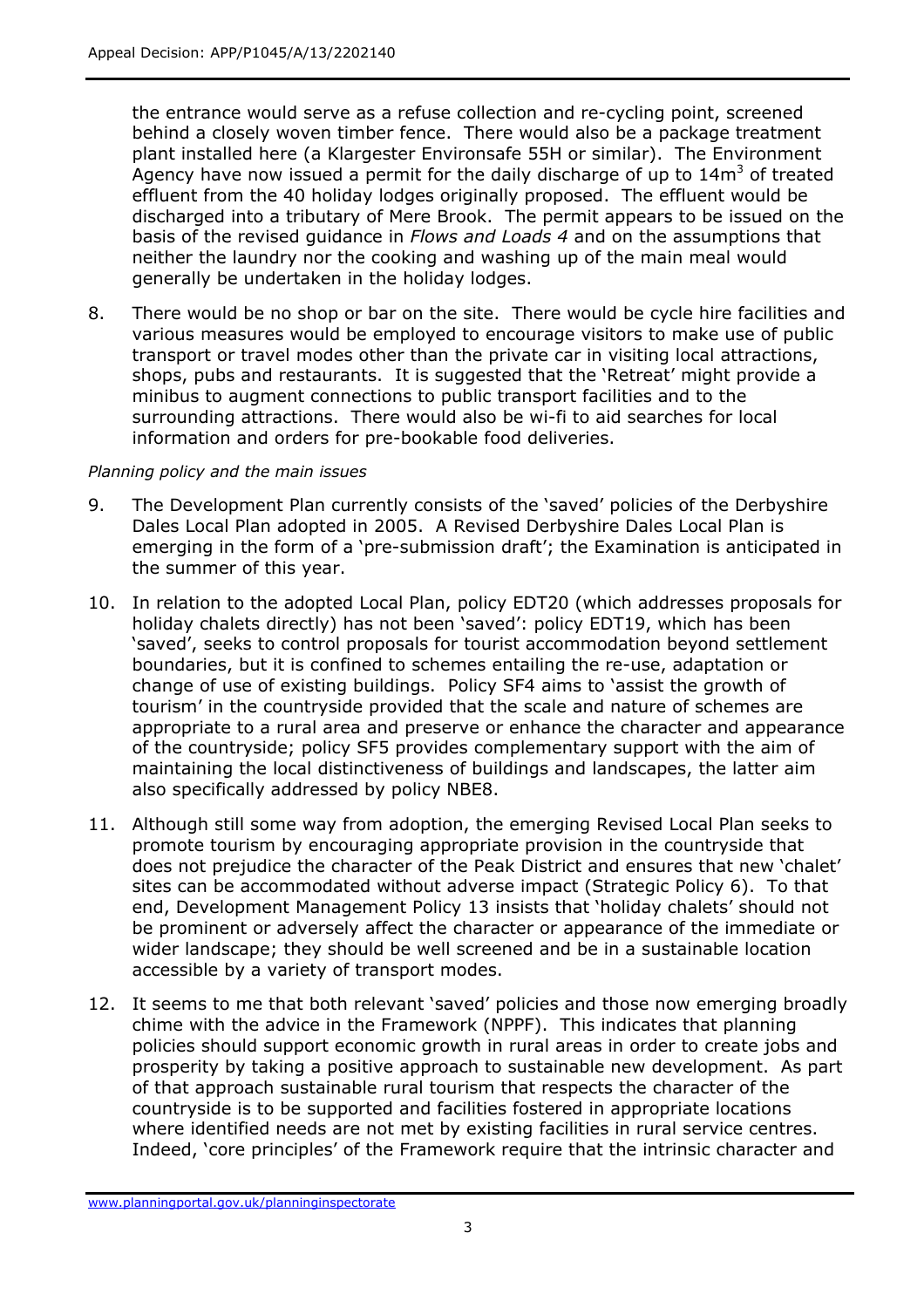beauty of the countryside should be recognised in making planning decisions and that schemes should properly reflect local character and reinforce local distinctiveness. The *Good Practice Guide* once endorsed a rather similar stance, though this has now been superseded by the Planning Practice Guidance. This simply indicates that policies should *support sustainable rural tourism and leisure developments that benefit businesses in rural areas, communities and visitors, and which respect the character of the countryside. This should include supporting the provision and expansion of tourist and visitor facilities in appropriate locations where identified needs are not met by existing facilities in rural service centres.* Accordingly, I identify the issues outlined above.

#### *Sustainable tourism*

- 13. I fully accept that tourism can be a key element in rural diversification and that these holiday lodges could entice more people to stay longer within reach of the numerous attractions in Matlock, the Derwent Valley and nearby. I read that tourism generated some £271.35m here in 2010 and that the 4.7m visitors to the area supported over 5,700 jobs, day visitors spending about £119m. I appreciate that the proposal might contribute about £700,000 each year to the local economy and foster local employment; indeed, 8 full-time jobs could materialise on the site itself, involving managerial, marketing, reception, maintenance and groundwork tasks, with additional demands for cleaning and domestic services. Certainly the intention is that the lodges would be manufactured by a local firm (Pinelog Limited) from locally sourced materials. And, the spending of prospective customers might well offer some additional support for local businesses, such as public houses (the Malt Shovel at Wirksworth Moor and the Derwent Hotel at Whatstandwell, both some 2km distant to the west and east respectively), restaurants, shops, services and existing tourist attractions. In all those ways I think that the scheme would fulfil many elements inherent in the 'economic role' envisaged by the Framework as one of the 3 fundamental dimensions of 'sustainable development'.
- 14. Nor do I doubt that the proposal would offer a high quality holiday environment close to long distance footpaths and cycle ways, augmented by new paths and tracks, nature and information trails with the ecological interest of the woodlands enhanced by appropriate management and interpretation displays. This would, I think, contribute to the health, social and cultural well-being of visitors and so also fulfil elements of the 'social role' identified by the Framework as a fundamental dimension of 'sustainable development'.
- 15. But running through the concept of 'sustainable development' propounded in the Framework are the exhortations that schemes should be in the right place, be sustained by accessible local services, protect and enhance the natural and built environment and foster a low carbon economy. More specifically, the document indicates that rural tourism should be 'sustainable' and facilities fostered in appropriate locations; it also requires that 'sustainable rural tourism' should respect the character of the countryside. And, although 'holiday lodges' may well not be appropriate in a 'rural service centre', it remains important (in the words of the emerging policies and as endorsed by the Framework) that they should not adversely affect the character or appearance of the immediate or wider landscape and that they should be in a sustainable location accessible by a variety of transport modes. I consider the impact of this scheme on the character and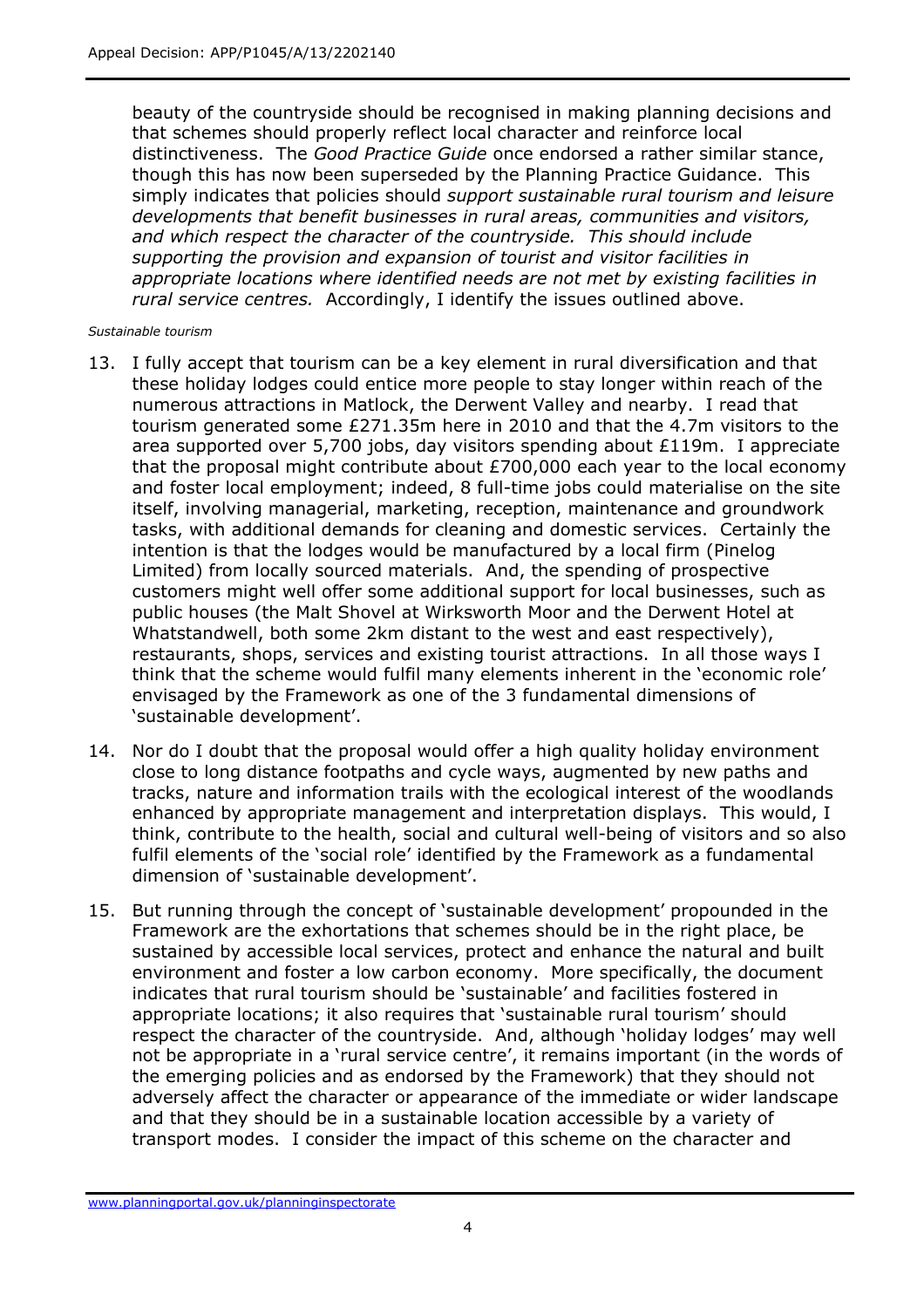appearance of the landscape in the next section and turn now to address the sustainability of the proposed location and its accessibility by a variety of transport modes.

- 16. I consider that the site is not in a 'sustainable' location. It is not close to any existing settlement, but isolated amongst hill-top woodlands in the midst of the countryside. It is some 4km from Wirksworth and 2km from Whatstandwell both reached via a country road without lighting or footpaths over steep hills and round some sharp bends. And, although it may be only 700m from the A6 and the Derwent Valley as the crow flies, the effective route from the lodges would entail negotiating almost 1.4km of steep tracks and footpaths to reach the main road along the valley floor. It follows that visits to shops for provisions, to restaurants for meals and to many of the local attractions would inevitably be by car. All the more so if accompanied by younger children since the paths are steep and the roads unsuitable for young pedestrians. Of course, some families may choose to arrive at their lodge loaded with provisions and thereby reduce the need for subsequent car-borne travel (and also the potential spending in local businesses). And, I acknowledge that the possible provision of a minibus to the nearest railway station or to local attractions could also reduce reliance on the private car. But it seems to me that the isolated location of these lodges and the character of the available roads and footpaths would mean that most prospective holiday-makers would rely primarily on their cars for a significant proportion of their holiday travel.
- 17. Nor would the lodges be accessible by a variety of transport modes. The nearest bus stops would entail negotiating almost 1.4km of steep footpaths to reach the A6, there to await the hourly service towards Matlock or Ambergate beside the Holmesford Cottage Inn. The nearest railway station at Whatstandwell lies about 2km to the east of the site entrance and would entail either negotiating a significant section of the B5035 or, rather more pleasantly, walking about 1.6km along the Midshires Way and local footpaths for the (mainly) hourly service to Matlock or Nottingham; Cromford Station is over 3km distant to the north west. Intake Lane (close to the site entrance) would provide 'mountain bikers' with access to an extensive network of cycle-ways, but the Midshires Way is just a footpath through the site so that routes to the nearest settlements would probably entail cyclists using sections of the B5305. In those circumstances, I see little effective alternative for a significant proportion of the travel back and forth between the lodges and surrounding attractions to be made by any means other than the private car. The mooted minibus might offer an occasional alternative, but it could not cater for the wide variety of journeys and timings inherent in 'holiday travel'.
- 18. For those reasons I consider that the scheme would not occupy a sustainable location and would not be accessible by a variety of transport modes. It would not, therefore, constitute an appropriate form of 'sustainable tourism', contrary to the advice in the Framework and the emerging policies reflecting that guidance.

#### *The countryside*

19. The Framework indicates that, for 'sustainable rural tourism' to be supported, schemes should respect the character of the countryside, an aim endorsed by the emerging policy in seeking to prevent adverse affects on the character or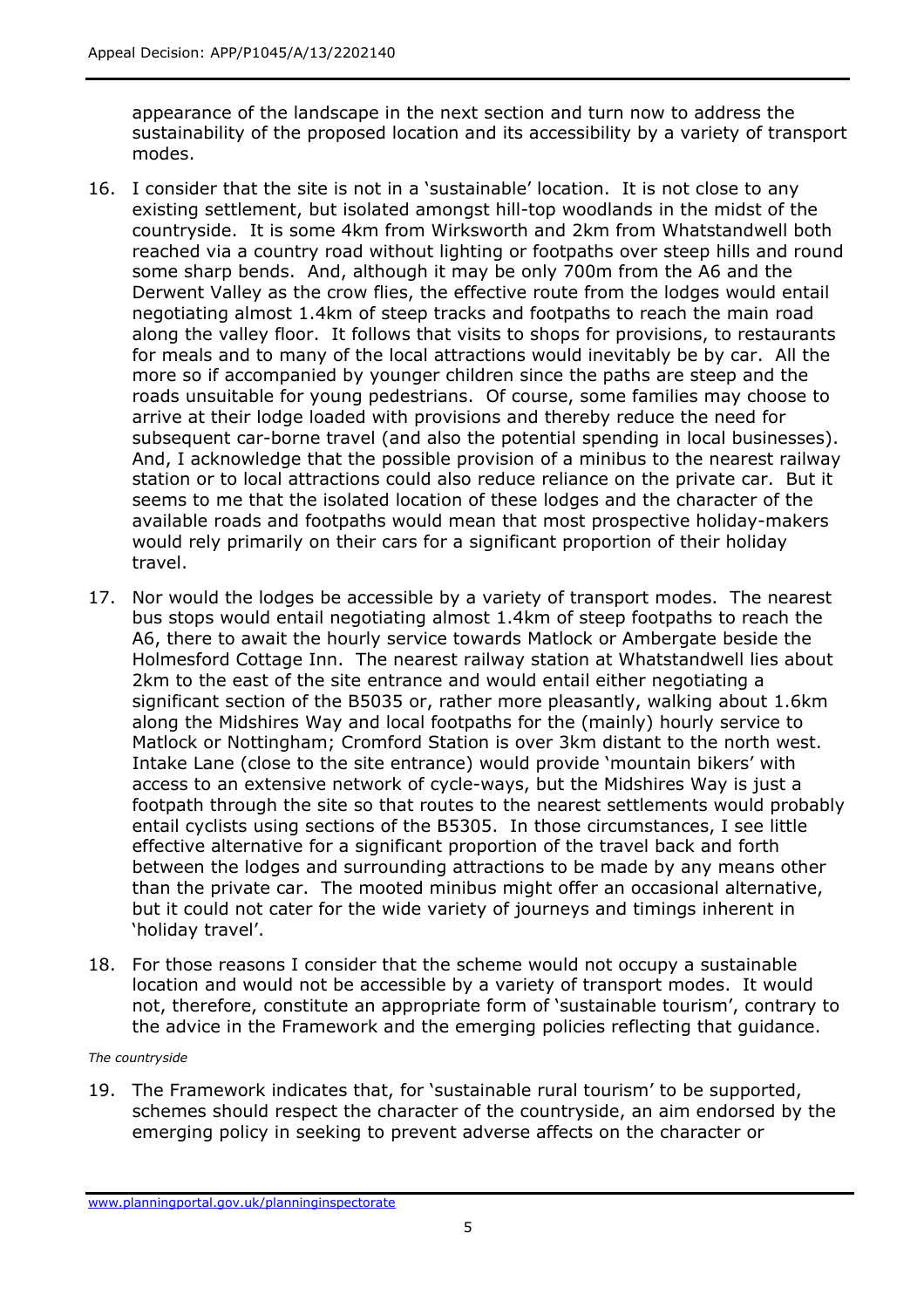appearance of the immediate or wider landscape. And, of course, a 'core planning principle' underpinning both plan-making and decision-taking in the Framework entails recognising the intrinsic character and beauty of the countryside.

- 20. The lodges would lie within the open countryside, immersed amongst conifer plantations on an isolated hill-top. Within the wider landscape, I agree that the timber structures would appear to merge with the enveloping trees behind the retained tree belts, all now being some 15-20m deep. The additional planting intended would further obscure the scheme from afar. I am less certain that that would be sufficient to prevent the incongruously isolated presence of the lodges being evident at night, since I rather doubt that holiday makers would wish to turn their lights out before midnight or always remember to close their curtains and, in any case, car headlights might well be evident negotiating the slopes and bends to and from the lodges. However, I concede that removing the roof-lights in the lodges and enclosing the scheme behind woven timber fences some 2m high would minimise much of the potential intrusive impact that might otherwise be caused by such an isolated source of illumination in the countryside. Nevertheless, the installation of such fencing would, in my view, radically alter the character of the woodland.
- 21. On the other hand, within the immediate landscape I think that the scheme would be all too evident. First, although a 15-20m wide tree belt would remain around the periphery of the woodlands and beside the Midshires Way, the lodges would be clearly visible beyond the bare tree trunks in approaching the woodland and from the long distance footpath passing through the site; under-storey planting may provide some additional screening in time, but I doubt that it would totally obscure the structures. Second, because the lodges would be positioned barely 10m apart (less in some cases) and quite tightly arranged around 'looped' tracks, the central core of both Flat Wood and Longway Bank would be practically 'hollowed out', thereby emphasising the presence of, and the expanse covered by, the lodges at close quarters. Third, the chatter and clamour of so many holiday makers so close to the footpath, playing games, or enjoying a drink at a barbecue or out and about in the woodlands or driving into, or out of, the site would accentuate the presence of the development and transform a tranquil hill-top into something more akin to a busy holiday camp. I consider that such harmful effects would be very damaging and completely alter the character and quality of the Midshires Way.
- 22. Moreover, it seems to me that the scheme would undermine a fundamental characteristic of the settlement pattern here. There is an evident and striking contrast between the busy valleys, which accommodate the main transport corridors as well as the towns and villages, and the empty hill-tops or open moors. The siting of some 38 lodges on this 'empty' tranquil hill-top would thus serve as an incongruous incursion into the countryside and thus accentuate the intrusive impact of the scheme. The fact that the conifers are themselves untypical of the landscape here does not warrant such an incongruous incursion of so many wooden structures on to this isolated hill-top.
- 23. I am afraid that I disagree with the predicted visual impact of the proposal from viewpoints on the Midshires Way. Although the revised assessment now properly corrects for the sensitivity of walkers on the long distance footpath, the overall impact remains unchanged. While there might be some legitimate debate about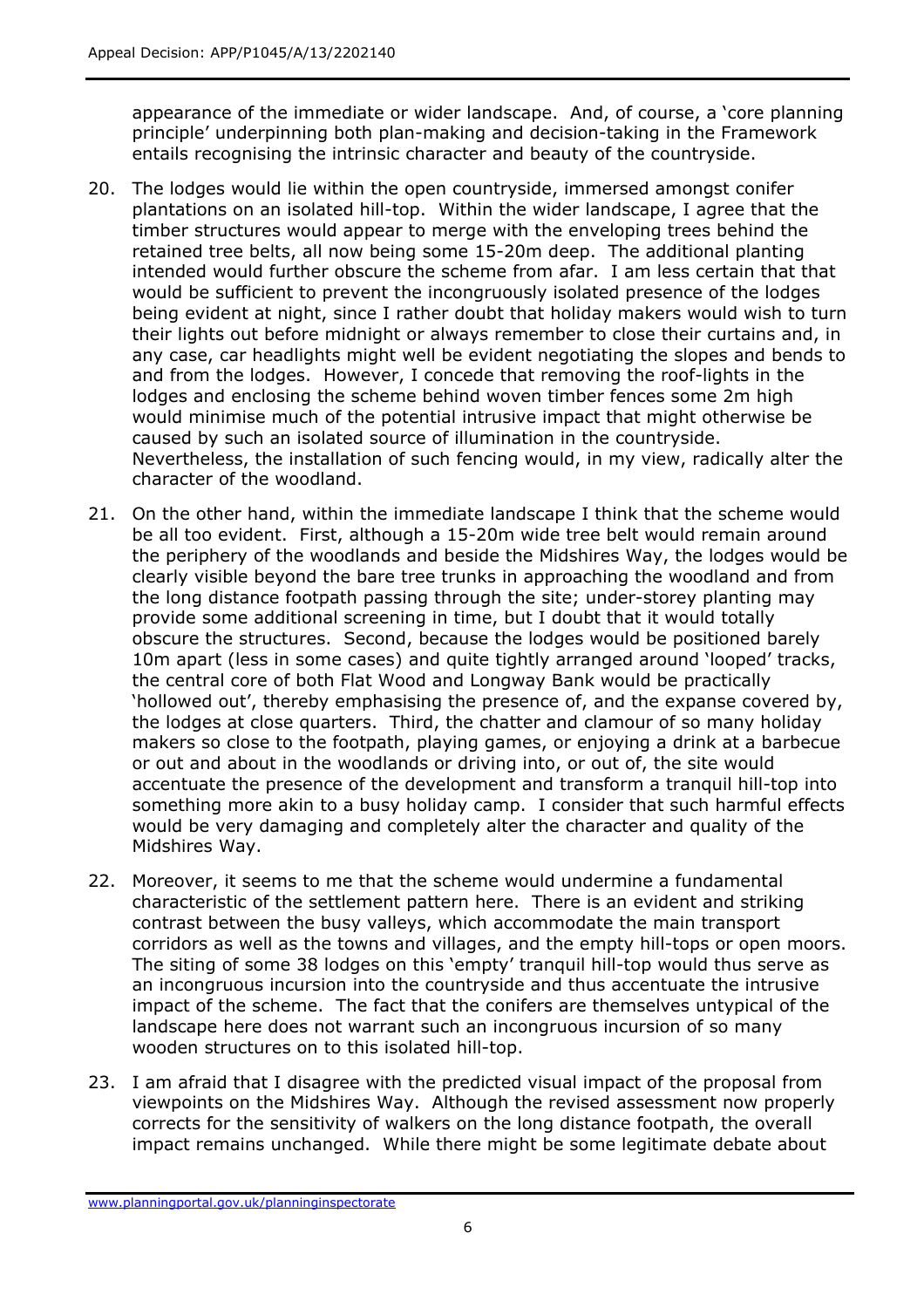whether the magnitude of perceived change might be medium or high (and thus the significance of any adverse impact extend over a similar range), I can see no justification for the magnitude of change being negligible, even 20m from the periphery of Flat Wood. I do not agree, therefore, that the significance of such an adverse impact could be categorised as low. My own view is (in the terms of the submitted assessment) that the visual impact of the scheme from the viewpoints on the Midshires Way would range in significance from medium to high.

24. Taking all those matters into account, I find that this scheme would not respect the character of the countryside here and, although unlikely to be especially evident in the wider landscape, it would create a damaging and incongruous incursion into the immediate countryside undermining the tranquillity of this isolated hill-top and the remoteness perceived by walkers on the long distance footpath. The scheme would thus fail to reflect the advice in the Framework and contravene the relevant adopted and emerging policies cited above.

#### *Other matters*

- 25. The farmhouse at Whatfield Farm stands about 50m beneath the southern edge of Flat Wood below a small paddock and intervening farm buildings; the Midshires Way runs through the farmstead to reach a section of Blunderstone Lane. The proposal would substantially increase the activity in the woodland and is likely to add to the number of people traversing the footpath, so that the chatter and clamour of holiday makers and the proximity of more people passing by could, all too easily, impinge on the peace and privacy residents might otherwise reasonably expect to enjoy.
- 26. I agree that the Extended Phase 1 Habitat Survey has been carefully carried out; it identifies the main nature conservation concerns particularly badger, and possibly roosting bats and Schedule I bird species. However, detailed work remains to be done and although some of that might be undertaken in the context of implementing the 'woodland management plan' or in fulfilling the suggested conditions, I think that aspects would be more fundamental. In particular, without more detailed work it is not possible to be certain that the layout and access roads could accommodate the intended 50m stand-off around badger setts. On the contrary, the site inspection demonstrated that not even a more normal 30m stand-off could necessarily be achieved.
- 27. Such potential proximity could well be exacerbated because I do not accept that simply resurfacing the existing tracks within the woodland with crushed stone or gravel would suffice as an appropriate access to the proposed lodges. I think that substantial engineering operations would be required to make the steep incline from the entrance suitable for 'holiday traffic'. And, there would need to be reasonable inter-visibility across the sharp bend at the top, and over the incline itself, to avoid the possible need for particularly awkward reversing manoeuvres back along the single track access road. Such works would increase the impact on the woodland wildlife and threaten important elements of their habitat.
- 28. I note that the Environment Agency have now issued a permit for the daily discharge of up to  $14\text{m}^3$  of treated effluent from the 40 holiday lodges originally proposed. The explanation that I now have indicates that the daily discharge is estimated on the basis of the revised guidance in *Flows and Loads 4* and on the assumptions that neither the laundry nor the cooking and washing up of the main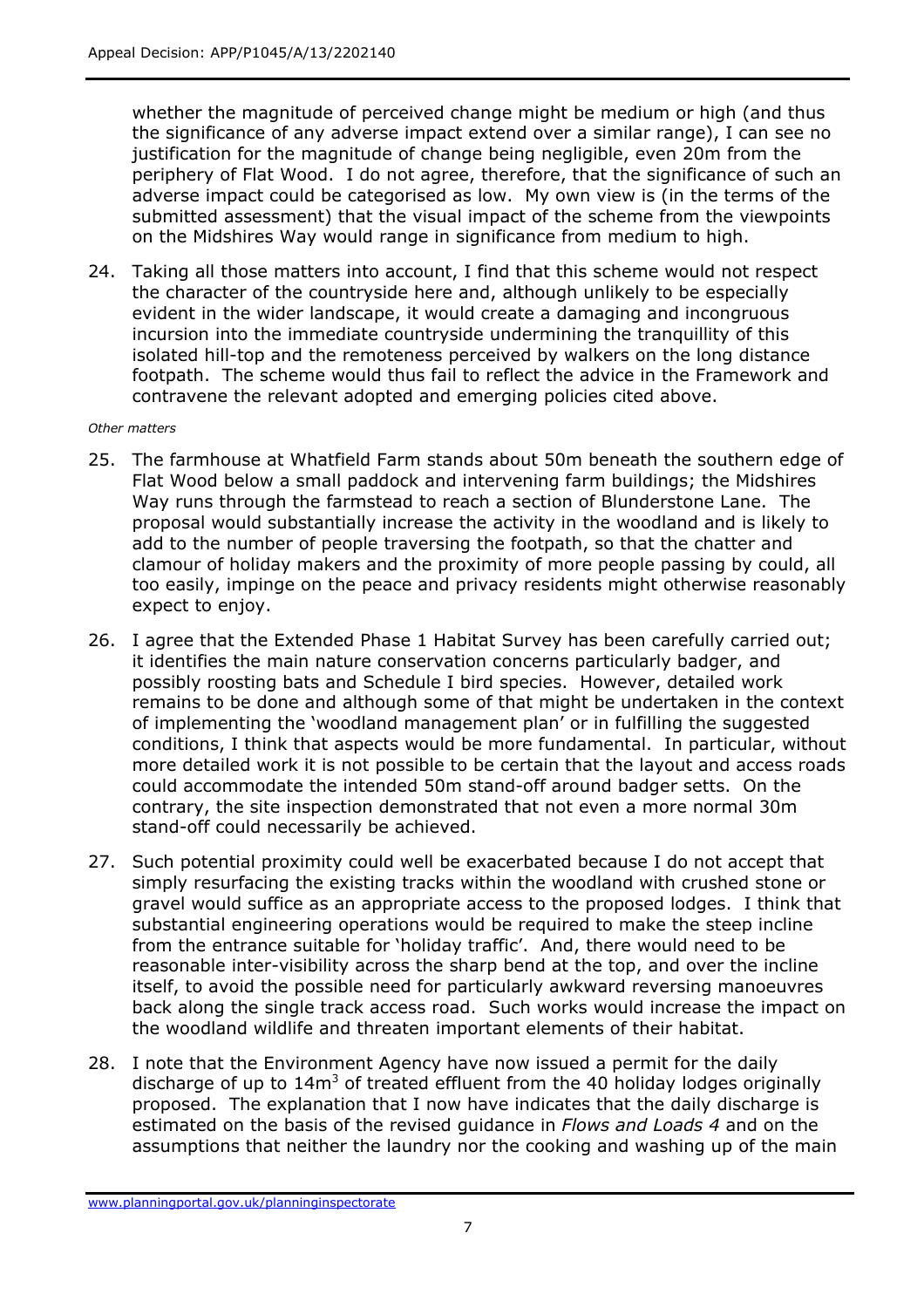meal would generally be undertaken in the holiday lodges, thereby justifying a reduction in emissions from 150*l* per person per day to 100*l*. My concern is that those assumptions do not square with the facilities shown as provided in the lodges or with the likely behaviour of holiday makers. All the lodges contain 2 bathrooms and a kitchen with a dishwasher; several also appear to have the benefit of a washing machine. The likelihood that wet and muddy garments (after walks or cycle rides) are unlikely to be laundered or that families with children might eat all their main meals in pubs or restaurants seems remote to me. It follows that there must be a real possibility that the terms of the permit could not be met without altering the proposal as currently envisaged.

#### *Conclusion*

29. I have found that, although the scheme would fulfil elements of the 'economic' and 'social' role inherent in 'sustainable development', it would not occupy a sustainable location or be accessible by a variety of transport modes. Nor would the scheme respect the character of the countryside, but rather create a damaging and incongruous incursion into its immediate surroundings undermining the tranquillity of this isolated hill-top and the remoteness perceived by walkers on the long distance footpath. The scheme would thus fail to reflect the advice in the Framework and contravene the relevant adopted and emerging policies cited above. Hence, and in spite of considering all the other matters raised, I conclude that this appeal should be dismissed.

*David Cullingford*  INSPECTOR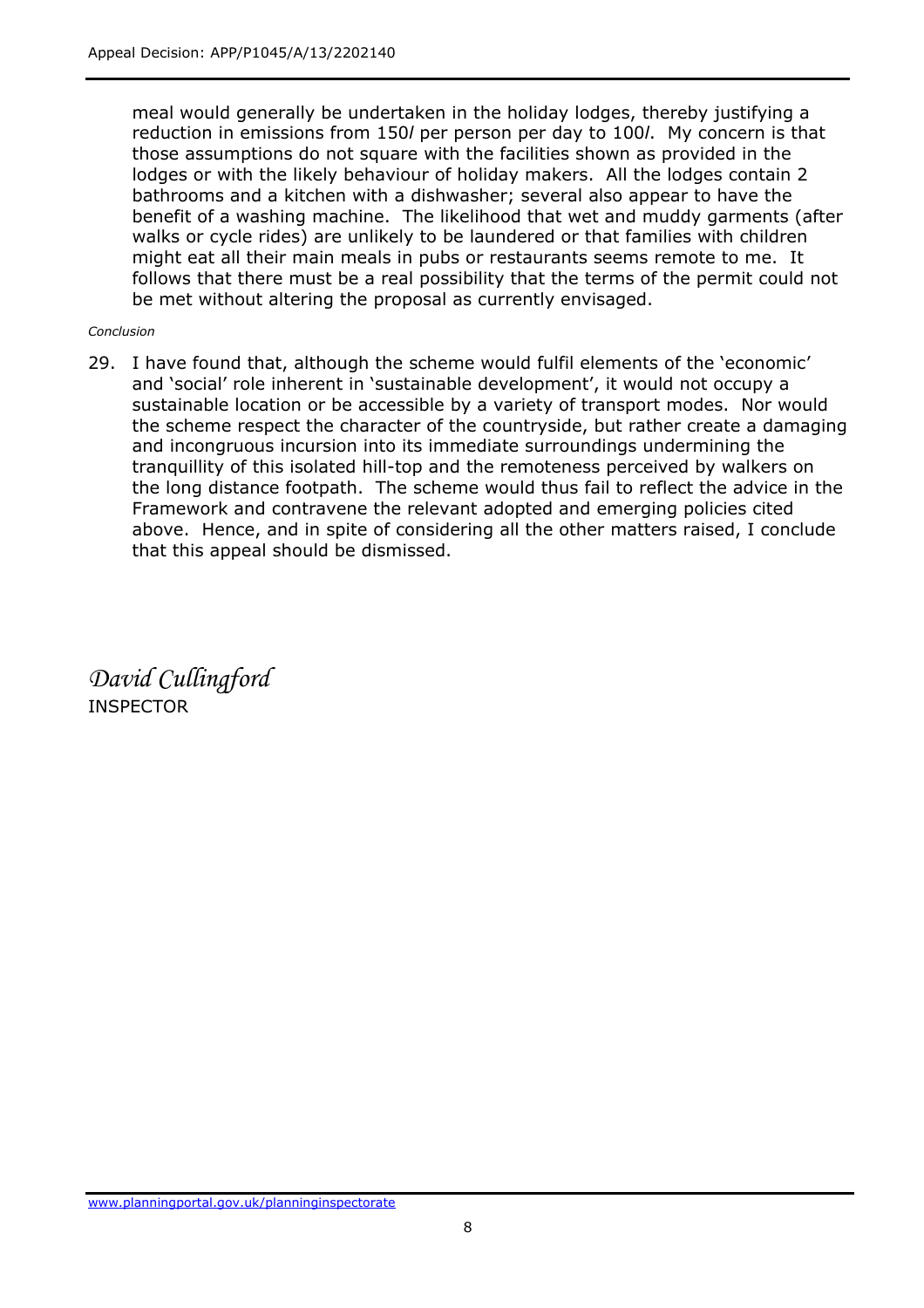### APPEARANCES

### FOR THE APPELLANT:

| Paul Edgar         | East Midlands Land and Property Limited |
|--------------------|-----------------------------------------|
| Stephen Heathcote  | <b>Bakewell &amp; Partners</b>          |
| Jeremy Lambe       | Lambe Planning and Design Limited       |
| James Parker       | PTB Transport Planning Limited          |
| Jonathan Brickland | Peak Ecology Limited                    |

### FOR THE LOCAL PLANNING AUTHORITY:

Gareth Griffiths Senior Planning Officer, Derbyshire Dales District Council

# FOR INTERESTED PERSONS

| Alan and Susan Inkle          | Local residents             |
|-------------------------------|-----------------------------|
| Steven and Jane Ward          | Local residents             |
| Graham Wagstaff               | Local resident              |
| Margaret and Eddie Berrisford | Local residents             |
| David Hall                    | Woodsman and local resident |
| Irene Brierton                | Mid Derbyshire Badger Group |
| Sue Holland                   | Local resident              |
| Sue Todd                      | Local resident              |
| Ken Macarthur                 | Local resident              |
| Rosemary Plang                | Local resident              |
| <b>Tim Twist</b>              | Local resident              |
| Jan Gregory                   | Local resident              |
| Helen Minsmill                | Local resident              |
| Matt Savage                   | Local resident              |
| Mr & Mrs Mason                | Local residents             |
|                               |                             |